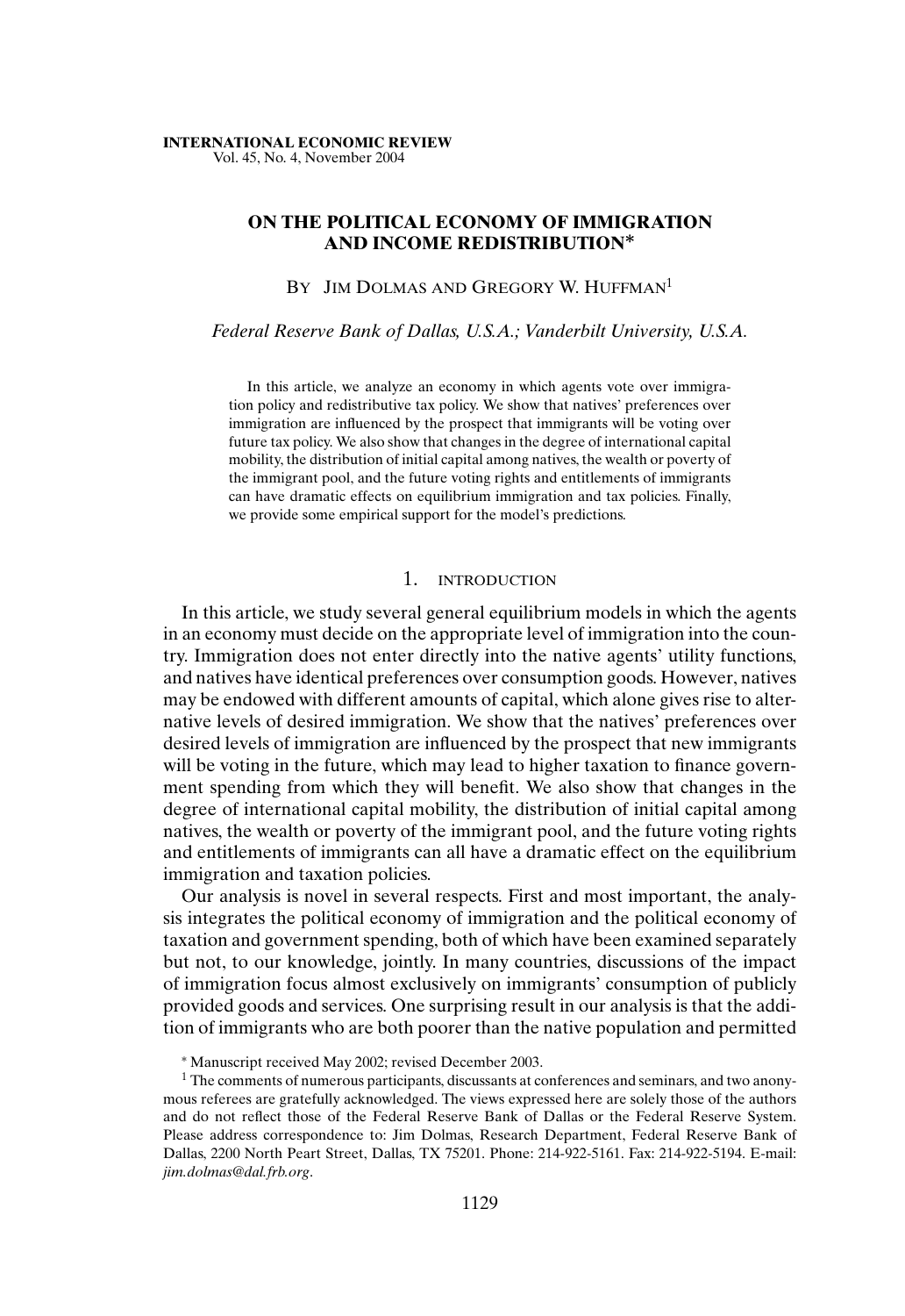to vote over redistribution does not necessarily result in higher taxes and transfers. If initial wealth inequality in the economy is low, the tax rate may actually *fall* as immigrants are admitted.

Second, our analysis examines the effect of immigration from the perspective of natives' utility levels, instead of income. In so doing, we also document why measures of the impact of immigration that focus solely on natives' income may be inappropriate. Such measures may be misleading because they ignore the effects that the change in factor prices engendered by immigration can have on natives' allocation of resources over time. Depending on the period sampled, natives' incomes may be increasing in the level of immigration, whereas their lifetime utilities are in fact falling as they are making intertemporal trade-offs that they would otherwise not. In this respect, the dynamic nature of our analysis is crucial.

Third, we study how the degree of international capital mobility affects natives' preferences over the immigration and taxation issues. This turns out to be important—if inflows of labor are accompanied by substantial inflows of physical capital, the effect of immigration on factor prices and, ultimately, natives' utilities, is likely to be small. We show that in the extreme, albeit unrealistic, case of perfect capital mobility, natives are in fact indifferent with respect to the level of immigration. In a world of less-than-perfect capital mobility, however, general equilibrium price effects and the effects of immigration on domestic fiscal policy combine to give sharp native preferences over the level of immigration.

Finally, in addition to studying capital mobility, the analysis below will illustrate how various other features of the economy can influence agents' preferences over various levels of immigration. For example, it is shown that support for increased immigration may be strengthened by inhibiting (or postponing) the ability of immigrants to subsequently obtain the franchise to vote, or curtailing the government transfers that immigrants can receive. Similarly, agent's preferences for immigration can significantly depend upon the wealth levels held these by immigrants.

The importance of immigration in the world economy is often underappreciated. According to the United Nations data, in 2000 there were 175 million migrants living in 228 countries.<sup>2</sup> This amounts to 3% of the world's population, or a population that is roughly the size of France, Italy, and the United Kingdom combined. This percentage of the world population has stayed roughly constant at least since 1965.<sup>3</sup> Immigration patterns differ radically across countries: The fraction of the population that is "foreign born" ranges from essentially zero in Vietnam to between 70% and 80% in Qatar, the United Arab Emirates, and Andorra. Australia, Canada, and the United States, which account for only 5% of the world population, have received three quarters of the world's immigrants in the 1990s. Immigration accounts for 40% of the U.S. population growth rate.

There is also evidence that immigration is likely to become a much more important issue in the future. One reason is the secular decline in transportation costs

<sup>2</sup> See United Nations (2003).

<sup>&</sup>lt;sup>3</sup> See Martin (1996) for a comprehensive analysis of immigration patterns. There is also a monthly internet newsletter titled the "Migration News" that reports on worldwide immigration issues. It is available at http://migration.ucdavis.edu/.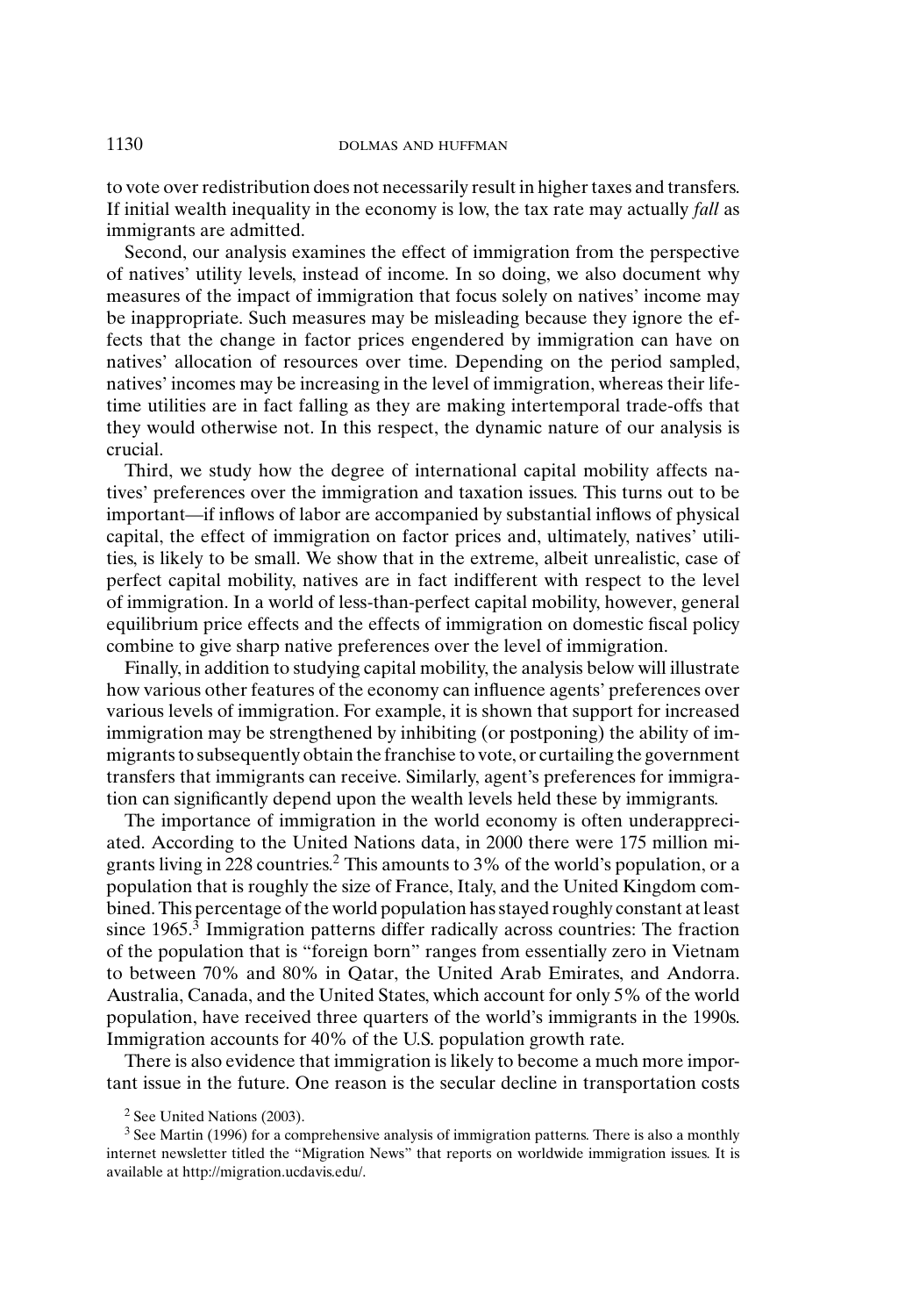that has permitted even unskilled workers to move great distances. But additionally, the fall in fertility rates of industrialized countries implies that the population of many of these economies may become *smaller* in the absence of immigration. For example, there is currently not a single country in Europe that has a fertility rate sufficient to maintain its current population in the long run, in the absence of immigration. Given the aging of the population of industrial countries, this has dire implications for the ability of these countries to maintain their current generous levels of government-funded social and retirement programs. As Canada has already learned, increased immigration is one way to alleviate this financial exigency.<sup>4</sup>

The intent of this article is to shed some light on the *economic* factors that may influence the voting patterns of domestic citizens on the issue of immigration. Additionally, we emphasize the *dynamic* aspects of this question, which would appear to be important. Altering immigration policy in one period will influence the quantity of the factors of production, factor prices, and the distribution of income in future periods. If citizens then make subsequent policy decisions, those *future* decisions will be affected as well by *current* immigration policy. If agents are forward looking, then they should take these future consequences into account when formulating preferences over the number of immigrants to admit today.

There is some recent work that is related to the approach adopted below. Storesletten (2000) constructs a model that enables him to study whether immigration can help finance the projected U.S. federal government spending policies. This is an interesting exercise because it sheds insight on whether immigration can substitute for taxation, in financing the government's social programs. Ben-Gad (1997) examines the consequences of exogenously determined immigration in an infinite-horizon capital accumulation model. Although Ben-Gad studies quite a different environment than the framework of this article, what is common to both papers is the finding that it is important to study the dynamic general equilibrium effects of immigration. Benhabib (1996) studies a simple model in which agents' motives are determined by purely economic considerations over alternative economic policies, though the analysis does not contain many of the details studied in the model in this article. A more detailed comparison of the present framework and that studied by Benhabib will be presented later in this article. Razin et al. (2002) study a model in which there is redistribution as well as migration. Unlike the approach adopted in this article, their model lacks a dynamic structure, and agents do not vote over the level of immigration. They find that there is likely to be less domestic appetite for immigration if this results in the immigrants draining the fiscal benefits away from the natives. Cukierman et al. (1997) also study immigration, but they look at an environment in which the potential migrants must make optimal decisions in considering whether or not to move. Neither of these papers consider the potential effect, over several periods, on the quantities of both capital and labor, together with the changes in their factor prices, that result from

<sup>4</sup> Eberstadt (1997) describes these data. For example, in the postunification Eastern Germany, the fertility rate is less than one birth per woman *per lifetime*. Similarly, Japan has had subreplacement fertility for over 40 years.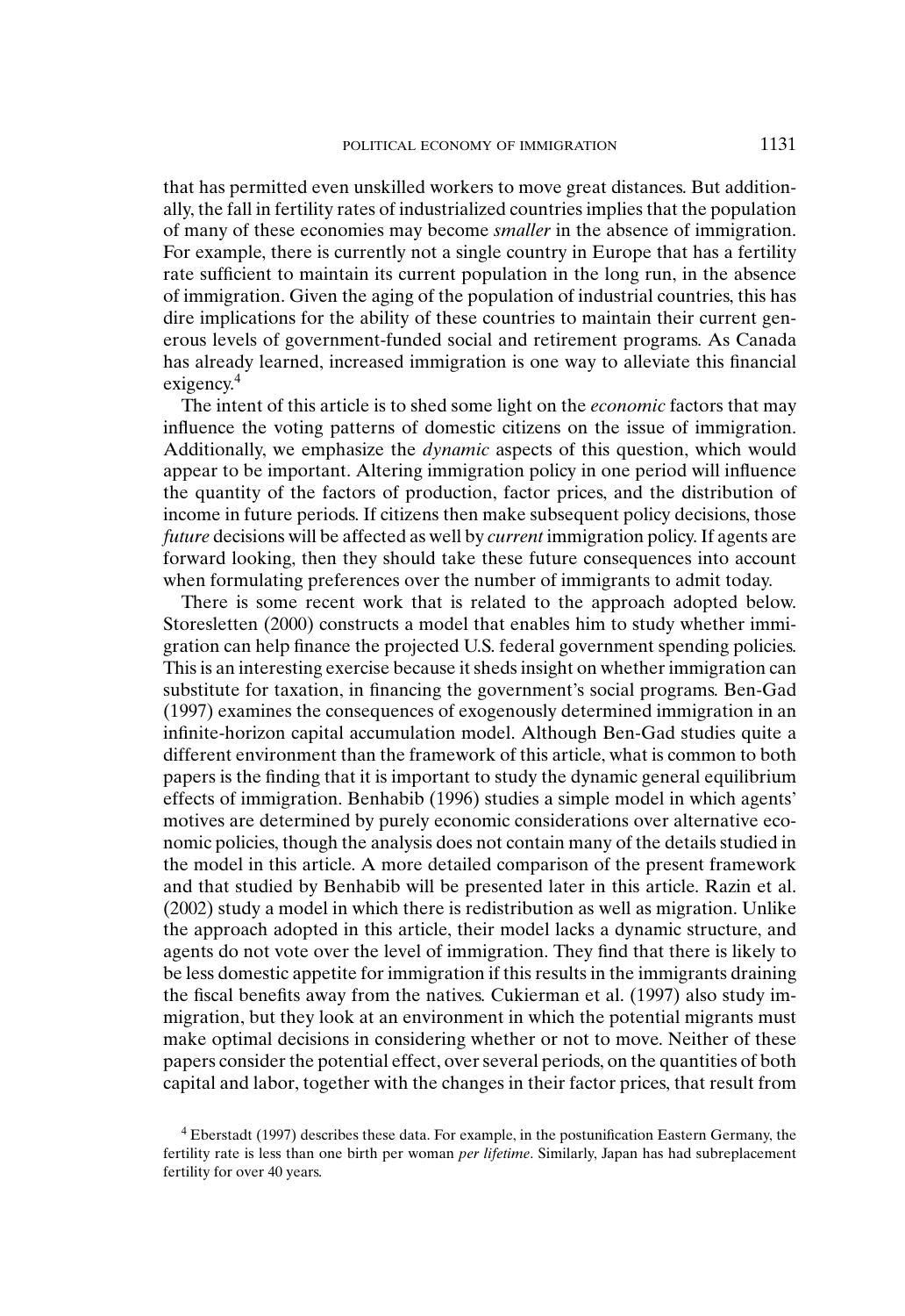the endogenous determination of the level of immigration, nor do they study how immigration can influence the future levels of government spending or taxation through the outcome of the voting mechanism.

There is also a substantial body of empirical work that seeks to measure the costs or benefits of immigration into the United States. Borjas (1994, 1995, 1999) provides good references for this literature, while appearing to conclude that the benefits of immigration are at best minimal, and in fact the costs to residents can be large.

The remainder of this article is organized as follows. In the next section, we describe the economic environment in terms of the consumption and savings choices facing natives and immigrants, the determination of the supply of foreign-owned capital and the economy's aggregate production possibilities. In Section 3, we turn to the political decisions that agents in the economy face, describing the nature and timing of these decisions and the method by which we construct the economy's equilibrium. In Section 4, we analyze the behavior of the economy numerically under alternative assumptions about the degree of inequality in natives' initial endowments of capital, the degree of international capital mobility, the voting rights and entitlements of immigrants, and the relative wealth or poverty of the immigrant pool. The empirical support for the model is summarized in Section 5. We offer some concluding remarks in Section 6. An Appendix contains a proof of a proposition given in Section 4 and an analysis of the case in which the tax rate and the level of immigration are determined simultaneously by native voters at the outset, instead of sequentially.

# 2. THE ECONOMIC ENVIRONMENT

We analyze an economy that lasts for three periods. There is no uncertainty, and agents are assumed to have perfect foresight. We do not model immigrants' incentives to emigrate; rather, we assume that there is an unlimited supply of identical potential immigrants, relative to the initial size of the economy under consideration. Immigrants, if admitted, arrive in the second period. They then must make optimal employment and saving decisions. In the second period, all agents in the economy who are enfranchised will vote over the level of income taxation, and resulting redistribution, which will take place in the last period. In our benchmark case, immigrants arrive with only labor to supply and are enfranchised for voting in the second period. We also consider the cases where immigrants arrive with substantial capital, are not permitted to vote once admitted, and are not entitled to transfers.

A novel feature of this model is that the policy adopted in period 1, determining the amount of immigration, will influence the future distribution of income and therefore the preferences of agents for future income taxation, which will be determined in the subsequent period. There is a sequential nature to the voting scheme and if there is immigration, the median voter in one period will not, in general, be the median voter in a subsequent period. That is, agents in period 1—the economy's natives—must consider how their decision to admit immigrants will influence who will be the median voter over tax policy in period 2. This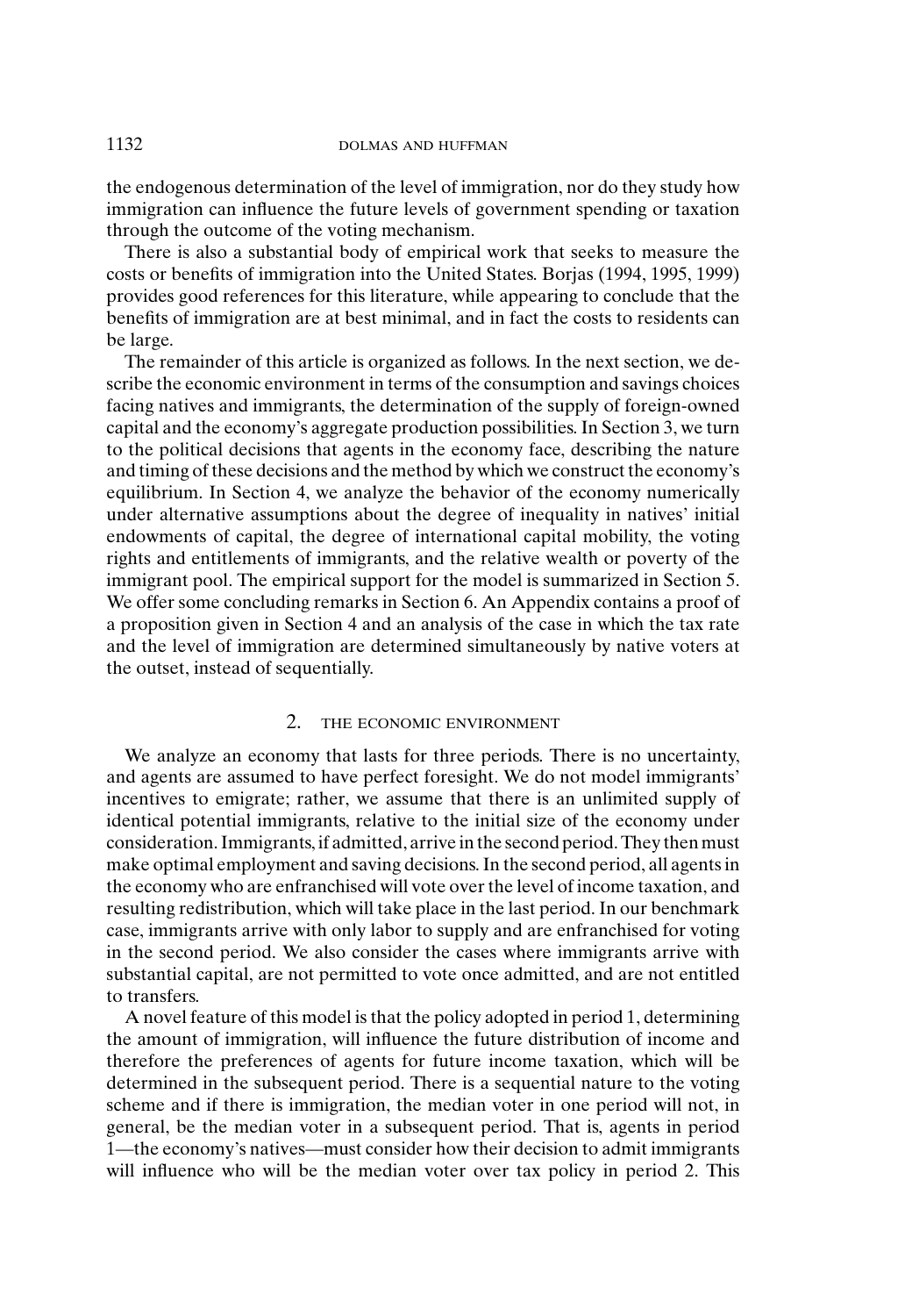is an important ingredient that will enhance our understanding of the political mechanism that determines these policy parameters.

2.1. *The Decision Problem of Initial Residents.* We assume that there is a continuum of initial residents, or "natives," and the size of this population is normalized to unity. Natives in this economy face the most interesting decision problem. Each native is endowed with some amount of capital,  $k_1$ , in the first period. The native divides this capital, an all-purpose good, into consumption in the first period and savings for the second period. In the second period, the native receives his or her income from savings and from labor services, which the native supplies inelastically. The labor endowments of all agents, both natives and immigrants, are normalized to one. Income in period 2 is again divided between consumption and savings for period 3. Also in period 2, the agents vote on the level of taxation and transfers that are to be imposed in the following period. In the third and final period, agents simply consume their income, after any taxes and transfers have been completed.

For computational purposes, we assume that a native agent's utility over consumption in the three periods is described by the time-separable, logarithmic utility function

$$
(1) \qquad \log(c_1) + \beta \log(c_2) + \beta^2 \log(c_3)
$$

All natives have the same preferences over the three consumption goods. A native endowed initially with  $k_1$  units of capital faces the following budget constraints for consumption in the three periods:

$$
c_1 + s_2 = k_1
$$
  

$$
c_2 + s_3 = r_2s_2 + w_2
$$

and

$$
c_3 = (1 - \theta)(r_3 s_3 + w_3) + \tau
$$

where  $s_{i+1}$  denotes savings in period *i*, and  $w_i$  and  $r_i$  denote the period-*i* real wage rate and rental rate of capital, respectively.  $\theta$  is the income tax rate in period 3. We assume that the revenue that the government collects is rebated to agents in the economy in the form of a lump-sum transfer,  $\tau$ , which is identical across agents. The transfer  $\tau$  might also be viewed as representing some sort of public good or a transfer in kind that substitutes for private consumption.<sup>5</sup> We will say more below about the determination of the level of  $\theta$  and  $\tau$ .

 $<sup>5</sup>$  What we have in mind is that governments appear obligated to offer a certain amount of public</sup> services, even to newly arrived immigrants. These could take the form of welfare or income–subsidy payments, but also subsidies for education or health care, or nonexcludable goods such as roads or parks. This certainly seemed to be a pertinent area of concern for many people in California as attested to by the success of Proposition 187.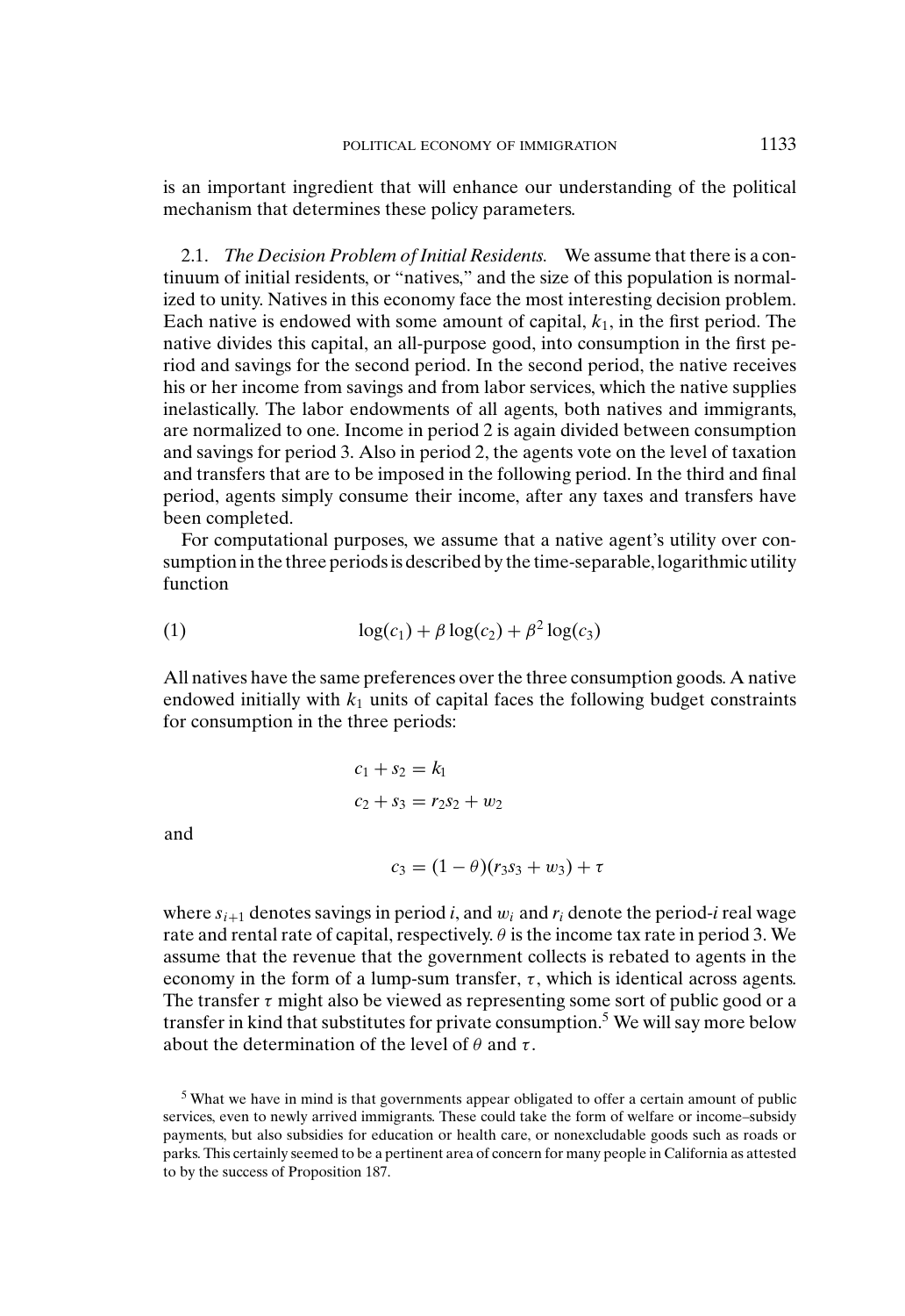### DOLMAS AND HUFFMAN

2.2. *The Decision Problem of Immigrants.* Immigrants are assumed to arrive at the beginning of period 2. For convenience, we denote the size of the immigrant population as *M*. Since the size of the initial resident population is unity, the size of the total population during periods 2 and 3 is then  $1 + M \equiv L$ . As a benchmark, it is assumed that these agents have no capital, but have a single unit of labor.<sup>6</sup> The preferences of immigrants are similar to those of residents over consumption in periods 2 and 3, and are given by

$$
\log(c_2) + \beta \log(c_3)
$$

Immigrants must maximize utility subject to the following budget constraints:

 $c_2 + s_3 = y_2$ 

and

$$
c_3 = (1 - \theta)(r_3 s_3 + w_3) + \tau
$$

In the benchmark case where immigrants arrive with only a unit of labor to supply, an immigrant's income in period 2 consists solely of wage income—i.e.,  $y_2 = w_2$ . If immigrants also have some amount of capital  $k^M$ , then  $y_2 = w_2 + r_2 k^M$ .

2.3. *Foreign Capital.* Not only can immigrants enter this economy, but there may be international movements of physical capital as well—that is, inflows of immigrants may be accompanied by inflows (or outflows) of physical capital from abroad. This is what one would expect, if physical capital were perfectly mobile across countries and if capital and labor are complements in the domestic country.<sup>7</sup> If the rates of return on physical capital are initially equal across countries, then a movement of labor into the domestic economy, other things equal, will raise the return to capital there relative to other countries.

To make this aspect of the model as simple as possible, we assume that foreign agents are risk-neutral investors who face a cost of adjusting their capital holdings in the domestic economy. Precisely, foreign agents have linear utility over consumption in all three periods, with a discount factor  $\beta$ . Given some initial amount of capital located in the domestic economy, call it  $K_1^F$ , they choose values of  $K_2^F$ and  $K_3^F$  to maximize

$$
c_1+\beta c_2+\beta^2 c_3
$$

<sup>6</sup> That the immigrants are relatively poor is a very plausible benchmark. Martin (1996) describes the "typical" immigrant around the world as someone who is young, at or near the bottom of the emigration country's job ladder, and often from rural areas. We will consider below the case where immigrants are relatively rich.

<sup>7</sup> Wellisch and Wildasin (1996) also incorporate capital mobility in a study of labor migration. However, they study quite different issues from those analyzed here.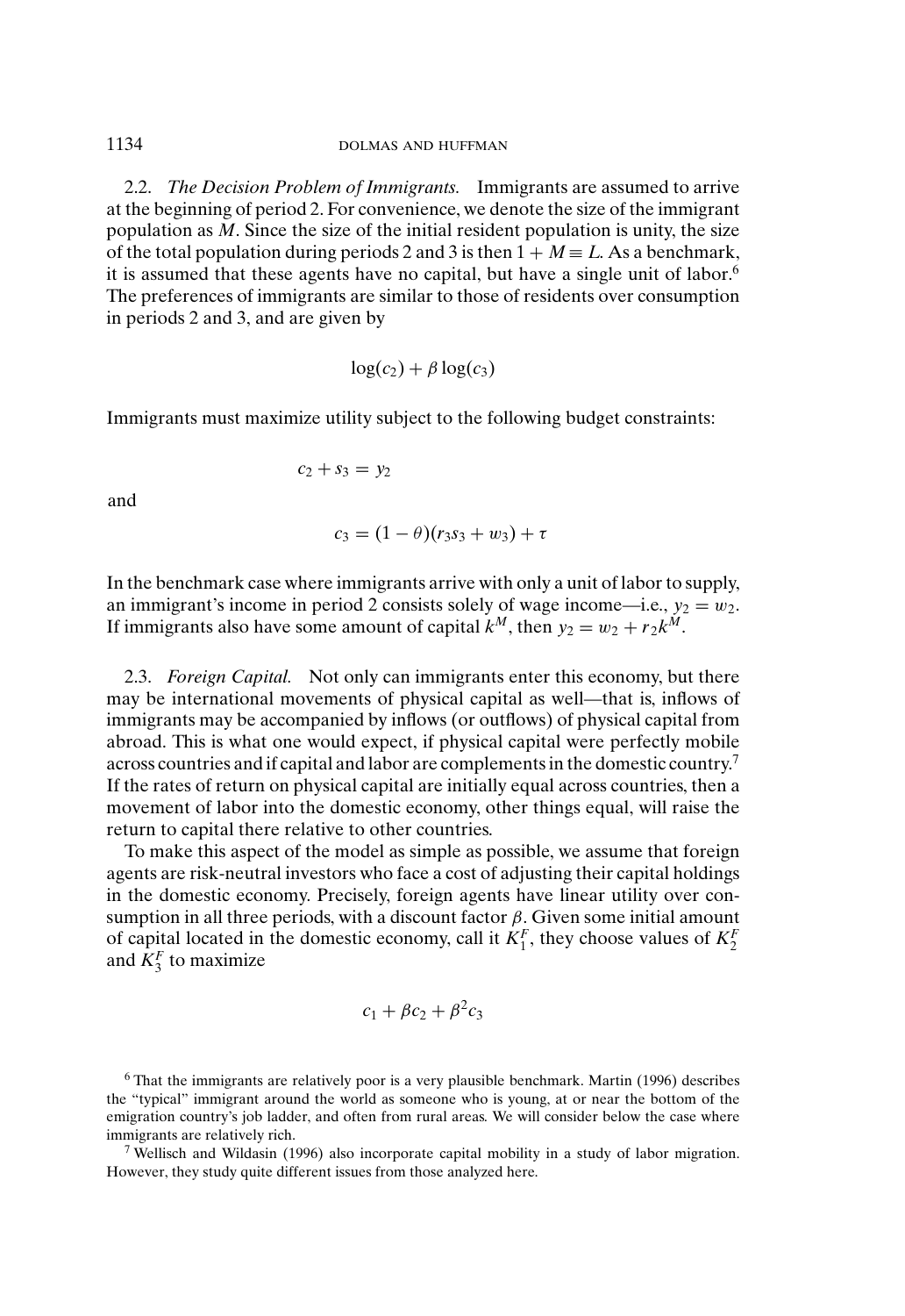subject to  $c_i = \tilde{r}_i K_i^F - K_{i+1}^F - \gamma (K_{i+1}^F)$ .<sup>8</sup> There is no restriction imposed that forces  $K_i^F$  to be positive, so that domestic capital held by natives may leave the country.<sup>9</sup> Here,  $\tilde{r}_i$  represents the period- $i$  return to capital located in the domestic economy, net of any taxes—in particular,  $\tilde{r}_2 = r_2$  and  $\tilde{r}_3 = (1 - \theta) r_3$ . Note that the return to foreign capital invested in the domestic economy in the third period is also taxed at the rate  $\theta$ . The cost of adjustment is captured by  $\gamma(K_{i+1}^F)$ , which we assume to have the quadratic form $10$ 

(2) 
$$
\gamma(K_{i+1}^F) = \frac{\lambda}{2} (K_{i+1}^F)^2
$$

Utility maximization by foreign agents gives rise to the following simple rule governing the evolution of foreign-owned capital located in the domestic economy:

(3) 
$$
K_{i+1}^{F} = \frac{1}{\lambda} (\beta \tilde{r}_{i+1} - 1)
$$

for  $i = 1, 2$ .

This decision rule implies that the higher is the net-of-tax domestic rate of return to capital, relative to  $1/\beta$ , the larger will be the inflow of foreign capital. Here,  $\lambda$  > 0 represents an adjustment cost parameter that influences the desired change in the capital stock; the smaller  $\lambda$  is, the larger will be the response in foreign capital to a change in the domestic net rate of return to capital. At one extreme, if  $\lambda =$ 0, then there are no adjustment costs, which implies that there is perfect capital mobility between economies. In this case, equilibrium requires that the after-tax domestic returns to capital in each period obey  $\tilde{r}_{i+1} = 1/\beta$ . At the other extreme, if  $\lambda = +\infty$ , then  $K_2^F = K_3^F = 0$ , then we are back to the closed-economy case.<sup>11</sup>

<sup>8</sup> This utility function has the property that the after-tax return to world capital is determined by the discount factor  $\beta$ , which captures the notion that the domestic economy is small relative to the rest of the world. The fact that the foreigners appear to be risk neutral is immaterial, since there is no uncertainty in the model.

<sup>9</sup> This budget constraint for the foreign consumers only contains terms that influence the decision to hold capital, which is all that is necessary for the study of the issue at hand. Obviously, a more complete description of their environment would include other sources of income, such as wage income, and capital income in their own country. This could then imply that  $c_i > 0$ , even if  $K_i^F < 0$ .

<sup>10</sup> We are considering this form of the adjustment cost, instead of the alternative  $\frac{\lambda}{2} (K_i^F - K_{i+1}^F)^2$ , because implicit in this latter formulation is that capital does not depreciate. However, writing adjustment costs as in Equation (2) implies that the depreciation rate is unity in both the foreign and domestic economies. It may be appropriate to think of a period as being long in this case, and so a higher depreciation rate is therefore appropriate.

<sup>11</sup> It is not clear how one is to measure the degree of capital mobility. It is fairly clear that "financial" capital," in the form of deposits in financial institutions, is very mobile. On the other hand, physical capital, which is tangible capital used in the production of other goods, is clearly less mobile. Since the relevant concept here is the latter, we feel it is important to study economies where there is less-than-perfect capital mobility. Furthermore, recent empirical studies indicate that models in which there are no adjustment costs for capital have a great deal of difficulty accounting for observed flows in international capital (see Mendoza, 1991; Baxter and Crucini, 1993; Mendoza and Tesar, 1998). There is other research that adopts a slightly different approach from our adjustment cost setup—for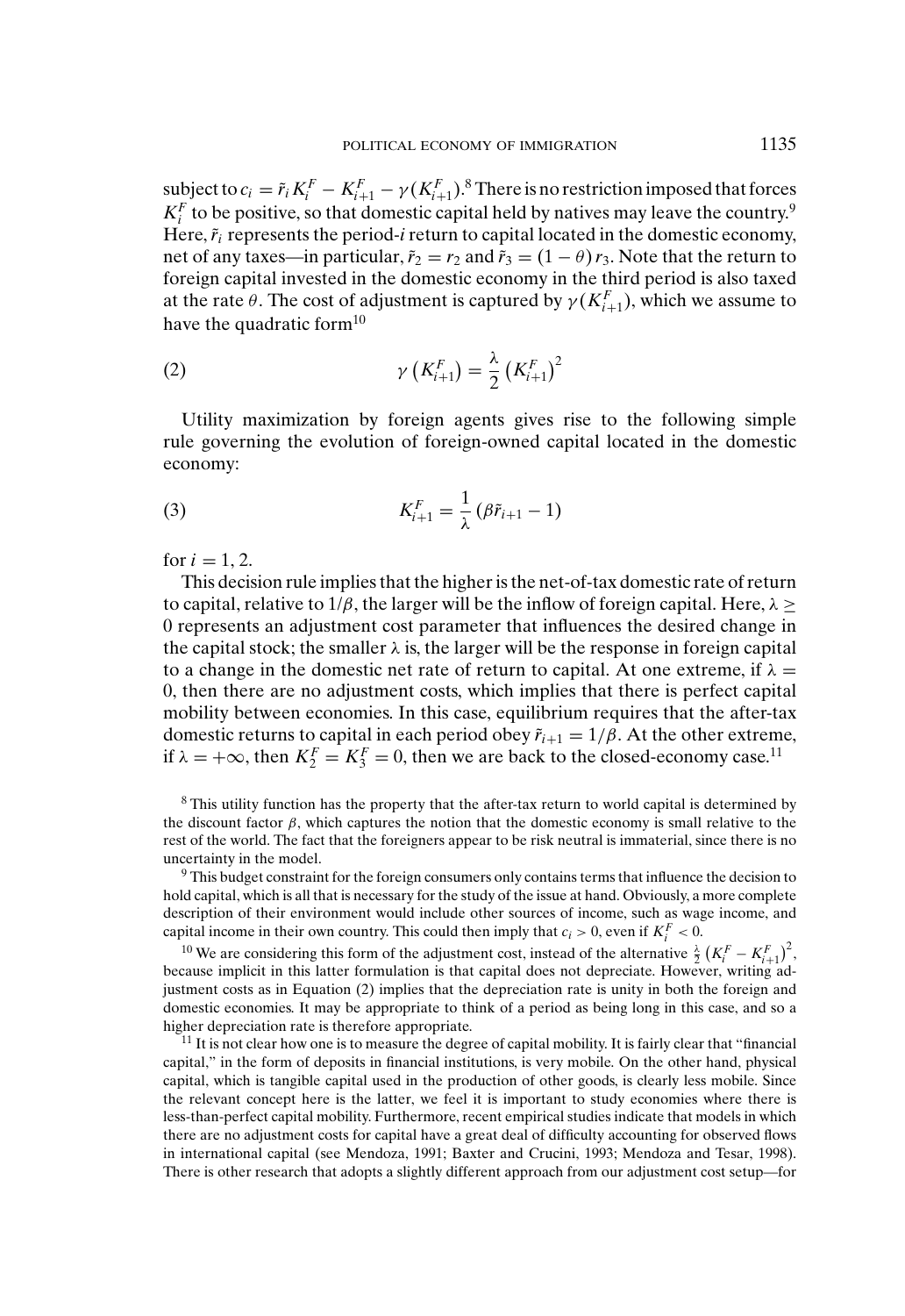2.4. *Production Technology.* Production, which takes place only in periods 2 and 3, is undertaken by competitive firms with access to a constant-returns-to-scale Cobb–Douglas production technology, using capital and labor as inputs—that is,  $F(K_i, L_i) = AK_i^{\alpha}L_i^{1-\alpha}$ , for *i* = 2, 3. Obviously,  $\hat{K}_i$  and  $L_i$  represent the aggregate stocks of capital and labor employed in period *i*, respectively. When foreign capital is present, aggregate capital  $K_i$  is the sum of aggregate domestic savings for period *i*—call it  $K_i^D$ —and foreign capital employed in the domestic economy in period *i*, so

$$
K_i = K_i^D + K_i^F
$$

is the aggregate stock of capital employed in period *i*. <sup>12</sup> As both natives and immigrants inelastically supply one unit of labor per person, the aggregate labor input in periods 2 and 3 is simply  $L<sub>i</sub> = 1 + M$ .

In equilibrium, the factor prices  $r_i$  and  $w_i$  will obey the marginal conditions

(4) 
$$
r_i = F_1(K_i, L_i) = \alpha A (K_i/L_i)^{\alpha - 1}
$$

and

(5) 
$$
w_i = F_2(K_i, L_i) = (1 - \alpha) A(K_i/L_i)^{\alpha}
$$

### 3. IMMIGRATION AND TAXATION POLICIES

3.1. *The Timing of Decisions.* Immigration policy, which is here simply the number *M* of immigrants to admit, is decided in the first period, prior to the native residents' consumption–savings decision. Redistributive fiscal policy, summarized by the tax parameter  $\theta$ , is determined in the second period, also prior to agents' consumption–savings decisions. To describe the political equilibrium, we use the standard model of two-party competition, though in this case there is a sequence of elections, each over a single issue.

Our choice of a sequential framework is primarily motivated by our interest in what happens when, through immigration, the size of the voting population and the distribution of income among voters change. It would be inappropriate to study this in a framework with a single first-period election over both  $M$  and  $\theta$ , in which, necessarily, only natives would participate. By the same token, a *sequence* of elections in which *both* of the issues are decided—say, for example, if natives vote on a level immigration and taxation to be implemented in period 2, and then natives and newly arrived immigrants vote over further immigration and taxation

example, Backus et al. (1994) use a "time-to-build" structure whereas Backus et al. (1992) use an Armington aggregator. In both cases, the effects of these modifications are similar to the effect of adjustment costs, in that cross-country movements of physical capital are slowed in order to bring the models in line with observed movements of physical capital.

 $12$  In our experiments below, we consider a case where immigrants arrive in period 2 bringing a quantity of capital  $K_2^M$ , in which case aggregate capital in period 2 becomes  $K_2 = K_2^D + K_2^F + K_2^M$ .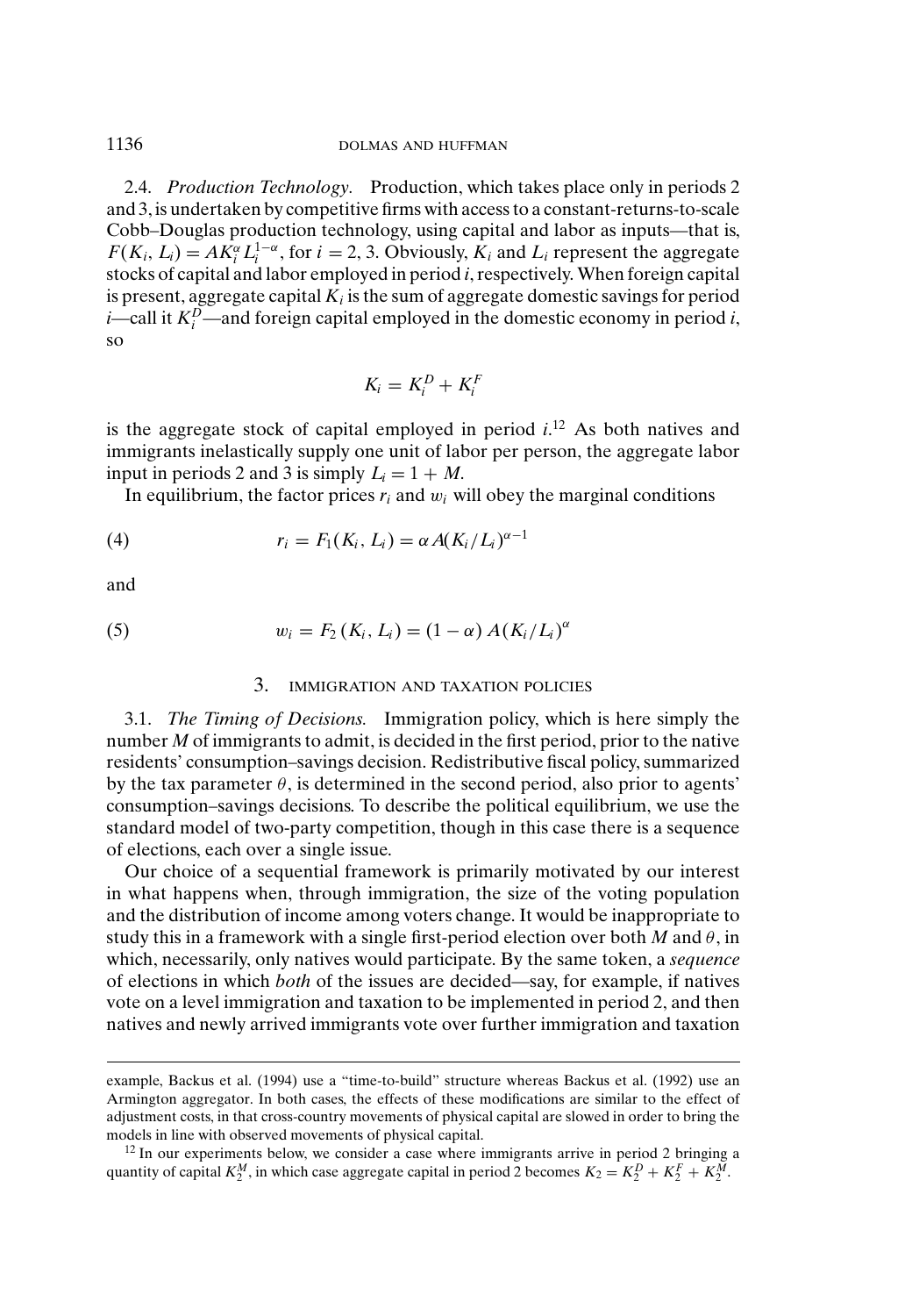for period 3—would seem to detract from the main mechanisms at work, as well as rendering the analysis hopelessly complicated.

Still, one might usefully compare the results of a single, first-period election over both  $\theta$  and  $M$  with our results in Section 4.3.1, where we examine the case in which immigrants are not permitted to vote; we undertake such a comparison and in the process prove the existence of a local majority-rule equilibrium under simultaneous voting—in the Appendix.

The issue in the first round of voting is the number of immigrants to admit. We will consider the case where the issue space is a closed interval from zero to some maximum number of immigrants. Even though natives have identical preferences over consumption goods, if they differ in their initial capital holdings they will in general not have identical preferences over the number of immigrants to admit. We let  $\mu_1$  denote the distribution of initial capital in the native population with support over some set  $K \subset R_+$ . The size of the resident population is normalized to one, so that  $\int_K \mu_1(dk_1) = 1$ .

Once the number of immigrants to be admitted has been decided, natives make their consumption and saving decisions. In the second period, the immigrants arrive, production takes place, and agents receive their second-period incomes, which they will divide between second-period consumption and savings for the third period.

*Prior* to this second consumption–savings decision, however, agents vote on the size of the income tax rate  $\theta$  to be implemented in the subsequent period.<sup>13</sup> Given government budget balance and equilibrium considerations, the choice of θ implies a choice of transfer τ. If immigrants are enfranchised, then the set of participants in this second round of voting consists of all  $1 + M$  agents in the economy; otherwise, the set of participants is the same as in the first round of voting—i.e., the native population. Since there is no uncertainty the values of  $\tau$ and  $\theta$  are known at the beginning of period 2. As will be seen, these parameters are endogenously determined as functions of other structural features of the economy, in a manner that we describe in the next section.

It is also worth pointing out that, even if one wished to consider alternative political mechanisms by which policies are set, we believe that much of our analysis is still useful. Clearly, an essential *datum* to any politico-economic analysis of immigration policy is a description of natives' preferences over immigration. A large part of the analysis below is simply an attempt to understand, from general equilibrium considerations, where natives' preferences over immigration come from.

3.2. *The Model from Period 2 on.* In order to describe the economy's equilibrium, we work backward from the final period to the first. Because of the economy's recursive structure, we are able to solve for the equilibrium outcome in the

<sup>&</sup>lt;sup>13</sup> More precisely, in terms of the underlying two-party competition, there is a second round of elections in which the candidates espouse platforms with respect to  $\theta$ . A more complete description of the underlying two-party competition is given in the technical appendix, which is available on request from the authors.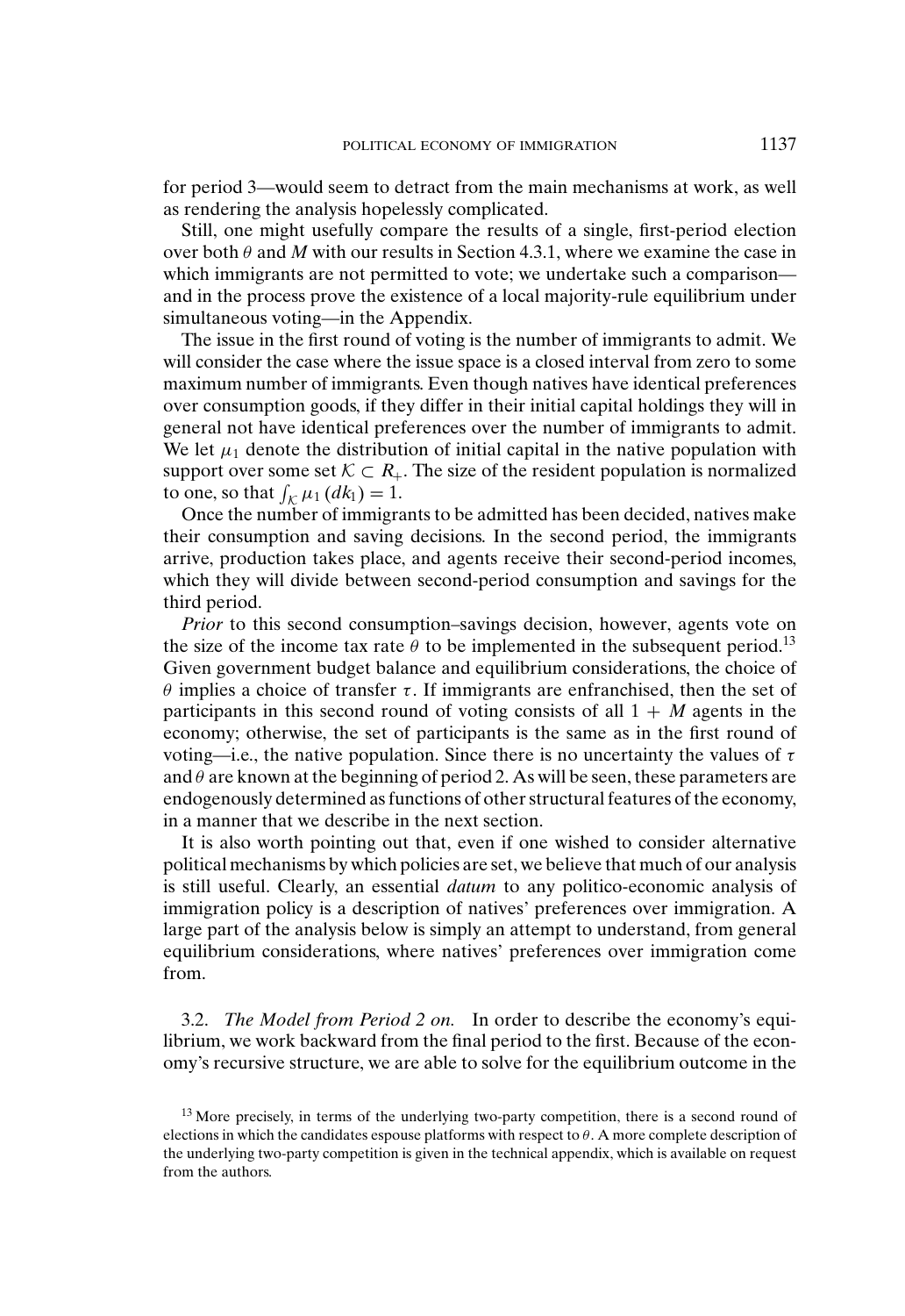last period—in terms of prices, quantities, and fiscal policy variables—conditional on a value of *M* and a distribution of income at the start of the second period. Full equilibrium for a given value of *M*—described in the subsequent section—is then had by stepping back to period 1 to consider the economic decisions that determine the distribution of income in the second period.

In this section, then, we consider a model where immigrants, having arrived, vote together with residents over redistributive fiscal policy at the beginning of period 2. The size of the population or workforce for these two periods is  $L =$  $1 + M$ , where *M* is taken as given.

Consider an individual, who may be either an immigrant or a native agent, who has income in period 2 equal to  $y_2$ . Such an individual faces the following optimization problem:

(6) 
$$
\max\{\log(c_2) + \beta \log(c_3)\}\
$$

subject to the budget constraints given by

$$
(7) \hspace{3.1em} c_2 + s_3 = y_2
$$

and

(8) 
$$
c_3 = (1 - \theta)(r_3 s_3 + w_3) + \tau
$$

It is easily seen that the solution to this problem is a decision rule of the form

(9) 
$$
s_3(y_2, \Phi) = \frac{\beta y_2 - \Phi}{1 + \beta}
$$

where  $\Phi = \frac{w_3 + \tau}{(1 - \theta)}$ / $r_3$ . Moreover, substitution of the decision rule and constraints into the agent's utility function gives an expression for the agent's maximized utility from period 2 on in terms of the agent's income,  $y_2$ , the after-tax return to saving,  $(1 - \theta)r_3$ , and  $\Phi$ :

(10) 
$$
(1+\beta)\log(y_2+\Phi) + \beta \log[(1-\theta)r_3]
$$

If  $\mu_2(\cdot)$  denotes the distribution of period-2 income across all agents in the economy (i.e., new immigrants and previous residents), then aggregate domestic saving for period 3 is given by

(11)  

$$
K_3^D = \int s_3(y_2, \Phi) \mu_2(dy_2)
$$

$$
= L \left[ \frac{\beta \bar{y}_2 - \Phi}{1 + \beta} \right]
$$

where  $\bar{y}_2$  denotes the average level of period-2 income. Aggregate capital for period 3,  $K_3$ , is then the sum of  $K_3^D$  and  $K_3^F$ , where the latter is given by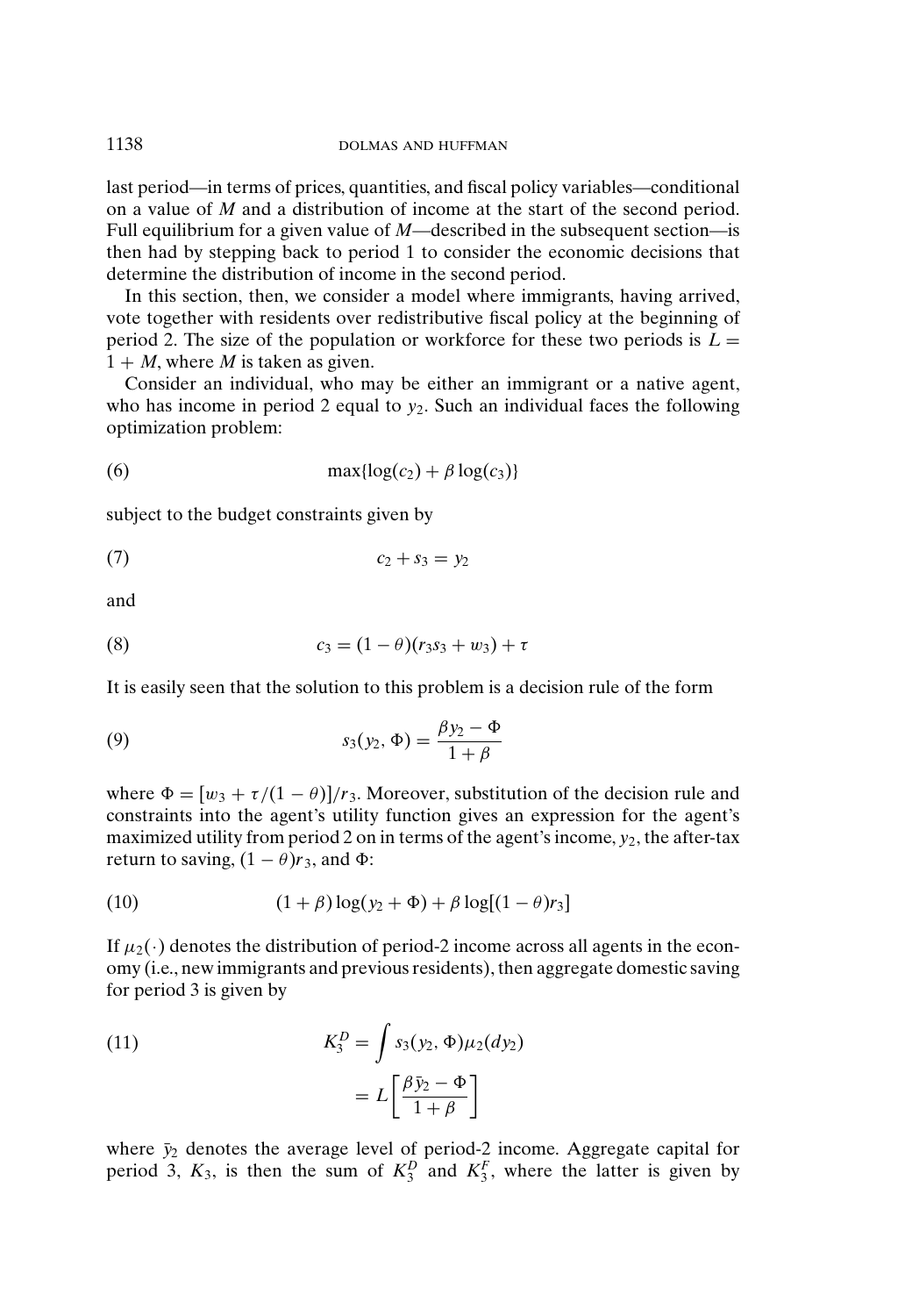Equation (3), i.e.,

(12) 
$$
K_3^F = \lambda^{-1}(\beta(1-\theta)r_3 - 1)
$$

We assume that the government rebates all proceeds from the period-3 income tax to agents in the economy via the transfer payment  $\tau$ , which is identical across agents. Thus,

(13) 
$$
\tau = \theta(r_3 K_3 + w_3 L)/L = \theta\left(r_3 \frac{K_3}{L} + w_3\right)
$$

With our Cobb–Douglas technology, the wage–rental ratio is given by

$$
\frac{w_3}{r_3} = \left[\frac{1-\alpha}{\alpha}\right] \frac{K_3}{L}
$$

Using this, and the previous expression for  $\tau$ , a little algebra reveals that

(14) 
$$
\Phi = \left[\frac{1-\alpha(1-\theta)}{\alpha(1-\theta)}\right]\frac{K_3}{L}
$$

Substituting (14) into (11), and  $r_3 = \alpha A (K_3/L)^{\alpha-1}$  into (12), the relationship  $K_3 = K_3^D + K_3^F$  becomes an equation that determines a unique value of  $K_3$  for each value of  $\theta \in [0, 1]$ , given the value of *L* and the period-2 income distribution  $\mu_2$ <sup>14</sup> Using this implicit relationship between  $\theta$  and  $K_3$ , the expression giving the equilibrium return  $r_3$  in terms of  $K_3$ , and the relationship (14), giving  $\Phi$  in terms of  $\theta$  and  $K_3$ , we can evaluate each agent's indirect utility for periods 2 and 3 as a function of the tax rate  $\theta$  to find that agent's preferred tax rate. In other words, the preferred tax rate for an individual with period-2 income equal to  $y_2$  solves

(15) 
$$
\max_{\theta \in [0,1]} \{ (1+\beta) \log(y_2 + \Phi) + \beta \log[(1-\theta)r_3] \}
$$

subject to (11), (12), and (14), and the conditions  $K_3 = K_3^F + K_3^D$  and  $r_3 =$  $\alpha A(K_3/L)^{\alpha-1}$ .

For the economy we consider here, agents' implied preferences over  $\theta$  are well behaved; numerical evaluation reveals them to be single peaked, with preferred values of  $\theta$  weakly decreasing in the agent's income  $y_2$ —that is, agents with higher period-2 incomes prefer lower values of the tax rate. As we show in the paper's Technical Appendix (Dolmas and Huffman, 2003), in the special case where there is no foreign capital and the third-period production technology is linear in capital (i.e.,  $\alpha = 1$ ), one can actually obtain a simple closed-form solution for any agent's preferred tax rate.

<sup>&</sup>lt;sup>14</sup> In fact, given the linearity of agents' savings rules,  $K_3^D$  depends on the distribution  $\mu_2$  only through its mean,  $\bar{y}_2$ . Less directly,  $K_3^F$ , as given in (12), depends on  $\mu_2$  only through  $\bar{y}_2$  as well—there is a one-to-one relationship between  $K_3^F$  and  $\bar{y}_2$ .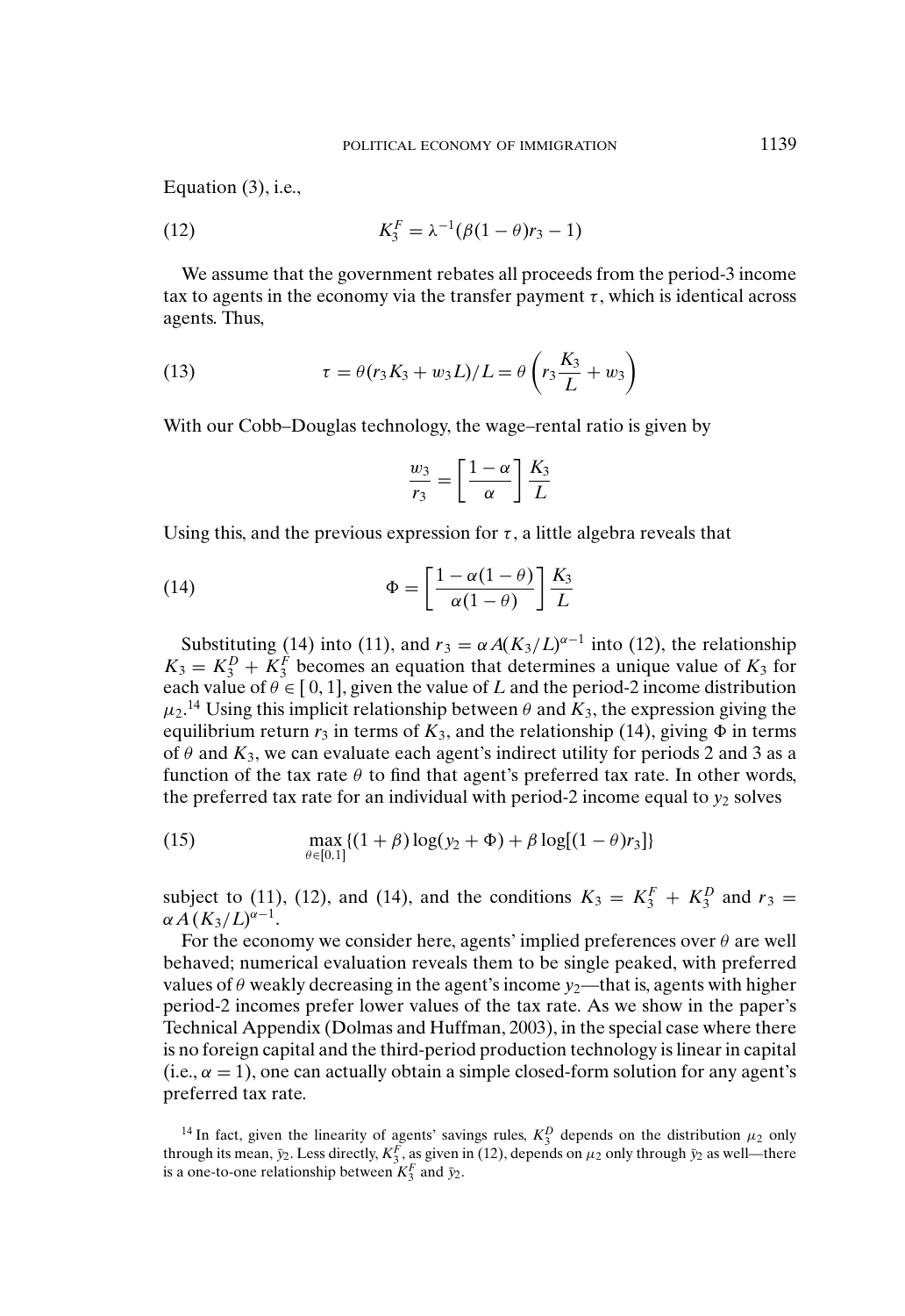## 1140 DOLMAS AND HUFFMAN

Since the conditions of the median voter theorem apply, we set the equilibrium third-period tax rate equal to the preferred value of the agent with the median level of period-2 income.<sup>15</sup> This implies that the behavior of the economy in period 3—equilibrium prices and quantities and fiscal policy—can be described in terms of three variables, the mean and median of the period-2 income distribution and the level of immigration. Moreover, the utility from period 2 onward of any agent can be described in terms of those three variables, together with the agent's own period-2 income. Let  $v(y_2; \bar{y}_2, y_2^m, M)$  denote this indirect utility function for an agent who has period-2 income equal to  $y_2$ . Here,  $y_2^m$  denotes the median level of period-two income. This v is simply the indirect utility function (10), with  $\Phi$ ,  $\theta$ , and *r*<sup>3</sup> set equal to their equilibrium values, which in turn depend on the list of aggregate statistics  $\bar{y}_2$ ,  $y_2^m$ , and *M*.

3.3. *The Full Three-Period Model with Redistributive Taxation.* In the last section, we have described the optimization problem faced by immigrants and natives over the last two periods for given levels of period-2 income, and the resulting equilibrium for a given distribution of period-2 income and the level of immigration. We now step back to period 1 and show how the distribution of income in period 2 can be determined, given the level of immigration *M*. In the end, we will have described the full equilibrium of the economy for a given value of *M*. Using that information, we can then turn to consider natives' lifetime utilities in terms of *M*.

First, note that the period-2 income of a native agent is the sum of capital and labor income, and can therefore be written as

$$
(16) \t\t\t y_2 = r_2 s_2 + w_2
$$

For an immigrant, either  $y_2 = w_2$  or  $y_2 = r_2 k^M + w_2$ , depending on whether or not immigrants arrive with some capital.

The aggregate stock of capital in period 2 will be the sum of aggregate domestic savings from period 1, foreign capital located in the domestic economy and, possibly, capital brought by immigrants. The latter, when present, is simply given by  $Mk^M$ , if *M* immigrants are admitted and each owns  $k^M$  units of capital. Foreign capital employed in the domestic economy in period 2 is given by the  $i = 2$  version of (3),

$$
K_2^F = \frac{1}{\lambda}(\beta r_2 - 1)
$$

The interesting problem is again faced by natives, who must make a consumption–savings decision in period 1, given the level of immigration *M* and

<sup>&</sup>lt;sup>15</sup> This is for the benchmark case where all agents are enfranchised in period 2. If, on the other hand, immigrants are not permitted to vote, we set the tax rate to the value preferred by the native with the median level of period 2 income among natives. Because of the monotonicity in current income of agents' next-period savings in this economy, this individual will simply be the native with the median level of initial capital.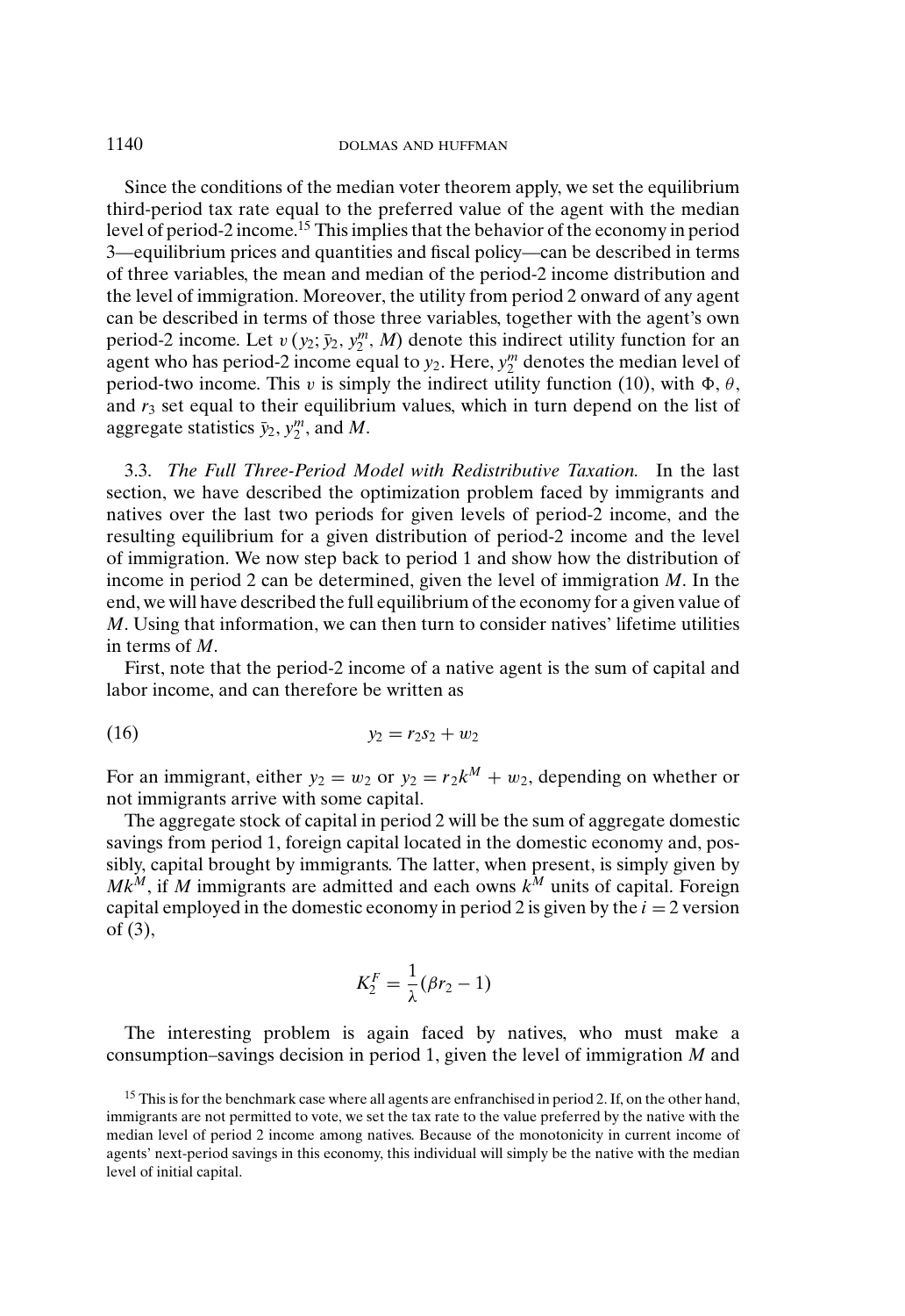expectations about the distribution of income that will prevail in period 2. We may cast a typical native's decision problem as

$$
\max_{s_2} \log(k_1 - s_2) + \beta v (r_2 s_2 + w_2; \bar{y}_2, y_2^m, M)
$$

Given the form of the indirect utility function v—it is logarithmic in  $y_2 + \Phi$  utility maximization again gives rise to a savings rule that is linear in income. In particular,

(17) 
$$
s_2(k_1; w_2, r_2, \bar{y}_2, y_2^m, M) = \frac{\beta(1+\beta)k_1 - (w_2+\Phi)/r_2}{1+\beta(1+\beta)}
$$

where  $\Phi$  is as defined in (14), evaluated at the period-3 capital stock and tax rate implied by  $\bar{y}_2$ ,  $y_2^m$ , *M*. This then gives aggregate domestic saving—equivalently, domestically owned capital in place for period 2—as

(18) 
$$
K_2^D = \int_{\mathcal{K}} s_2(k_1; w_2, r_2, \bar{y}_2, y_2^m, M) \mu_1(dk_1)
$$

$$
= \frac{\beta(1+\beta)\bar{k}_1 - (w_2+\Phi)/r_2}{1+\beta(1+\beta)}
$$

where  $\bar{k}_1$  is the average initial capital holding among natives.

Aggregate capital in period 2 is then  $K_2 = K_2^D + K_2^F + K_2^M$ , where  $K_2^M = Mk^M$ in the case where immigrants each bring  $k^M \geq 0$  units of capital. In either case, by substituting  $w_2 = (1 - \alpha)A(K_2/L)^\alpha$  and  $r_2 = \alpha A(K_2/L)^{\alpha-1}$  into the previous expressions for  $K_2^D$  and  $K_2^F$ , the equilibrium condition  $K_2 = K_2^D + K_2^F + K_2^M$ becomes an equation that can be solved for  $K_2$  given  $L$  and  $\Phi$ . This is the capital stock in period 2 for a given level of immigration (embodied in *L*) and a given distribution of period-2 income (captured in  $\Phi$ ).

For a given value of *M*, then, the first-period savings decision of natives depends on a conjecture about the period-2 distribution of income, since this determines the outcome in period 3. Clearly, the natives' decisions also *imply* a distribution of income in period 2. The economy is in equilibrium when the conjectured and realized distributions coincide. More precisely, the conditions that characterize an equilibrium for this economy in our benchmark case can be summarized as follows.

Given the following initial conditions for the first period,  $\mu_1(\cdot)$ ,  $K_1^F$ , L, an equilibrium is then a list  $\{K_i, K_i^D, K_i^F, K_2^M, w_i, r_i, y_2^m, y_2, \theta, \tau\}$ , for  $i = 1, 2$ , and a distribution of second-period income  $\mu_2(\cdot)$ , such that the following conditions hold:

- (a) Agents' consumption–savings decisions follow rules (9) and (17).
- (b) Factor prices for each period are given by Equations (4) and (5).
- (c) The capital stocks obey  $K_2 = K_2^D + K_2^F + K_2^M$  and  $K_3 = K_3^D + K_3^F$ , where  $K_i^F$  follows (3) and  $K_i^D$ , for  $i = 1, 2$ , is given by (18) and (11).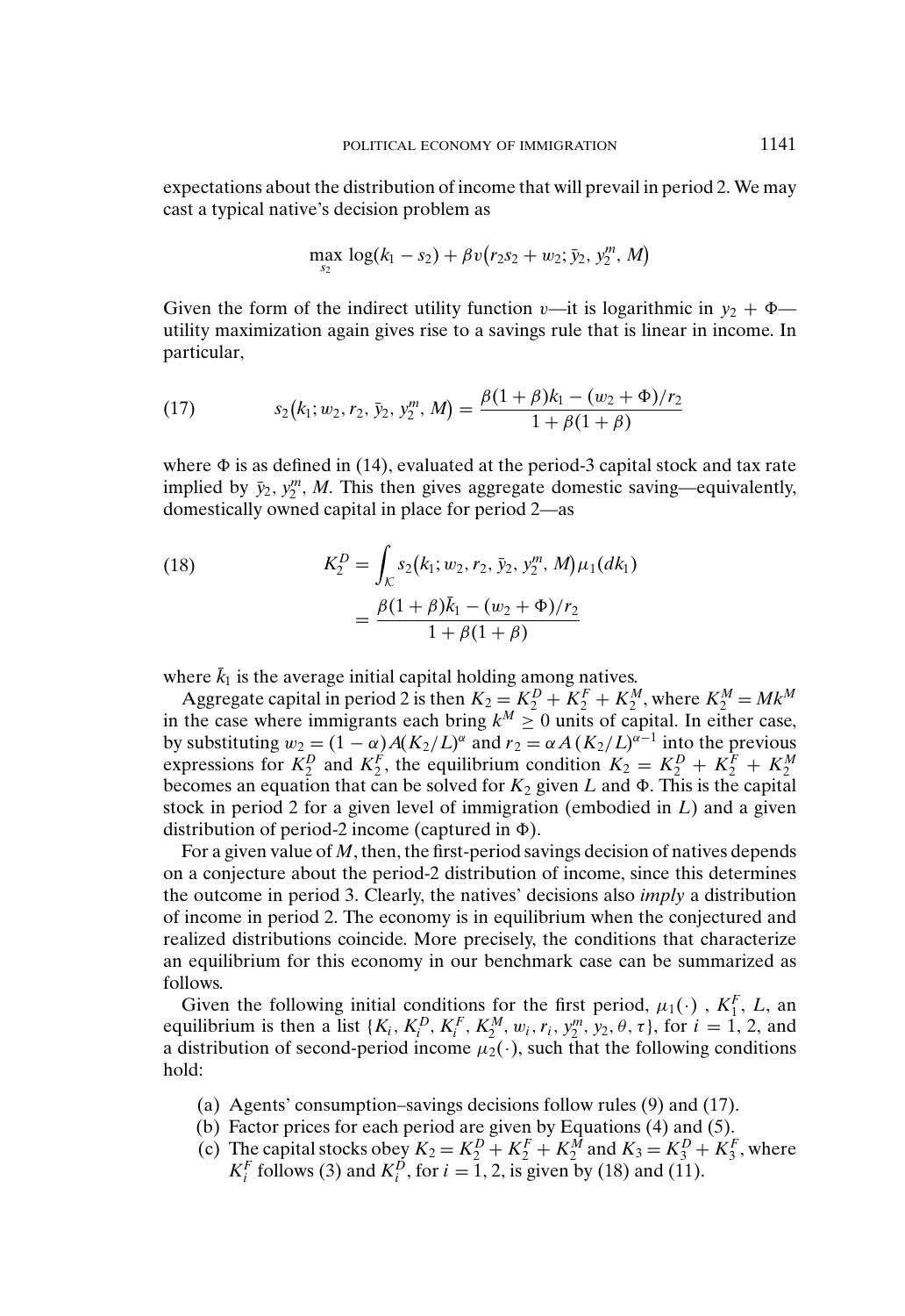## 1142 DOLMAS AND HUFFMAN

- (d) The initial distribution of initial capital  $\mu_1$ , together with the decision rule (17) and the second-period factor prices  $w_2$  and  $r_2$ , induces a distribution of income in period 2 given by  $\mu_2$ , with mean  $\bar{y}_2$  and median  $y_2^m$ .
- (e) The tax rate  $\theta$  solves the problem (15) for  $y_2 = y_2^m$ . Also, the lump-sum transfer is determined by Equation (13).
- (f) The variable  $\Phi$  in Equations (9), (11), (15), (17), and (18) is as defined in (14).

Having described how the economy's equilibrium is constructed for a particular given value of  $L = 1 + M$ , we will now turn to study the preferences of native agents over different levels of immigration. By substituting equilibrium prices, taxes, and transfers at each value of *M*, together with agents' optimal decision rules, back into the agents' lifetime utility functions, we can study how an individual's lifetime utility over all three periods varies as a function of the level of immigration, *M*.

The actual construction of an equilibrium is somewhat involved, as one might gather from the discussion above. This is due to the dependence of the third-period outcome—including the government policy variables  $θ$  and  $τ$ —on the endogenous distribution of income in the second period, which in turn conditions agents' decisions in the first period. In equilibrium, prices and quantities must be such that the optimal choices that individual agents make at various dates are consistent with the laws of motion of the aggregate variables.

Because of the model's complexity, analytical results are difficult to obtain outside of a few special cases—e.g., the case of perfect capital mobility, which we examine below. Consequently, in the following section we report the results from numerical simulations of the model, under alternative assumptions about the degrees of initial income inequality and capital mobility, as well as under alternative assumptions about the wealth, enfranchisement, and entitlements of the immigrant population. The precise method, which we employ for actually computing an equilibrium is detailed in a Technical Appendix, which is available from the authors upon request.

## 4. SOME NUMERICAL EXAMPLES

4.1. *Results for a Benchmark Case.* We initially abstract from international capital movements (setting  $\lambda = +\infty$  and  $K_1^F = 0$ ) and consider an economy in which immigrants, if admitted, arrive with only labor to supply, are enfranchised to vote in the second period over the economy's redistributive tax policy, and are recipients of the lump-sum transfer. This enables us to focus on the mechanisms at work in the model while restraining the added complications introduced by international capital mobility.

Throughout all of our examples, the model's basic taste and technology parameters are set in the following way. The parameter  $\alpha$ , capital's share of output, is set equal to 0.30. The common discount factor  $\beta$  is set equal to 0.95.<sup>16</sup> Finally, the

<sup>&</sup>lt;sup>16</sup> Elsewhere (Dolmas and Huffman, 1997a) we have studied the influence that the preference and production parameters  $\beta$  and  $\alpha$  can have on the preferred level of immigration. We have also examined models with a number of different distributions for natives' initial wealth.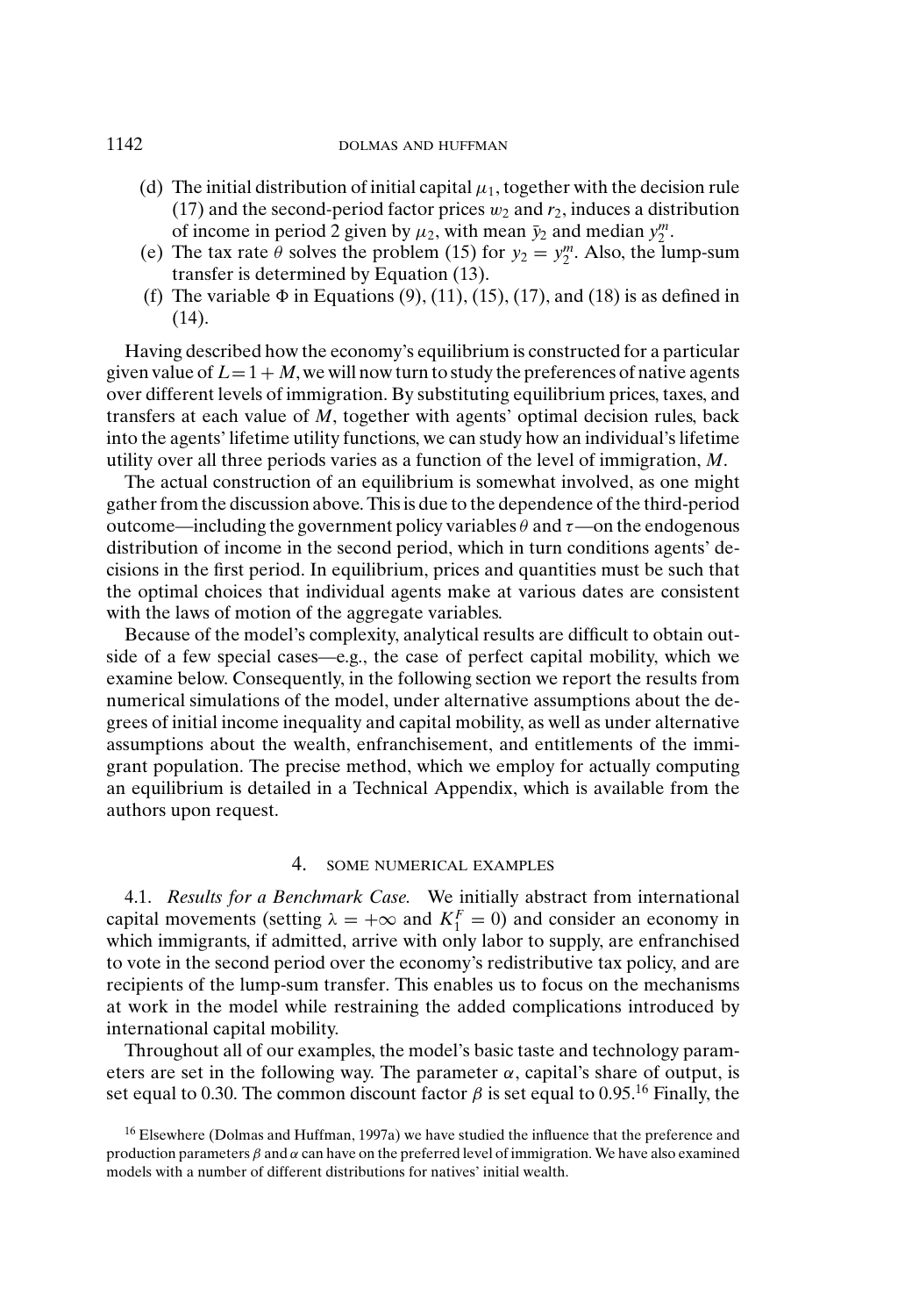technology's scale parameter *A* is set to yield a 10% return to capital in the middle period, absent any immigration and subsequent taxation.

We also assume throughout that natives' initial capital holdings  $(k_1)$  have a lognormal distribution that is translated away from the origin to guarantee that all natives begin with some amount of capital. We limit our attention here to lognormal distributions, as these seem to provide a reasonable approximation to observed distributions of wealth while retaining substantial computational tractability. For all our experiments, we fix the average initial capital holding at 10 units and the minimum initial capital holding at 2 units of capital. For our benchmark case, the variance of the distribution is set to give a Gini coefficient of roughly 0.37, which is close to measures of the Gini coefficient for the distribution of income in the United States.

Figure 1 summarizes some of the results for this economy as the level of immigration is varied from  $M = 0$  to  $M = 0.25$ . The level of immigration M is the variable on the horizontal axis in all the panels of Figure 1, as well as in the subsequent plots of the model's output. Since the size of the native population is normalized to one, values of *M* are synonymous with numbers of immigrants as a fraction of the native population.

Panel A shows the behavior of the third-period tax rate as we vary *M*. For this economy, the tax rate rises smoothly as the number of immigrants admitted increases. If the figure were extended rightward, the tax rate would eventually rise to a maximum of roughly 31%. Although it is perhaps intuitive that the addition of agents who are both poor and permitted to vote should lead to higher redistributive taxation, this is not inevitable and depends to a large extent on the shape of the initial distribution of capital. As we show below, for lognormal distributions of initial capital with low degrees of inequality, it is possible for the equilibrium tax rate to fall as immigrants are added to the economy—even falling to zero—despite the fact that immigrants are poorer than the average native and enfranchised to vote.

The explanation for the behavior of the tax rate in the case at hand lies in the plot immediately below, Panel C. Panel C shows the behavior of three different income measures in the second period. The variables relevant for the determination of the tax rate are *median* second-period income and *average* second-period income. Recall that when all agents—both natives and immigrants—are allowed to vote over tax policy, then in equilibrium the third-period tax rate is set at the value preferred by the individual with the median level of income in period 2. However, as in other political-economic models of redistribution, the actual value of the tax chosen by the median income recipient depends on the ratio of that individual's income to *average* income.<sup>17</sup> As immigrants are added to this economy, each immigrant coming with only labor to supply, both median and average second-period income fall, and in this case median second-period income falls faster than average second-period income. Consequently, the gap between median and average second-period income grows, resulting in an increasing tax rate.

<sup>&</sup>lt;sup>17</sup> This feature is common to a number of different economies (See Persson and Tabellini, 1994). See Dolmas and Huffman (1997b) for a derivation of this feature in a much more specialized environment.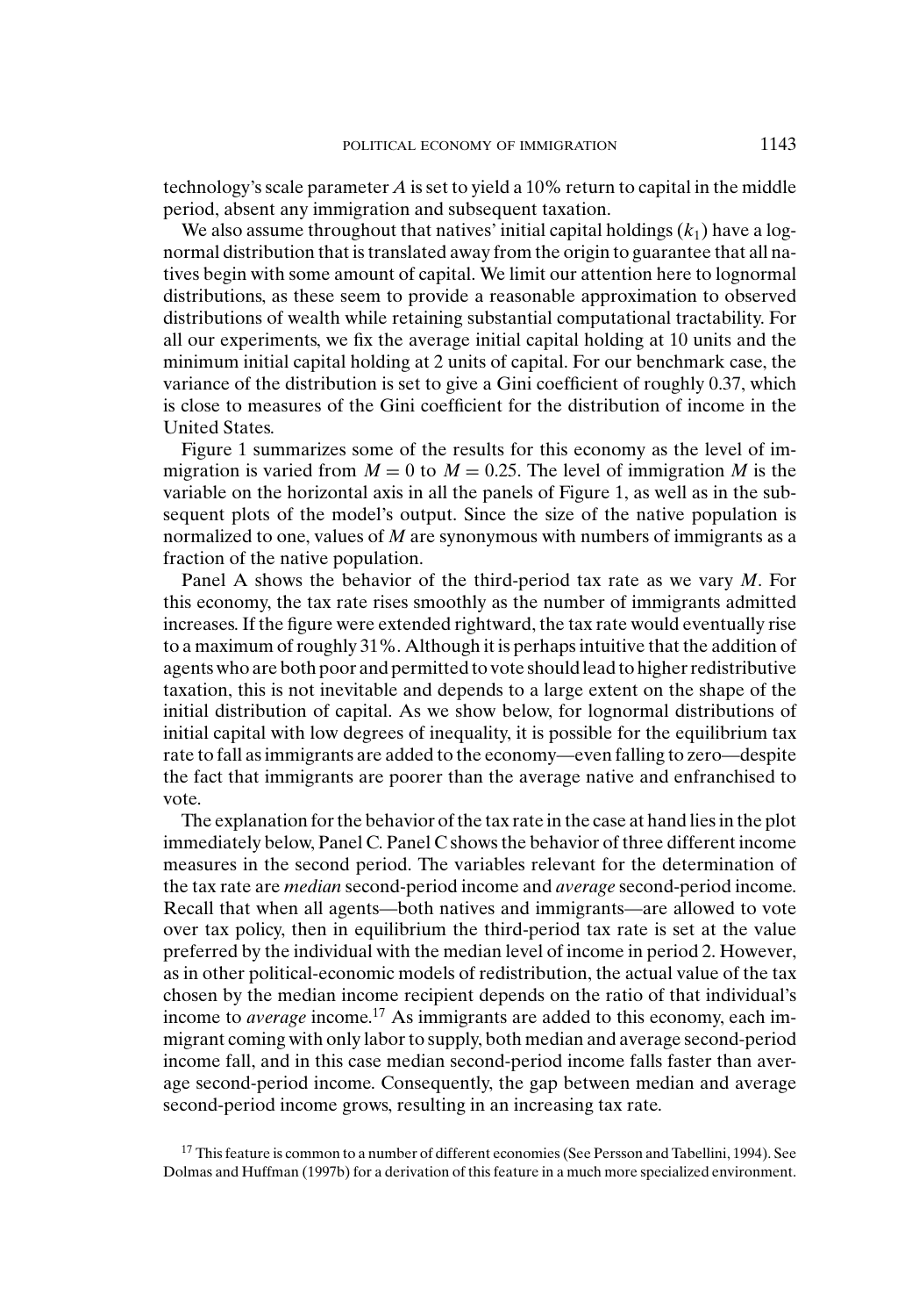

FIGURE 1

RESULTS IN A BENCHMARK CASE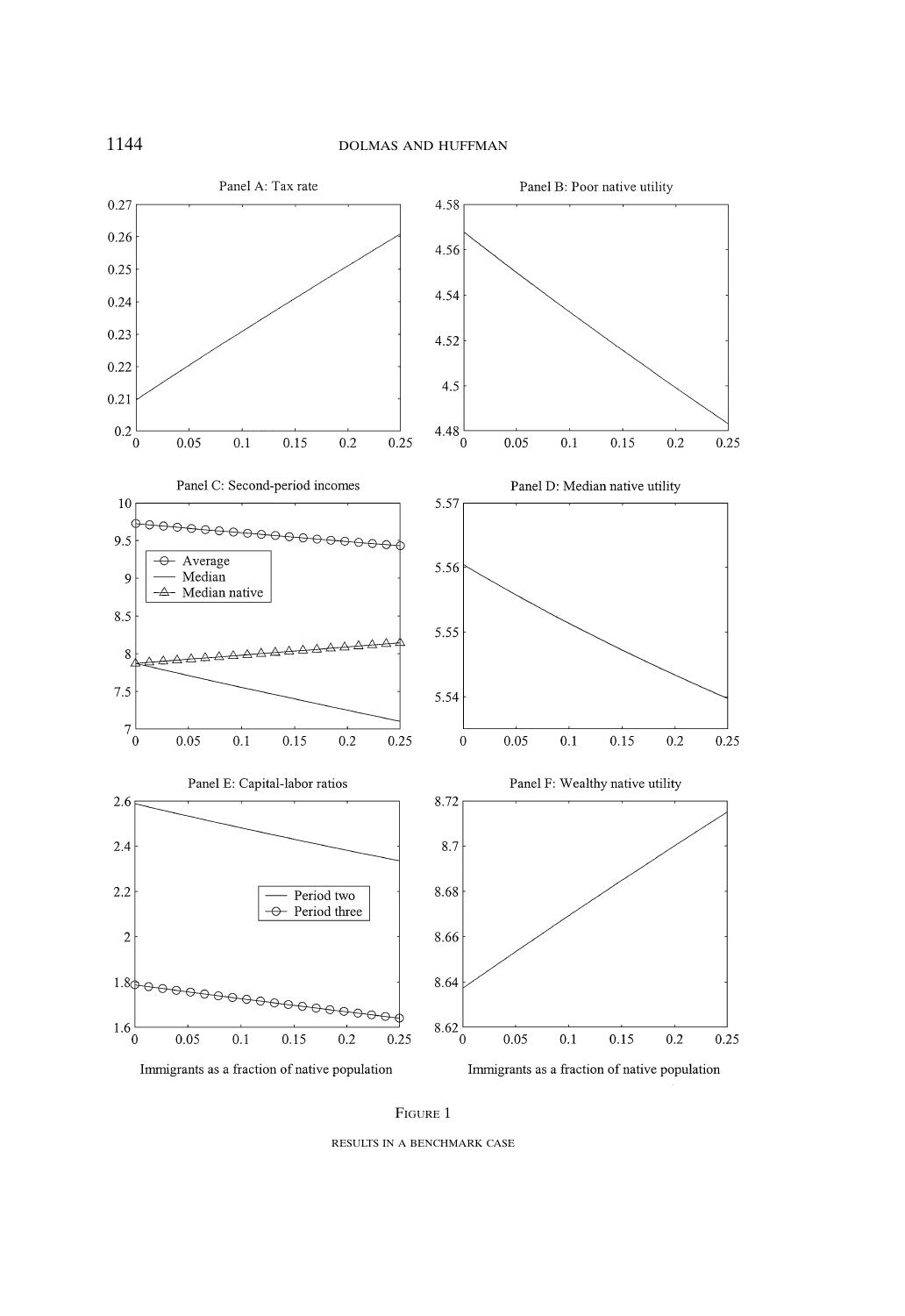With a lognormal distribution of initial capital and very low initial wealth inequality, it is possible for median second-period income to fall more *slowly* than average second-period income, resulting in tax rates that decline with the number of immigrants. In some cases, the tax rate may then begin to rise after the level of immigration reaches a critical level; in other cases, the tax rate can actually fall to zero and remain there until immigrants outnumber natives.<sup>18</sup>

The behavior of factor prices—the returns to labor and capital in periods 2 and 3—can be deduced from Panel E, which plots the capital–labor ratios in each of the two periods, as functions of the level of immigration. In both period 2 and period 3, the capital–labor ratio falls as *M* is increased. The declines, though, are less than proportional to the increases in *M*—aggregate savings in both periods (hence the capital stocks  $K_2$  and  $K_3$ ) are rising with *M*, but not by enough to maintain the original capital–labor ratios in the two periods. With our Cobb– Douglas technology, this leads to higher marginal products of capital and lower marginal products of labor in each of the two periods. Thus, as *M* increases both  $r_2$  and  $r_3$  rise, whereas  $w_2$  and  $w_3$  fall.

The lifetime utilities of some representative natives in this economy are shown in Panels B, D, and F along the right side of the figure. Panel B shows the utility of the poorest native, which declines monotonically as *M* increases. Poorer natives rely more heavily on their labor income, and consequently suffer as immigration drives down the returns to labor in periods 2 and 3. Even though the tax rate—and associated transfer payment—are increasing with *M*, this increased redistribution is not sufficient to outweigh the loss in poorer natives' wages. By contrast, the utility of a relatively wealthy native, shown in Panel F, rises monotonically with *M* in this case, in spite of the higher tax rate. The wealthy native here is endowed with the level of initial wealth that defines the top 1% of the initial wealth distribution. The relatively rich agents prefer higher levels of immigration because it raises the marginal product of capital, and therefore raises their capital income.

The preferences of the median native—the native with the median holding of initial capital—are shown in Panel D. For this distribution of initial wealth, the median native is poorer than average, though not greatly so—the median native's initial capital holding is about 68% of the average initial capital holding. Still, the median is reliant on labor income to a sufficient extent that his or her utility falls as *M* increases. Were the figure extended rightward, though, this decline would begin to "bottom out" around  $M = 0.50$ , or an influx of immigrants equal to 50% the size of the native population. Nonetheless, over the interval 0 to 0.25, the median's preferred level of immigration is zero.<sup>19</sup>

 $^{18}$  This is apt to happen as well when the distribution of initial capital holdings is composed of a finite number of types (e.g., two types of natives: rich natives with capital  $k<sup>r</sup>$  and poor natives with capital  $k^p$ ), or if there is a large mass of natives who hold the median quantity. What all these cases have in common is that a large influx of immigrants leads to only a small decrease, or no decrease at all, in the initial capital holding that identifies the median agent in period 2.

 $19$  A general feature of the closed version of the economy studied here is that so long as a native is endowed with *some* amount of capital, however small, there is a level of immigration, sufficiently large, that that native will prefer to zero immigration. If a large enough quantity of complementary labor is added to the economy, the increase in the value of even a poor native's capital will eventually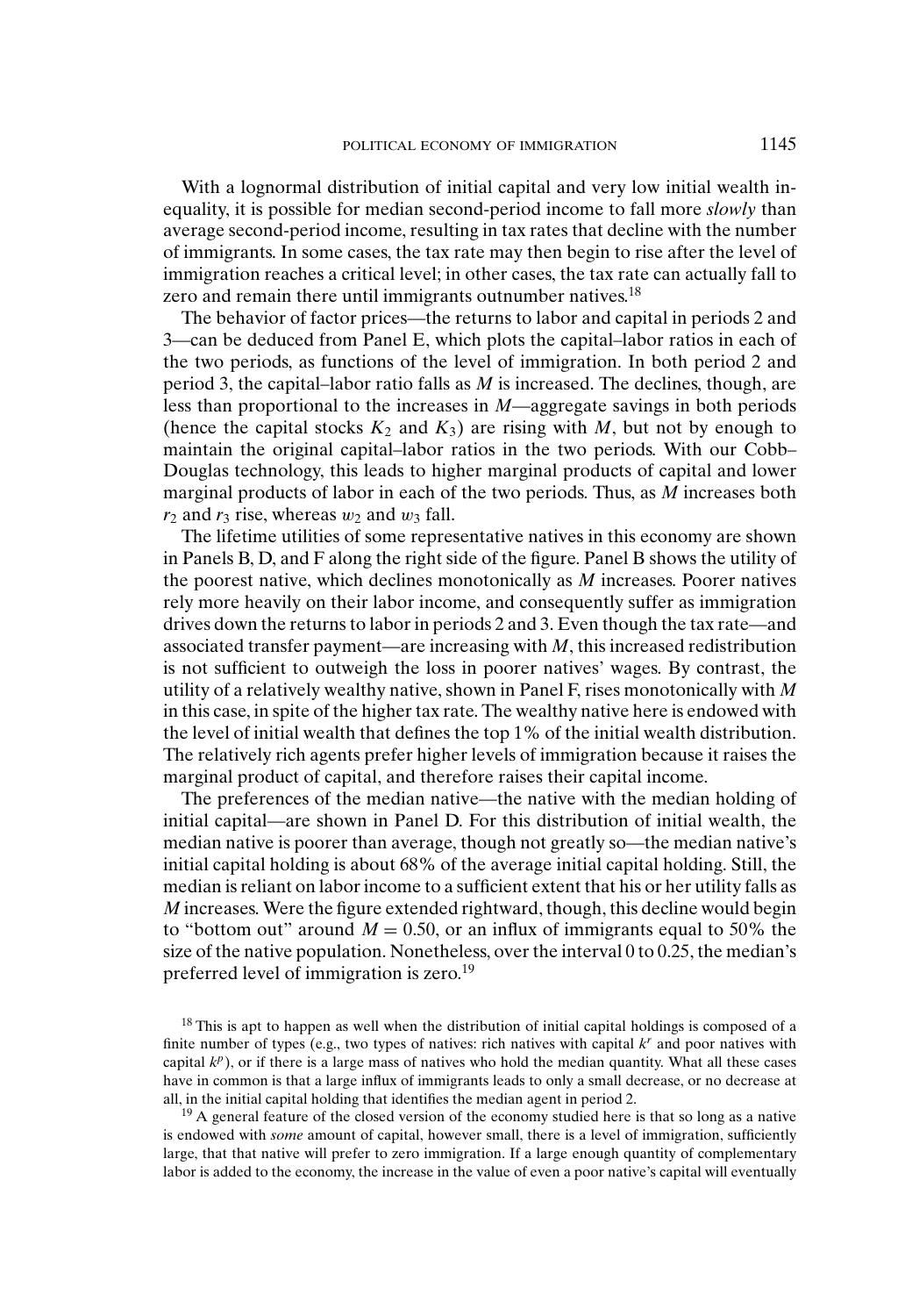## 1146 DOLMAS AND HUFFMAN

Note, too, that whereas the median native's lifetime utility is falling, his or her second-period income—shown in Panel C—is rising. The same is true of the median native's third-period income as well. As the inflow of immigrants reduces the value of the native's labor endowment and increases the return to saving, this native saves more for the future—and consumes less in the first period—than he or she would have chosen to in the absence of immigration. This example illustrates why it would be inappropriate to measure the effect of immigration on the native population merely by how their incomes change—particularly their labor income. Within the context of such a dynamic environment, to calculate the true impact on welfare, it is important to measure how both factor prices and agent's decision rules change in response to the immigration.

In this example all agents prefer either the maximum or minimum allowable level of immigration, with a majority—those at or below the median level of initial capital—preferring zero immigration. This "polarization" of natives' preferences is a result also found by Benhabib (1996) in studying this same issue. The reason for this is straightforward: Agents who rely primarily on labor (respectively capital) income will support (oppose) raising the capital–labor ratio through immigration because of its effect on factor prices. Hence, a randomly chosen native is likely to choose one of the extreme policies. Also, for an agent who holds *any* amount of capital, there is some amount of immigration (however large) that he would support because it would increase the capital–labor ratio by enough, and therefore raise the return to capital and offset the resulting fall in labor income.

However, there are other examples of the present model in which many agent's preferences are single peaked over an interval  $[0, \overline{M}]$ , with interior maxima over that interval. However, in some of these instances it helps to have a rather large upper bound on the level of immigration.<sup>20</sup>

Additionally, it should be noted that one should not interpret the benchmark model—with no capital mobility—as implying that there should be no observed immigration into the United States. In actual economies, politically powerful interest groups, such as the agricultural lobby, can exaggerate the influence that certain voters can have on policy outcomes. Also, improved capital mobility induces the median voter to desire more immigration. Experimentation with the benchmark model reveals that the median resident voter will prefer immigration if the immigrants have even a small amount of capital (i.e., enough to put them above the bottom 1/10th of 1% of the initial wealth distribution). This seems quite plausible,

offset the decline in the value of that native's labor endowment. Realistically, though, before that point is reached there are other consequences to immigration—e.g., congestion effects or "cultural" effects—that would come into play and are not present in our model. Our upper bound of  $M = 0.25$ is already at the edge of historical experience for almost all countries.

<sup>&</sup>lt;sup>20</sup> There are other instances with an interior optimum in which the native population consists of a two-point distribution, and in which the upper bound on potential immigration  $(\bar{M})$  is so big that an immigrant can potentially become the median voter in the subsequent period. Interior optima can also be found if there are some other forces, such as congestion effects, that increasingly mitigate against the positive impact of immigration. Finally, interior optima can exist even for the benchmark model for moderate levels of capital mobility ( $\lambda \approx 0.10$ ), for low values of the discount factor ( $\beta$ ), if the immigrant's labor productivity is not as high as that of the natives.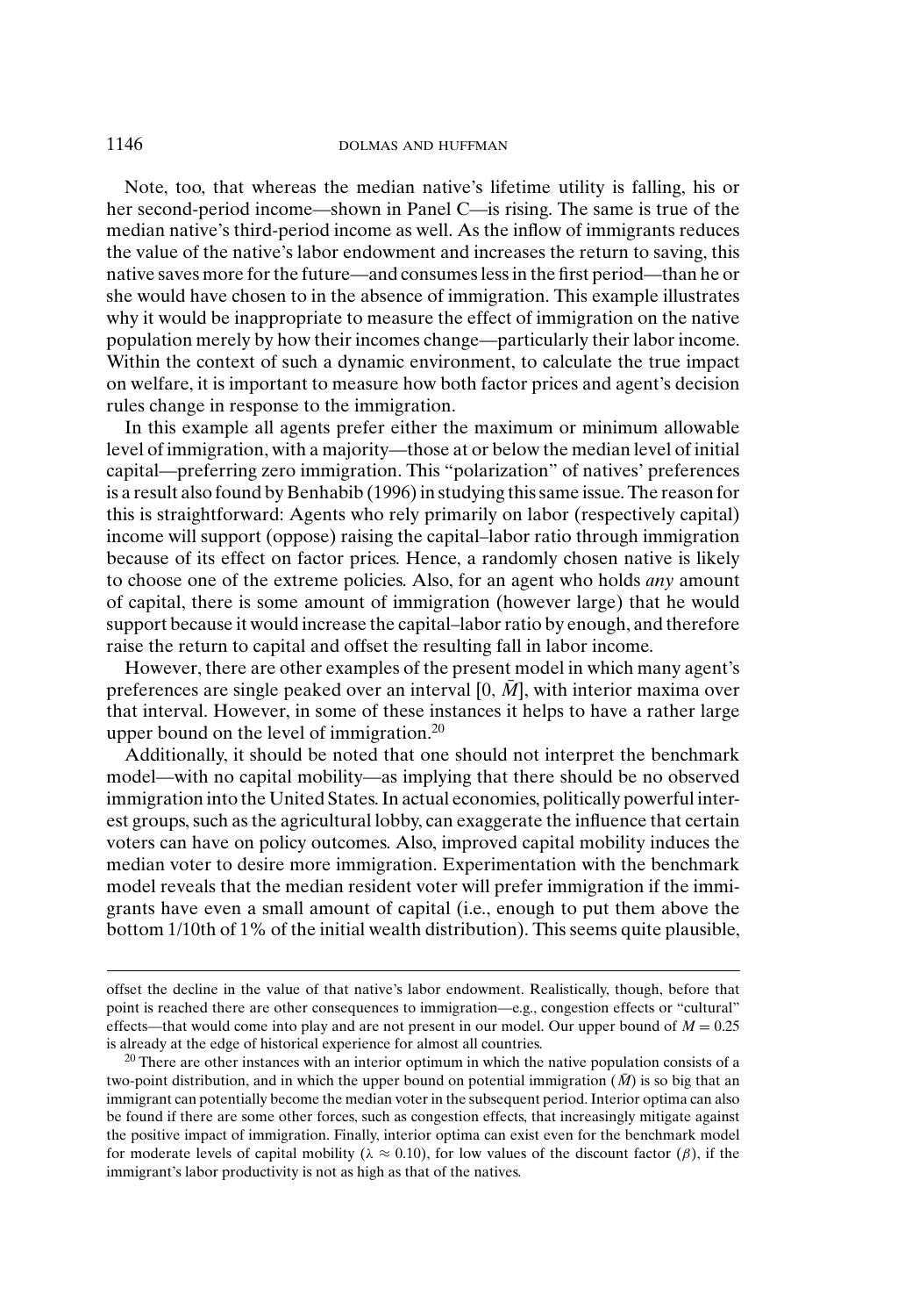

FIGURE 2

RESULTS FOR DIFFERING DEGREES OF INEQUALITY

since although the United States takes in large numbers of relatively poor immigrants, it also is the recipient of a considerable number of skilled professionals from all over the world.

4.2. *The Effect of Changing Inequality.* The two panels of Figure 2 illustrate how the behavior of the benchmark economy changes as we vary the degree of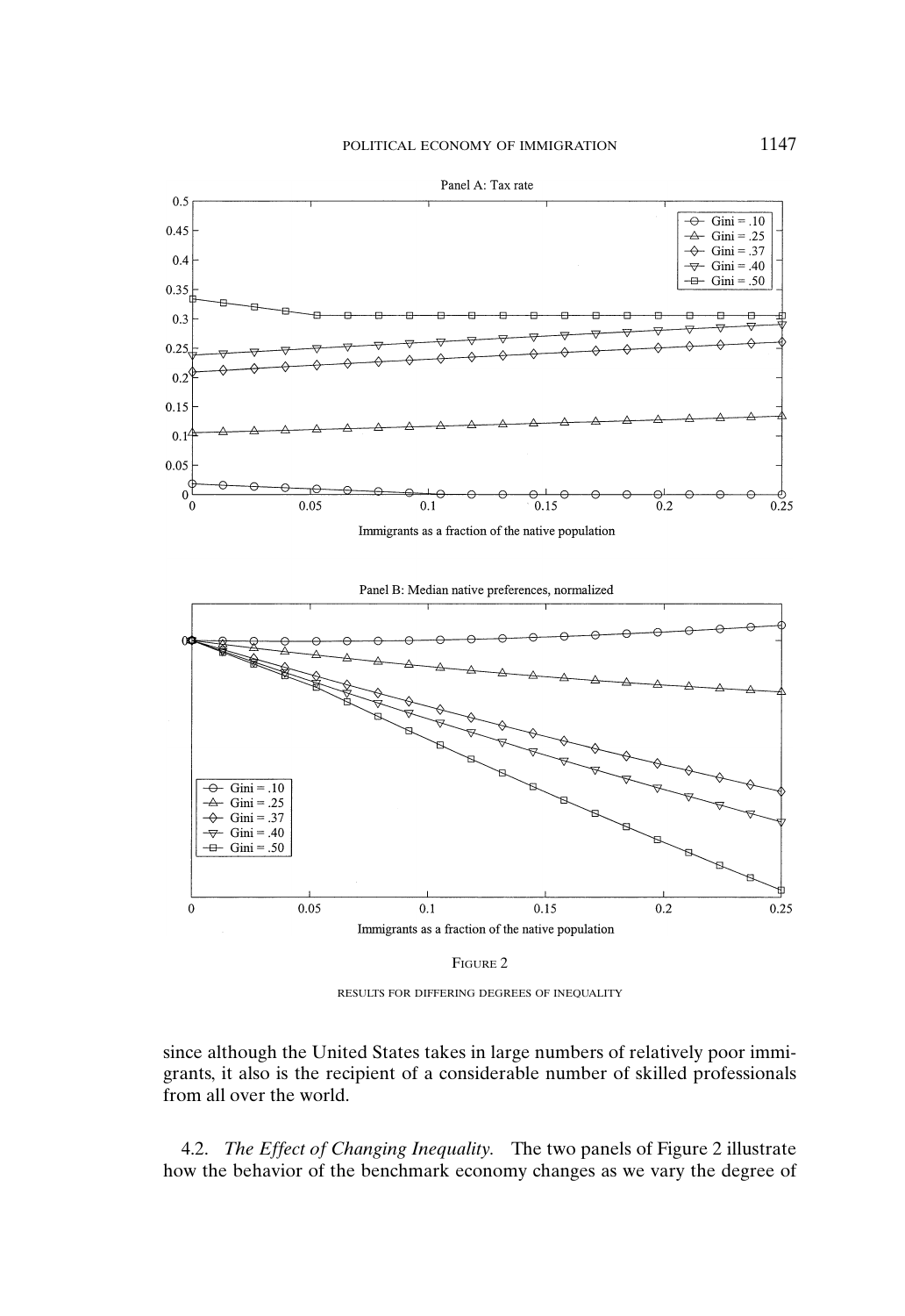### 1148 DOLMAS AND HUFFMAN

inequality in the initial distribution of capital among natives. Panel A shows the behavior of the tax rate for four different degrees of initial wealth inequality, as measured by the distributions' Gini coefficients.<sup>21</sup> The different degrees of initial wealth inequality affect both the level of the tax rate at zero immigration and the behavior of the tax rate for positive values of immigration. The tax rate corresponding to a Gini coefficient of 0.37 simply replicates the benchmark case shown in Panel A of Figure 1. For a lower degree of initial wealth inequality—a Gini of 0.25—the tax rate at zero immigration is roughly half of its corresponding value in the benchmark economy. With lower initial wealth inequality, the resulting degree of inequality in second-period incomes is also lower, hence the gap between median and average second-period incomes smaller, and so the impetus for redistribution tempered. As in the benchmark case, the tax rate in the 0.25–Gini economy rises with the level of immigration, though more slowly. At a more extreme degree of low inequality—a Gini of 0.10—the tax rate actually *declines* as immigrants are added to the economy, falling quickly to zero near  $M = 0.10$ . In this case, average income in period 2 initially falls more sharply with the increase in *M* than median income in period 2, to the point where—near  $M = 0.10$ —average income falls below median income, and the period-2 median voter prefers a zero tax rate.

With a higher degree of inequality the tax rate is high because the relatively poor median voters in period 2 vote to extract income from the richer agents, irrespective of the size of the immigrant population. With enough initial wealth inequality—in this case a Gini coefficient of 0.50 —the median of the initial capital distribution is so far below the mean that natives at or below the median do not have positive savings for period 2, so the median voter over tax policy is an agent with only labor income regardless of the level of immigration. The preferred income tax rate for such an individual is roughly  $31\%$ <sup>22</sup>

Panel B of Figure 2 illustrates how the preferences of the median native change as the degree of initial wealth inequality changes. Since we are holding fixed average initial capital, the initial capital level held by the median native falls as the degree of inequality increases. Consequently, to facilitate comparability we have normalized the median native's utility by a constant so that the median's utility in each case is zero at zero immigration. The important feature of Panel B is that, as the degree of initial wealth inequality varies from high inequality to low inequality, the median native's distaste for immigration lessens, and is in fact reversed—when the initial wealth distribution is characterized by a Gini coefficient of 0.10, the median native prefers the maximum level of immigration to zero immigration.<sup>23</sup> Since any native with initial capital at least as great as the median also prefers  $M = 0.25$  to  $M = 0$ , at least 50% of the natives in the

 $21$  In these experiments, we hold constant the mean initial capital holding and the minimum initial capital holding.

 $22$  In this case, at all values of *M* the ratio of median to average second-period income is simply labor's share of national income, or  $1 - \alpha$ . In this case, raising the tax rate even higher does not raise the wage of labor in the last period because it deters investment in capital.

<sup>&</sup>lt;sup>23</sup> The same pattern arises if we instead hold fixed the median level of initial wealth and allow the mean to change as the degree of inequality changes.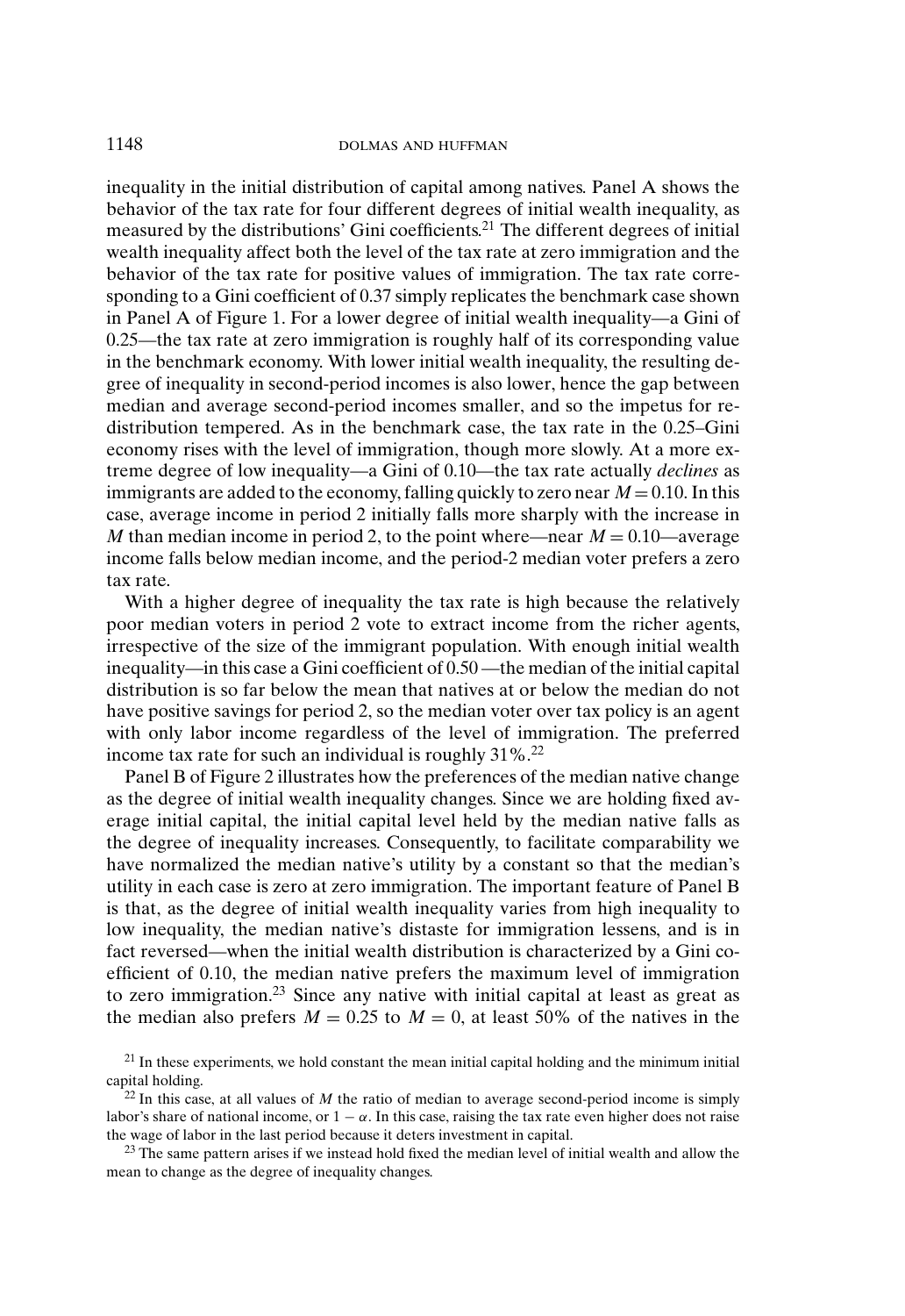low-inequality economy prefer the maximum level of immigration. If we compare the behavior of this low-inequality economy with the otherwise identical benchmark economy, the two will have sharply different politico-economic equilibria—  $M = 0$  and a roughly 21% tax rate in the benchmark economy versus  $M = 0.25$ and a zero tax rate in the low-inequality economy.

The basic mechanism at work here is the following. For a fixed average initial endowment of capital, a higher degree of inequality translates into a lower median level of initial capital, relative to average. This has the effect of making the median native more reliant on his or her labor income in periods 2 and 3, hence more averse to immigration. The opposite is true as the degree of inequality is reduced.<sup>24</sup>

4.3. *The Effects of Capital Mobility.* In this section, we examine the consequences that international capital mobility can have for the behavior of this economy.

4.3.1. *Perfect capital mobility.* The model is sufficiently rich that it is difficult to obtain many conclusive analytic results. One exception is the case where there is perfect capital mobility, the case where the adjustment cost parameter  $\lambda$  is equal to zero. The results can be summarized by the following proposition:

PROPOSITION 1. If  $\lambda = 0$ , then  $\theta = 0$ , and this is the preferred tax rate of all *citizens voting in the second period. We then have that*  $r_2 = r_3 = 1/\beta$  *and*  $w_2 =$  $w_3 = (1 - \alpha)A(\alpha \beta A)^{\frac{\alpha}{1 - \alpha}}$ , all independent of M. Consequently, all initial natives are *indifferent about the level of immigration.*

PROOF. See the Appendix.

This result holds independent of the nature of the initial distribution of capital, and independent of the parameter values used for preferences and technology.<sup>25</sup> The reason for this is fairly intuitive. With no adjustment cost, the supply of foreign physical capital is perfectly elastic at the time preference rate  $1/\beta$ , so equilibrium demands that  $r_2$  and  $(1 - \theta) r_3$  equal  $1/\beta$ . With the after-tax return to capital in period-3 thus fixed, labor bears the full incidence of any tax imposed, and so, in a sense, redistribution is pointless. All agents thus prefer  $\theta = 0$ , implying  $\tau = 0$ as well. With  $r_2 = r_3 = 1/\beta$  and our constant-returns technology, the capital– labor ratios in periods 2 and 3 are fixed independent of *M*, as are the returns to labor  $w_2$  and  $w_3$ . Since immigrants then impose no costs on residents—nor do they confer any benefits—the economy's natives are indifferent about the level of immigration. In this case, in effect, each additional immigrant is accompanied by precisely enough physical capital to "correct" the depressing effect that the

<sup>&</sup>lt;sup>24</sup> It is worth noting that there is nothing special in this example about the lognormal distribution of initial capital. The effects that changes in inequality can have on the results are robust to all distributions that we have analyzed. See Dolmas and Huffman (1997a).

 $25$  This result is similar to that developed by Obstfeld and Rogoff (1996, Chapter 7), who study the steady-state properties of a slightly different model.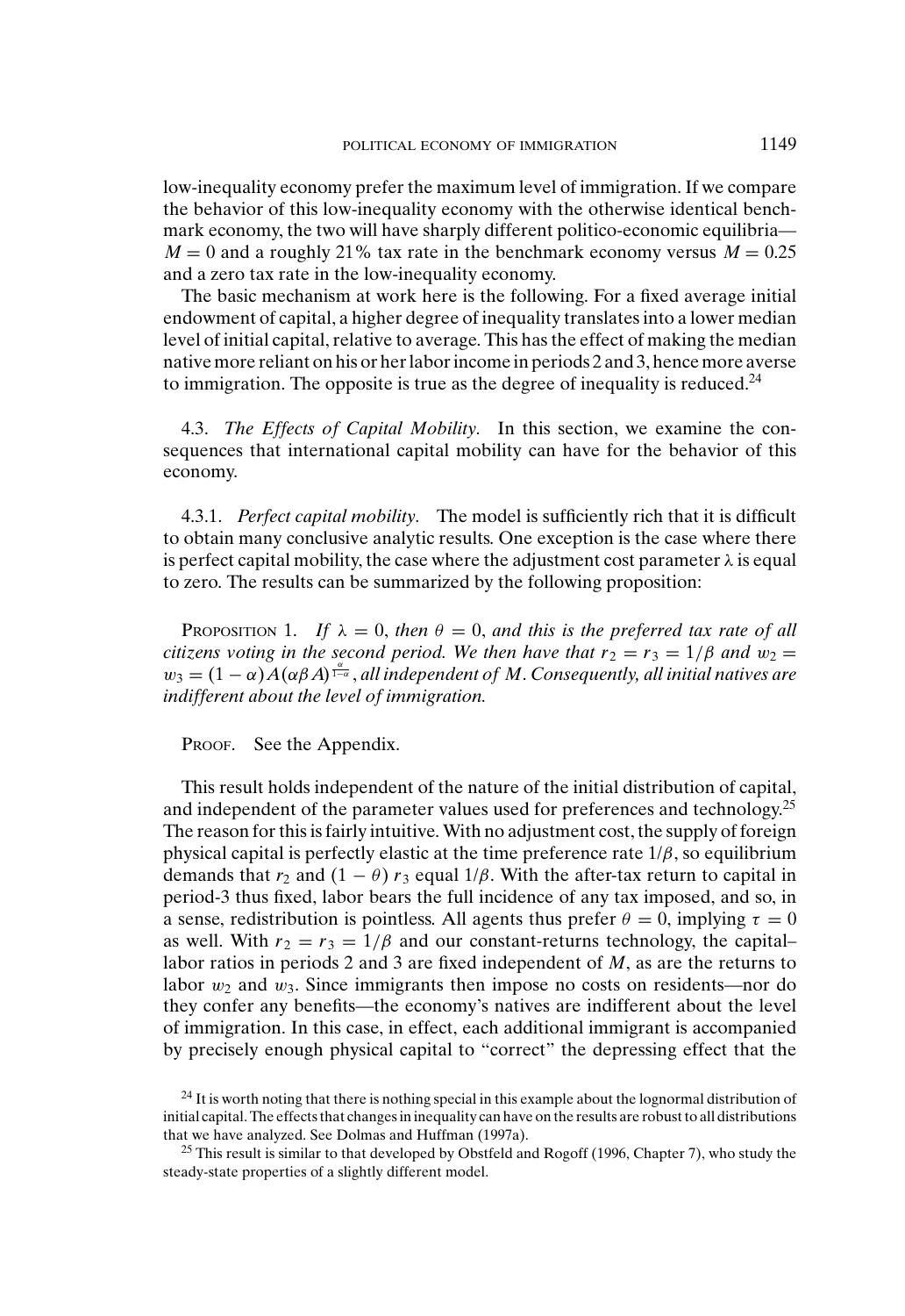immigrant has on native wages and the positive effect that the immigrant has on the return to capital. Presumably, this result would change if there were some direct costs to immigration (e.g., congestion costs or perhaps administrative costs associated with processing the new immigrants) that were borne by the initial residents. The result would also change if the production technology were not constant-returns-to-scale in capital and labor, or if a nonreproducible factor such as land was present.

4.3.2. *Limited capital mobility.* What happens when there is less-than-perfect capital mobility? In this section, we compare the results from our benchmark case where capital is immobile ( $\lambda = +\infty$ ) with results for economies with some degree of capital mobility. For the cases with some degree of mobility we consider  $\lambda =$ 0.10 and  $\lambda = 0.05^{26}$  Although we will not illustrate this in detail, as  $\lambda$  approaches zero, all the results approach the ones described above for the case of perfect capital mobility.

Figure 3 illustrates the effects of alternative levels of capital mobility. Panel A shows the behavior of the third-period tax rate, which both declines at each value of *M* as capital mobility increases and becomes less responsive to changes in *M* the greater degree of capital mobility. Of course, the tax rate must ultimately fall to zero at all values of *M* as  $\lambda \to 0$ .

In general, the effect of capital mobility on the equilibrium tax rate is complex in particular, the presence of foreign physical capital complicates the direct link between the level of the tax rate and the ratio of second-period median to average income that obtains in the closed-economy case. The effects of changing the degree of capital mobility are occasionally nonmonotonic as well. In a number of economies we examined, as we increased the degree of capital mobility (i.e., lowered the value of  $\lambda$  from  $\lambda = +\infty$ ), economies that started with very low tax rates over the interval of *M* values experienced—initially—higher tax rates at some or all values of *M*, before the taxes eventually fell again.

The preferences of the median voter over the level of immigration, shown in Panel B of the figure, are always decreasing in the level of immigration. However, they are decreasing much less sharply the greater the degree of foreign capital mobility—i.e., the smaller is  $\lambda$ . This is what one would expect, given that in the limit, as  $\lambda \to 0$ , we must approach indifference over the value of *M* for all natives in the economy. In other words, the median native dislikes immigration, but the effects of immigration can be ameliorated substantially by the importation of capital.

This result suggests that governments may be able to curtail opposition to immigration by also adopting policies to attract capital. In our model economy, the capital–labor ratios in both production periods, at each level of *M*, are higher with greater capital mobility than with less mobility. Consequently, the effects of immigration on factor prices are less pronounced the greater the degree of capital

<sup>&</sup>lt;sup>26</sup> We experimented with various values of  $\lambda$ . It turns out that the behavior of this economy for values of  $\lambda$  as low as  $\lambda = 0.20$  is quite close to the behavior of the economy with no capital mobility at all  $(\lambda = +\infty)$ .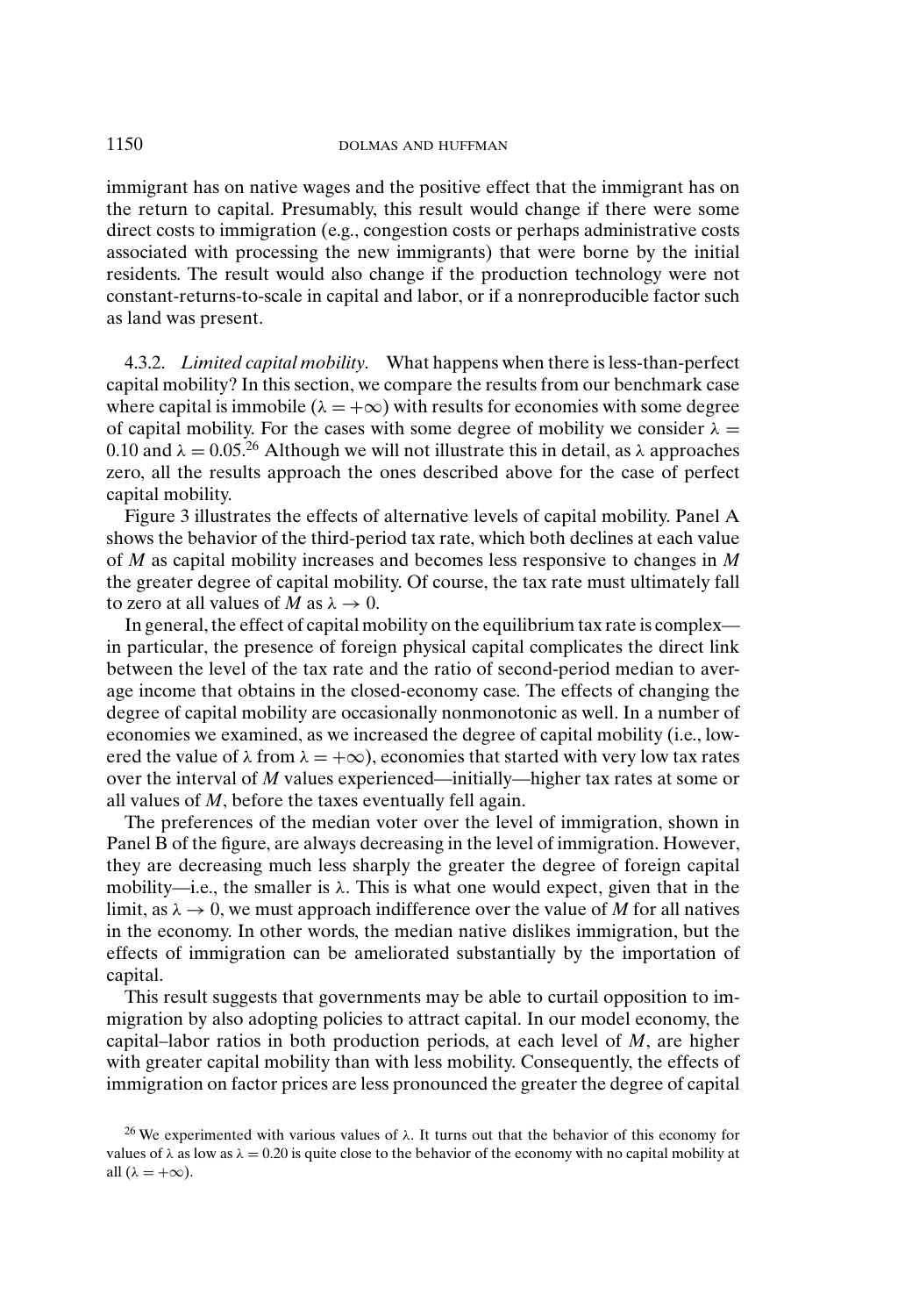

RESULTS FOR DIFFERING DEGREES OF CAPITAL MOBILITY

mobility. As a result, capital-poor natives suffer less from immigration when there is greater international mobility of physical capital. Of course, capital-rich natives benefit less from immigration as well.

4.4. *Alternative Assumptions on Immigrants' Voting Rights, Endowments, and Entitlements.* In the experiments of this section, we consider the effects of different assumptions about immigrants' voting rights, their wealth or poverty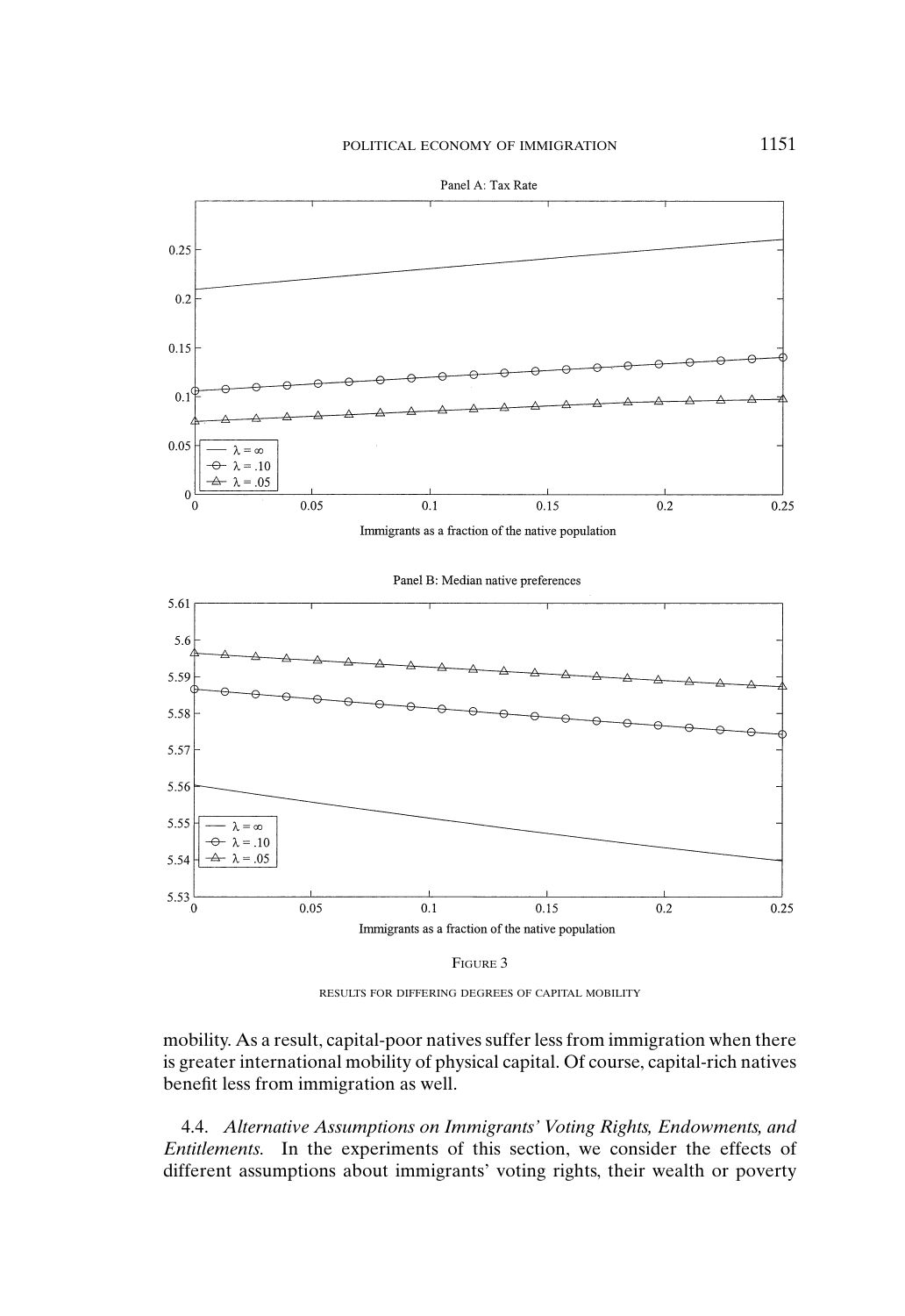upon arriving, and their entitlement to government transfer payments. Each of these cases has some relevance from an empirical public policy standpoint. In most countries, voting rights are granted to immigrants only as the culmination of a lengthy process of naturalization. Some countries as well have adopted policies that attempt to alter the composition of their immigrant inflows in ways, that favor immigrants with large amounts of capital.<sup>27</sup> Finally, the view that immigrants represent a drain on public services such as welfare and education, and perhaps ought to be excluded from these services, is prevalent in policy debates over immigration both in the United States and elsewhere.

In each of the examples below, we report two sets of results, one for the closedeconomy case of no capital mobility ( $\lambda = +\infty$ ) and one for the case of limited capital mobility ( $\lambda = 0.10$ ). The results for all of the experiments are contained in the panels of Figure 4.

4.4.1. *Disenfranchised immigrants.* First of all, we compare the behavior of our benchmark economy to one in which immigrants are not permitted to vote over fiscal policy, but still pay the tax and receive the transfer  $\tau$ . The key feature of this regime is that the median voter over tax policy in period 2 is the median native regardless of the level of immigration allowed in period 1.

The top two panels of Figure 4 show the behavior of the third-period tax rate and the preferences of the median native when the economy is closed to foreign capital ( $\lambda = +\infty$ ). In this case, as indicated by the " $\Delta$ " symbol, when immigrants are disenfranchised, the third-period tax rate falls as immigrants are added. If immigrants are not permitted to vote in the second period, the population voting over tax policy for period 3 consists solely of natives, and the tax rate is set according to the preferences of the native with the median level of initial capital. In this case, the second-period income of the median native is increasing in *M* (just as in Panel C of Figure 1), and consequently, this individual would choose lower tax rates at higher values of *M*. The effect that disenfranchisement of immigrants has on the median native's utility, shown in Panel B, is less pronounced. Compared to the benchmark case, the median native's utility at each level of *M* is slightly higher, but this individual—and 50% of the native population with lower initial endowments of capital—would still opt for  $M = 0$  even if immigrants are disenfranchised. This is reminiscent of a similar result found in Cukierman et al. (1997).

In economies with lower degrees of initial wealth inequality, where the median native is relatively wealthier, it is possible for the disenfranchisement of immigrants to alter the equilibrium immigration outcome—i.e., other things the same, taking voting rights away from immigrants moves the median native's preferred level of immigration from  $M=0$  to  $M=\overline{M}$ . When inequality is low, and the median native is wealthier, the countervailing factor price effects of immigration on his

 $27$  For example, the U.S. immigration legislation of 1990 created a visa category specifically for investors who create jobs. However, the nearly 10,000 visas per year allocated to this preference category have gone largely unutilized. Figures for this category are detailed in the U.S. Immigration and Naturalization Service's 1999 Statistical Yearbook (United States Immigration and Naturalization Service, 2002).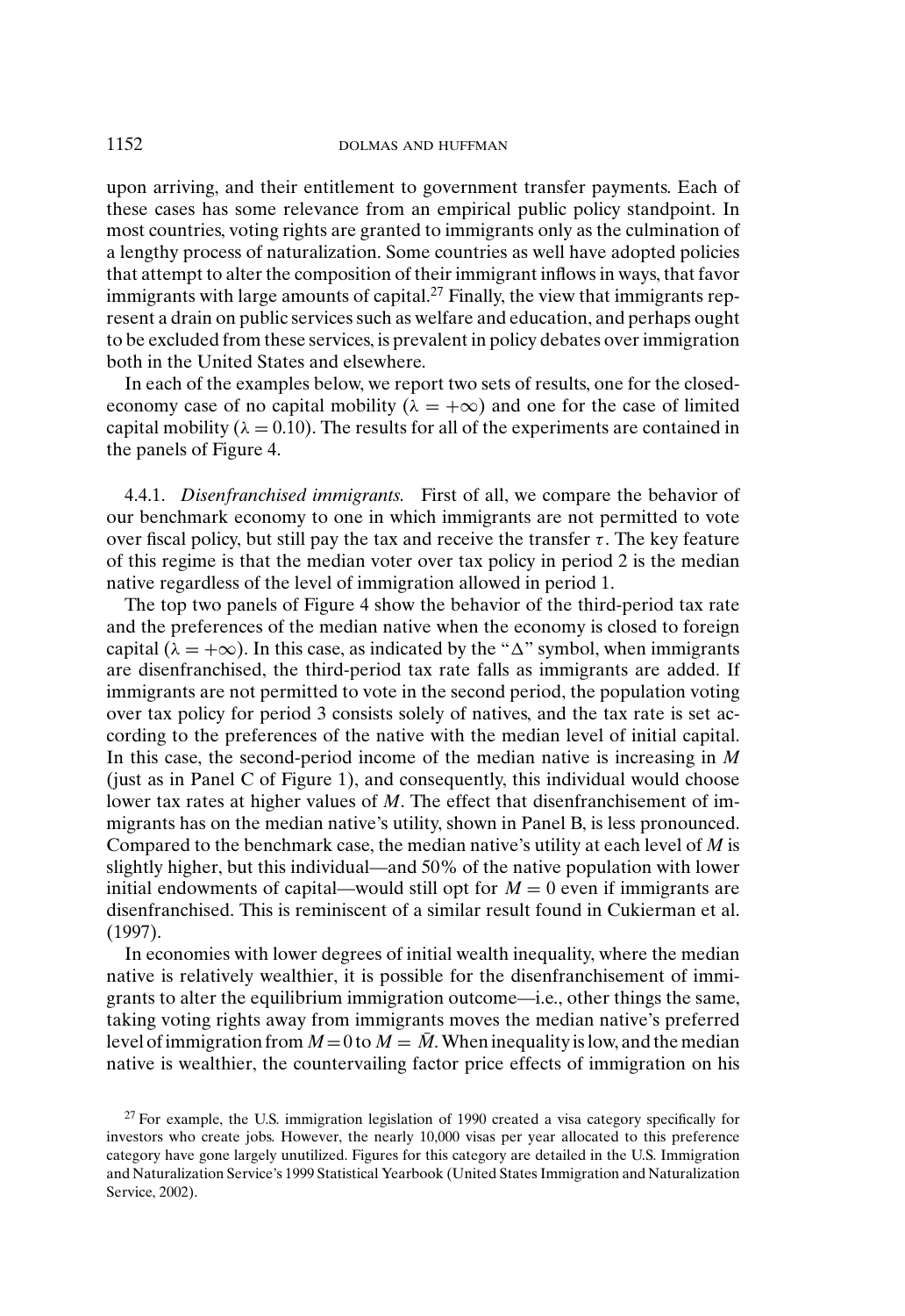

FIGURE 4

RESULTS UNDER VARIOUS REGIMES

or her utility are more offsetting, making the fiscal consequences of immigration more important.

When we allow for limited capital mobility, the third-period tax rate—chosen by the median native when immigrants are disenfranchised—is no longer decreasing in *M*, but is still considerably lower at positive values of *M* than it would be were immigrants permitted to vote. The preferences of the median native in the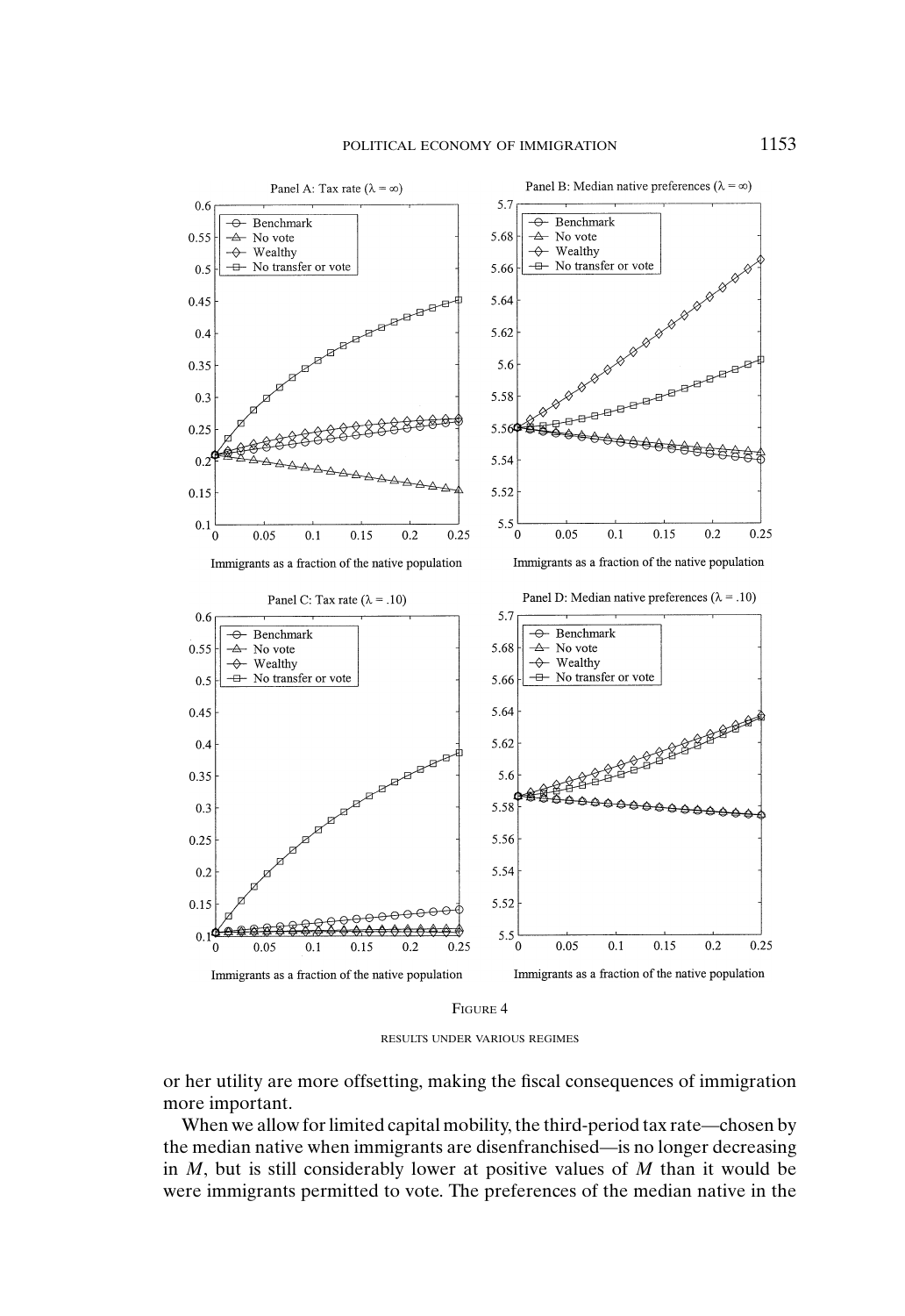## 1154 DOLMAS AND HUFFMAN

limited-capital-mobility case, shown in Panel D, are even more similar across the two enfranchisement regimes than in the closed-economy case shown in Panel B. This is to be expected, as inflows of foreign capital dampen the changes in factor prices engendered by immigration. As in the closed-economy case, the median native here prefers  $M = 0$  regardless of whether immigrants are permitted or barred from voting over redistribution.

Regardless of whether there is no capital mobility or limited capital mobility, the preference for high immigration of wealthier natives (not shown) is significantly stronger when immigrants are not permitted to vote, due to the lower taxes that result when immigrants are disenfranchised.

4.4.2. *Wealthy immigrants.* We now suppose that immigrants, instead of being endowed with only labor to supply—hence coming in at the bottom of the secondperiod income distribution—are endowed with capital as well. In particular, we consider a case where each immigrant arrives with an amount of capital that would place them at the cutoff for the top 20% of the initial distribution of capital among natives.<sup>28</sup>

We first consider the closed-economy case. Panel A of Figure 4 again shows the behavior of the tax rate for the  $\lambda = +\infty$  case. The tax rate when immigrants arrive wealthy is shown by the " $\diamond$ " line in the panel. Relative to the benchmark economy (shown by the " $\bigcirc$ " line), the tax rate at all positive values of *M* is slightly higher, when immigrants arrive with capital, and is still increasing in the level of immigration. When immigrants come with substantial wealth, the initial capital holding identifying the second-period median voter now *rises* with *M*. Although the increasing wealth level and second-period income of the median voter would seem, other things equal, to lead to decreasing tax rates, *average* period-2 income which can be viewed as a measure of the tax base—is increasing even more sharply. Hence, the equilibrium tax rate is still *increasing* as a function of *M*.

Although the fiscal consequences of immigrants' wealth seem small, whether immigrants are poor or wealthy does make a great deal of difference for the preferences over immigration of the median native. When immigrants are wealthy and capital is immobile, the median native now prefers the maximum level of immigration. Although we do not show the preferences of other agents in the economy, in this case all natives *poorer* than the median also prefer the maximum level of immigration, as immigrants now raise, instead of lower, the return to labor. Of course, coming with capital, immigrants also lower the return to capital in the economy, which harms the natives at the upper end of the initial capital distribution.

If we allow for limited capital mobility, the effect of immigrants' wealth on natives' preferences does not change much—as Panel D shows, we still move from a situation where the median native prefers zero immigration (when immigrants

<sup>&</sup>lt;sup>28</sup> This is especially interesting given the apparent differences in the immigration policies of Canada and the United States. The United States, until very recently, seems to have given little consideration to the skills or wealth levels of immigrants, whereas Canada gives these factors substantial weight, and has been criticized for selling citizenship.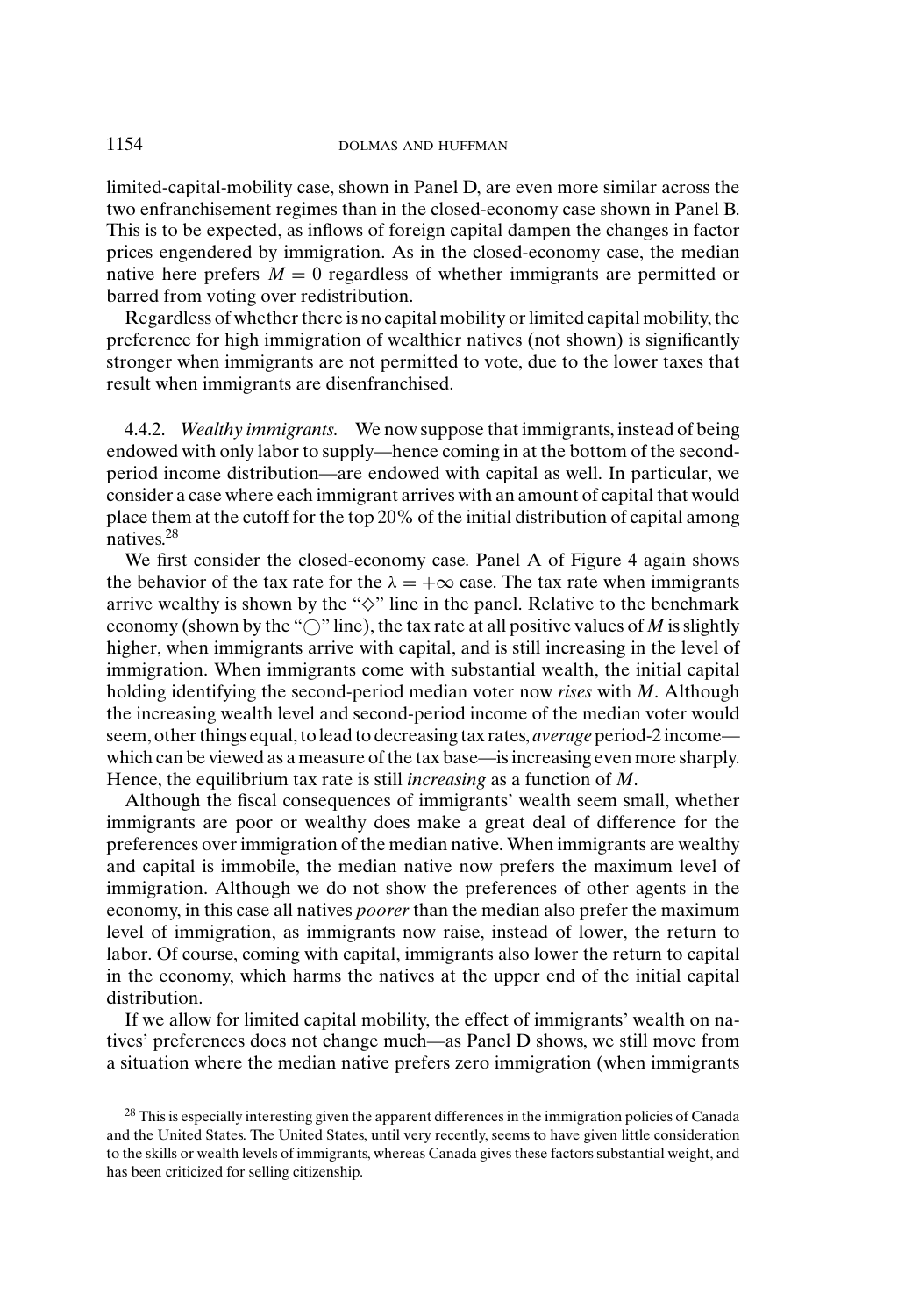are poor) to one in which the median native prefers the maximum level of immigration (when immigrants are rich). The behavior of the tax rate shown in Panel C is quite different from what is shown in Panel A. What is happening here is that as more wealthy immigrants enter the economy, this depresses the rate of return to capital. Because capital is mobile, other capital then *leaves the economy*. The tax rate then is lower in this case (compared with the  $\lambda = +\infty$  case) to partially counteract this effect and ameliorate the outflow of capital.

4.4.3. *Immigrants without entitlements.* Another experiment that is of interest is to investigate what happens when immigrants, who have no initial capital, can enter the economy and must pay taxes, but do not get to vote, and do not get the resulting transfer  $(\tau)$ . This if of interest since many people seem to view the problem with immigration to be that the immigrants will subsequently become a drain on public services such as welfare or education. The model indicates that in this instance apparently all initial residents favor the maximum level immigration. The reason is simple: Natives now view the immigrants as a tax base that can be exploited and that does not receive its share of the transfer. Because of this, the residents, despite being relatively rich, now favor *much higher levels of taxation* so that they can exploit this immigrant population.

The tax consequences of this modification are apparent from Panels A and C. When immigrants are disenfranchised and barred from receiving the transfer, any level of immigration decided in period 1 leads to sharply higher taxes as compared with the benchmark economy. The cases of no capital mobility and limited capital mobility are distinguished only by the somewhat lower tax rates that obtain when capital is mobile—roughly 35% when  $M = 0.25$  in the  $\lambda = 0.10$  case versus over 50% when  $M = 0.25$  in the  $\lambda = +\infty$  case.

As Panels B and D show, the median native has a strong preference for  $M =$ 0.25 in this case, regardless of whether capital is immobile or mobile. Although we do not report the preferences of other natives, we find that all natives share the median native's preference in this case—the poorer natives in spite of the lower wages that result and the wealthier natives in spite of the higher taxes that result.

These results suggest that apparent opposition to immigration may in fact not be disapproval of immigration per se, but instead might be opposition to the benefits that immigrants will subsequently receive after having emigrated.

## 5. EMPIRICAL EVIDENCE

The model makes several predictions about the economic impact of immigration and the factors that influence immigration policy. This section briefly reviews some empirical evidence regarding those predictions.

5.1. *Factor Price Effects.* First, an important part of the basic mechanism at work in the model is that immigration affects initial residents through its effect on factor prices—i.e., by lowering wages and raising returns to capital, as in our benchmark model. As regards wages, there is a great deal of research that supports this view. In a series of papers Borjas et al. (1992, 1996) show that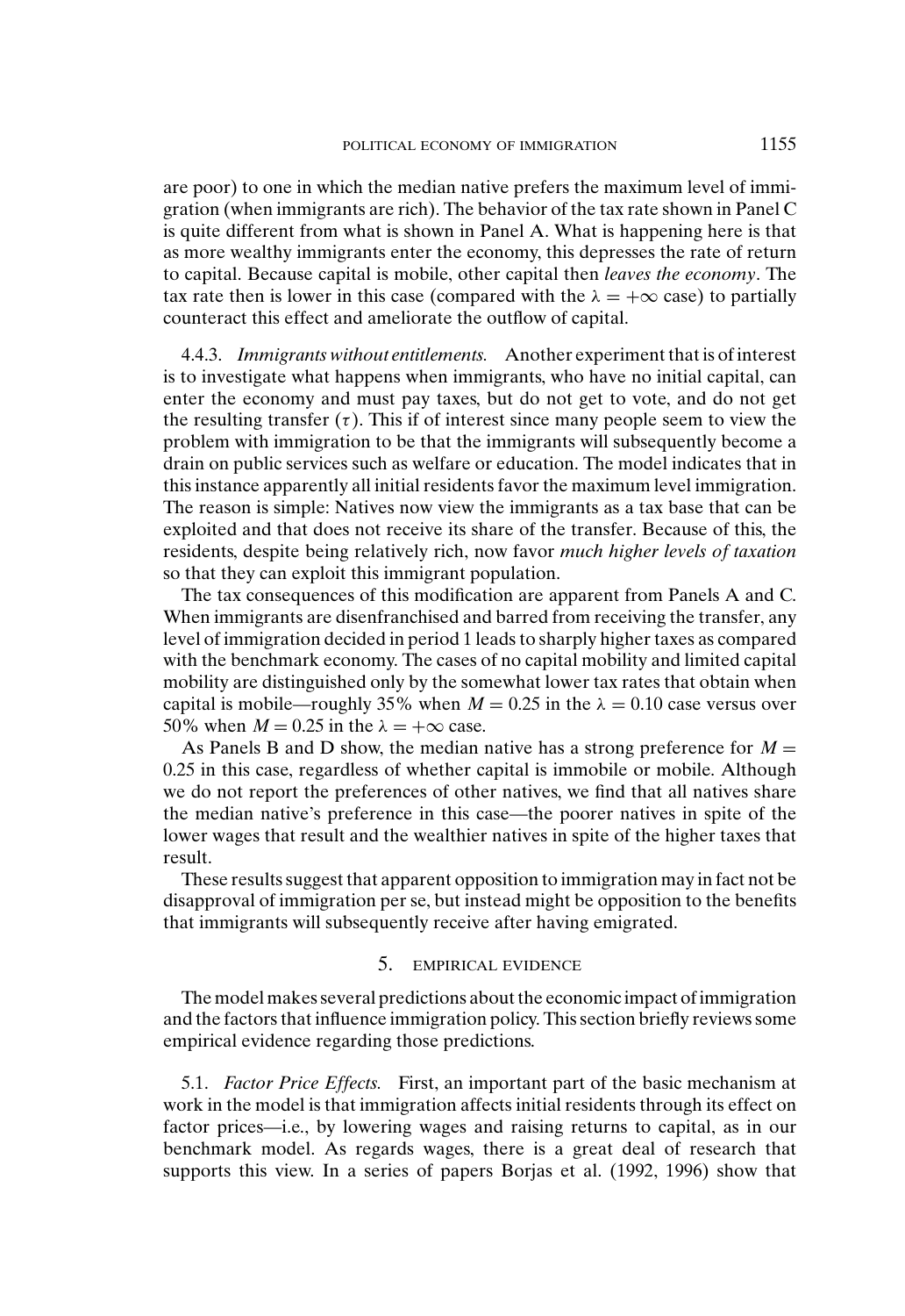immigration (as well as international trade) into the United States has lowered the relative wages of unskilled workers. The report by the National Research Council (1997) also supports this view. Topel (1994) also demonstrates that this negative effect on wages of natives is more pronounced in the western part of the United States. Topel estimates that immigration of unskilled workers reduced the wages of unskilled natives by about 10%. In fact, Topel states that once regional factors are taken into consideration, the evidence indicates that immigration may have had a *large* impact on wage inequality. Examining much earlier city-level wage and immigration data for the United States, covering the period 1890–1923, Goldin (1994) finds a "generally negative and often substantial" effect of immigration on the wages of laborers. There has been other research (namely Card, 1990) that claims to find little effect of immigration on wages. However, more recent work (Borjas, 1995, 1999) has shown why even when immigration does have an important negative impact on wages, this effect may appear to be so muted in an aggregate economy that it is difficult to measure unless adequate controls are employed.

For the United States, there is also some evidence that, regardless of what the true effect of immigration on wages is, natives' voting preferences reflect a belief that immigrants do depress wages. In an interesting empirical study of individual preferences over immigration, which uses data from the 1992 National Election Study survey, Scheve and Slaughter (2001) find that less-skilled workers are significantly more likely to prefer limiting immigration flows into the United States, even controlling for factors other than skill level that might influence individual preferences. In particular, they find no evidence that less-skilled workers are especially anti-immigrationist per se. They interpret their results as suggesting instead that "over time horizons relevant to individuals when evaluating immigration policy, individuals think that the U.S. economy absorbs immigrant inflows at least partly by changing wages."

There is also an abundance of evidence to support the contention that other factor prices are affected by immigration. For example, in a comprehensive analysis of immigration patterns, Martin and Olmstead (1985) state that land prices in the United States are between 10% and 20% higher because of the expected availability of immigrant workers. Given the strong political influence that some farm states can exhibit, this can translate into a nontrivial effect on actual policies.

5.2. *Fiscal Consequences.* A second important feature of the model is the fiscal mechanism whereby immigrants can obtain resources or benefits that may come at a cost for some natives. This view is also supported by the research of the National Research Council (1997). On the fiscal consequences of immigration, MaCurdy et al. (1998) summarize a very disparate literature that points to the conclusion that immigrants are a net economic drain on the resources of the government.

5.3. *The Role of Inequality.* Third, we saw in Section 4 that the model implied that economies with lower degrees of wealth inequality should be more open to immigration. The link between inequality and openness to immigration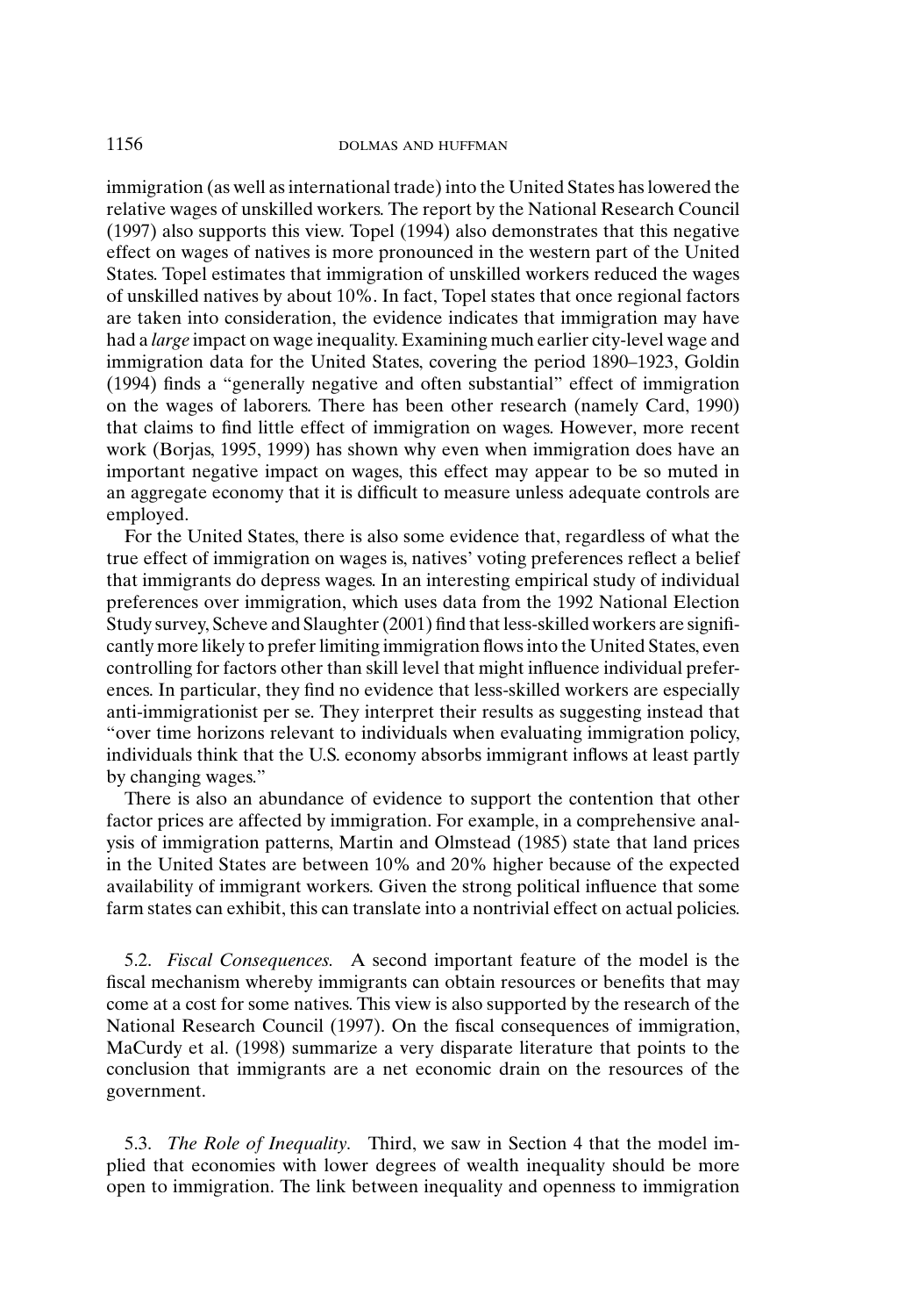is supported strongly by the work of Timmer and Williamson (1998), who study the determinants of immigration policies adopted by the major "New World" recipient countries in the late 19th and early 20th centuries. They find the most consistently significant determinant of the openness of immigration policy to be the ratio of the wage of the unskilled to income per capita. Moreover this variable has the correct sign: higher wages for those at the bottom of the income distribution, relative to average income, correspond to more open immigration policies.<sup>29</sup> It is worth noting that the relationship that Timmer and Williamson document is between a measure of inequality and a numerical index of the restrictiveness of immigration policy, instead of flows of immigrants. Flows can vary across countries for a number of reasons, not least being differences in the "supplies" of immigrants to different countries.

That being said, there *is* a correlation between measured inequality and inflows of immigration. This correlation is illustrated in Figure 5, which plots the quantity of long-term immigration, as a fraction of total population, against the level of inequality, as measured by the Gini coefficient, for a large group of countries.<sup>30</sup> There is a significant negative correlation (−0.46) between these two variables. This is consistent with our model, though by no means conclusive, as we have not attempted to control for variation in the supply of immigrants to each of the various countries.<sup>31</sup>

This characterization of the data does not rule out the possibility that immigration itself may be influencing inequality—i.e., that causality might be running from immigration to inequality in Figure 5. Although this is certainly possible in principle—and may in fact have been true during episodes with much larger immigrant flows, such as the period and countries considered by Timmer and Williamson—it seems far from likely in regard to the sample shown in Figure 5. First of all, the immigrant flows depicted in Figure 5 are probably too small to have any appreciable impact on inequality, at least as measured by the Gini coefficient. To illustrate this point, consider the following numerical "thought experiment": Imagine an economy with an initial income distribution that is lognormal, and consider adding a mass of relatively poor immigrants. For an immigrant–native average income gap ranging from 30% to 50% and initial Gini's ranging from 0.25 to 0.50, an influx of immigrants even as large as 25% of the initial population would

### $29$  See in particular their Figure 2, p. 750.

 $30$  The Gini coefficients are derived from a data set published by the World Bank (Deininger and Squire, 1996). The data on long-term immigrants are from the United Nations (1991). We look at long-term immigrants to avoid other flows such as tourists. Obviously, these must then be normalized by population to adjust for country size. The set of countries included in Figure 5 represents the intersection of the set of countries for which we have long-term immigration data and the set of countries that have "acceptable" inequality data, as determined by Deininger and Squire. The immigration data are discussed in greater detail in footnote 32 below.

<sup>31</sup> This relationship would be even tighter if Australia were excluded. It is an apparent outlier for interesting reasons. During Australia's gold rush, the Immigration Restriction act of 1901 was enacted that excluded non-European immigration. This act was not repealed until 1971, and since then they have been making up for lost time, since over 50% of current immigrants arriving in Australia are from Asia (see Martin, 1996). Parenthetically, Canada's historical policies have not been substantially different: until 1967, 99% of all Canadian immigrants were of European origin. However, by the year 2000 it is expected that 18% of all Canadians will be "visible minorities."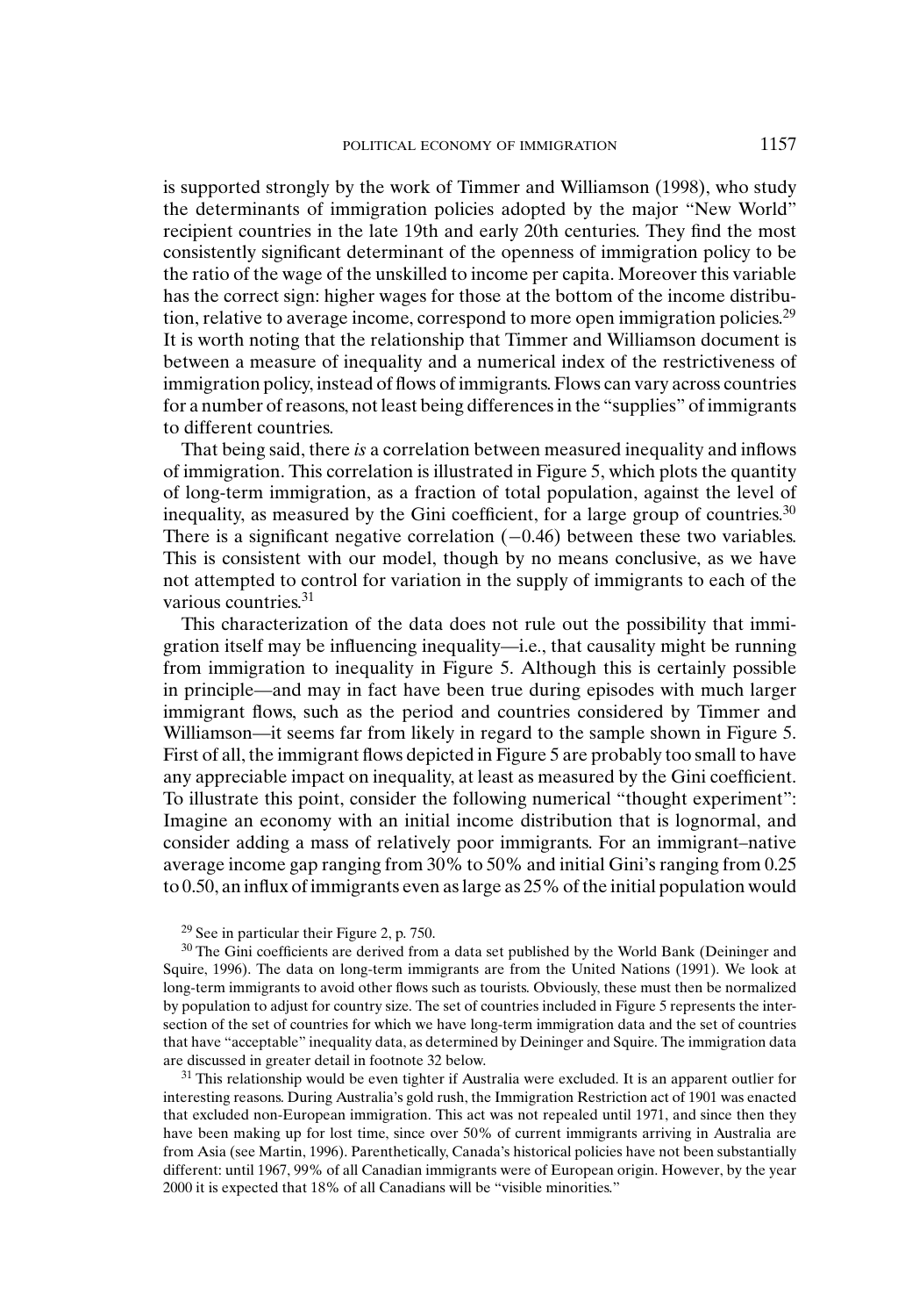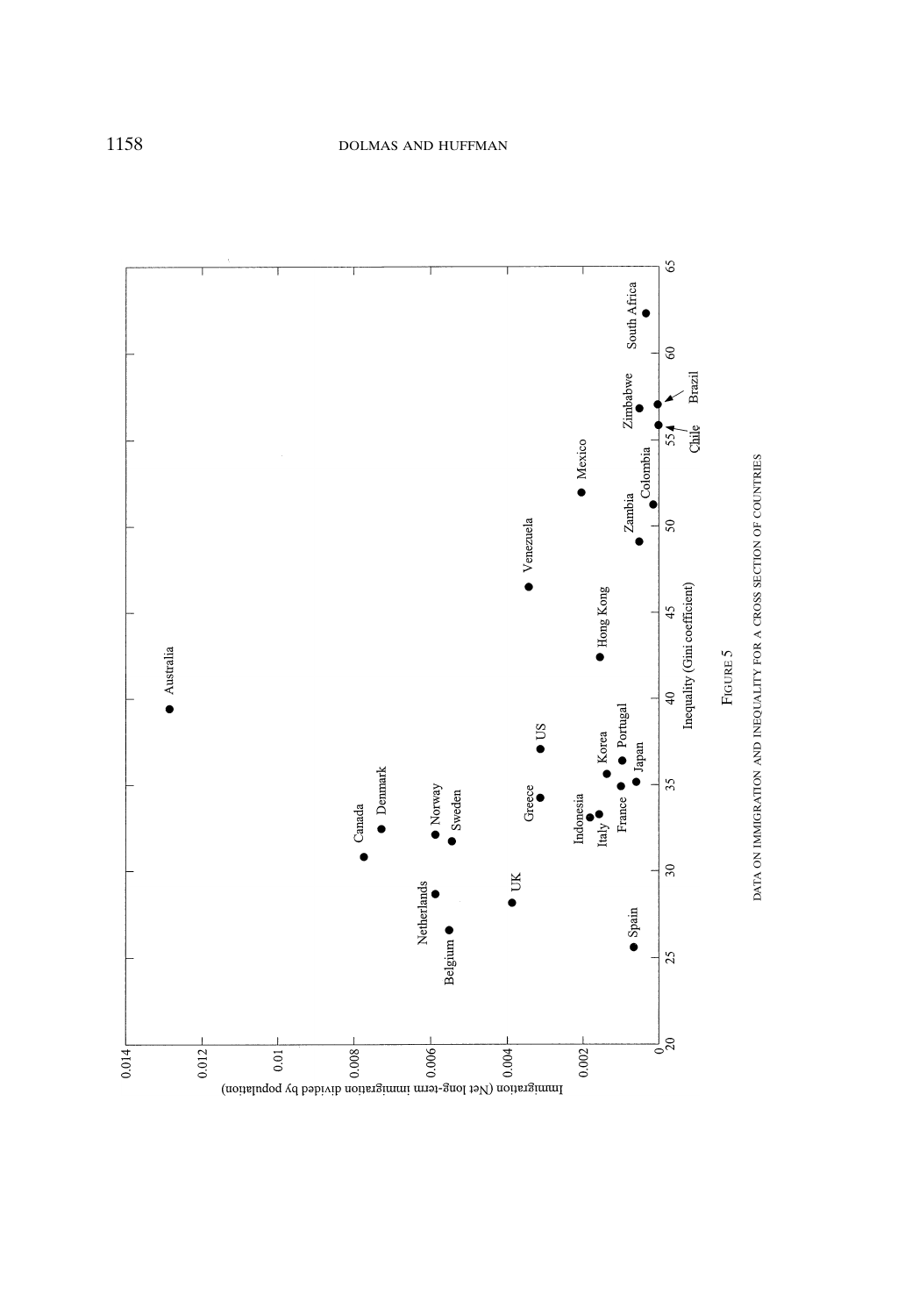increase the economy's income Gini by at most 0.02. For some combinations of parameters, the Gini coefficient will actually *fall* as immigrants are added—which is to be expected, given that we are adding a homogeneous mass to the income distribution. For example, the amount of immigration for the United States averages less than one-half of 1% of the population over this period; in the numerical experiment described above, an inflow of that magnitude would increase the economy's Gini coefficient by no more than 0.002.

The sort of numerical experiment just described does not take into account the general equilibrium effects of immigration. To get some sense of how these additional effects can impact inequality, we can turn to our model. In our model economy it turns out that there is only a small—and ambiguous—relationship between inflows of immigrants and income inequality. In our benchmark case where the distribution of initial native income has a Gini coefficient of 0.37—the Gini coefficient of the second-period income distribution declines slightly as *M* increases. In the low-inequality case—with an initial Gini of 0.25—increasing *M* from 0% to 25% of the size of the initial population raises the second period Gini by less than 0.01.

It's important to note that the tax policy effects of immigration, which we examine, rely on movement in the ratio of median-to-mean income, not inequality per se, or Gini. In the benchmark model, although the second-period income Gini falls with increases in *M*, the median mean income ratio also falls (from about 81% to 75%) and the period-3 tax rate rises (from 21% to 26%). In the low-inequality case, Gini rises by about 0.008 whereas the median–mean income ratio falls by 2.5% points and the tax rate rises from 10.5% to 13.5%.

5.4. *Capital Movements.* Another implication of the model is that with capital mobility between countries, the countries that receive plenty of immigration would also be importing capital. Now it must be granted that there are a multitude of factors that determine which countries are the recipients of foreign investment (i.e., technology, taxes, property rights, and human capital, to name only a few). It would be surprising if the primary determinant of international capital flows was merely the abundance of labor. Nevertheless, it is instructive to see if there is any relationship at all. Table 1 shows a few regressions that characterize the relationship between foreign direct investment and immigration for 1985 and also for 1990. Here,  $\alpha$  represents the intercept term, whereas  $\beta$  is the slope coefficient. In these simple regressions (using OLS) the dependent variable is foreign direct investment expressed as a percentage of gross domestic product, and the independent variable is a measure of immigration, expressed as a percentage of population, during the period 1980–95.32

<sup>&</sup>lt;sup>32</sup> In particular, the data on Foreign Direct Investment, as a share of GDP, are derived from the United Nations (1998b). These data are available for both 1985 and 1990. The data on immigration are derived from the United Nations (1991, 1998a). The data are constructed by taking the average annual quantity of "long-term immigrants" and dividing it by the average annual population for the same years. The use of "long-term immigrants" is intended to capture the number of people who might be emigrating and seeking employment, and to avoid counting such people as tourists, temporary business travelers, and those seeking education. These data are somewhat spotty in that they are not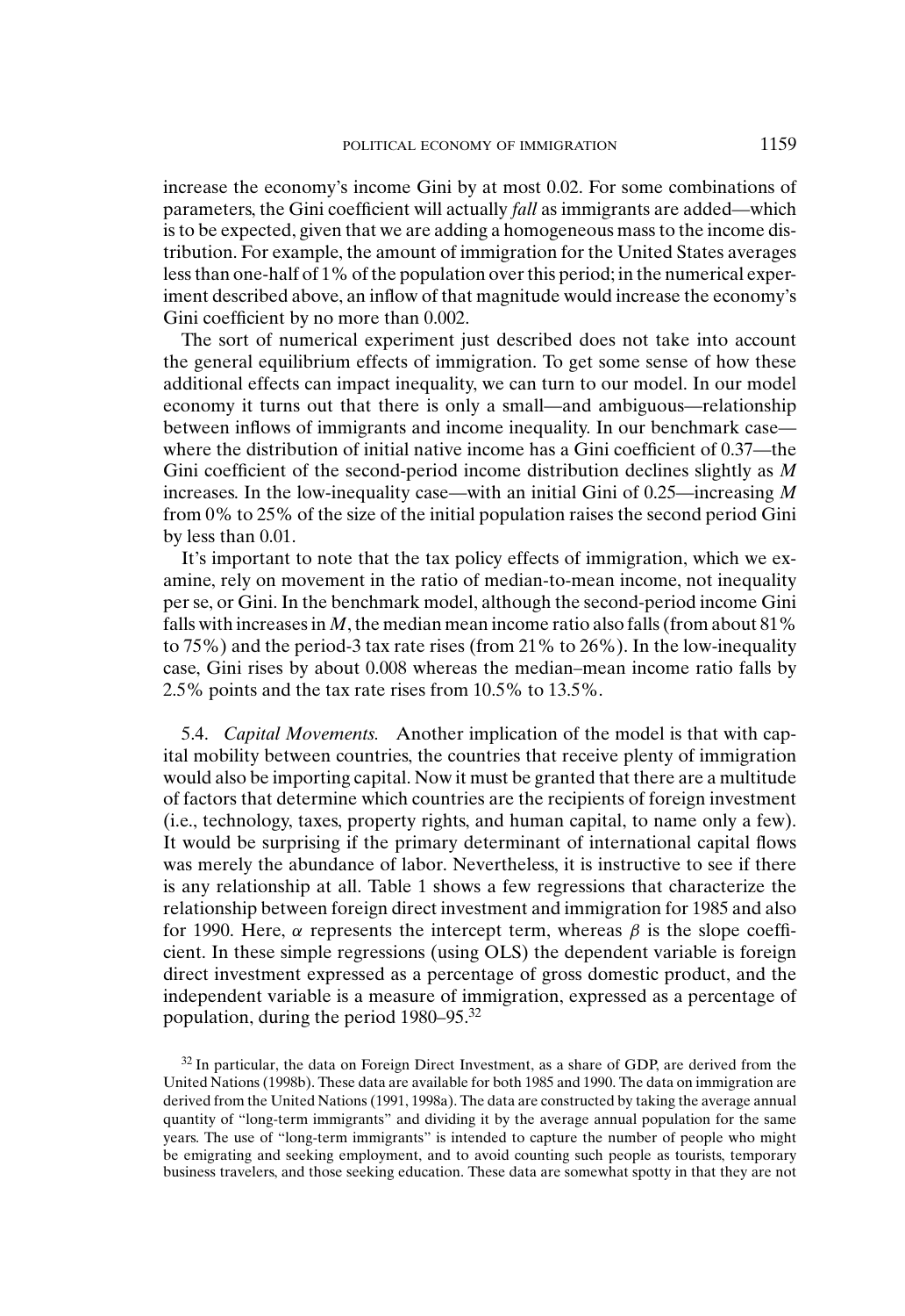|               | $\alpha$       | В                   | $R^2$ | Sample Size |
|---------------|----------------|---------------------|-------|-------------|
| For 1985 data | 8.05<br>(3.44) | 1109.58**<br>(1.94) | 0.165 | 21          |
| For 1990 data | 9.61<br>(3.36) | 1598.92**<br>(2.28) | 0.215 | 21          |

NOTES: Dependent variable is the ratio of foreign direct investment to GDP, and the independent variable is the ratio of long-term immigrants<br>to population; *t*-statistics are in parentheses.

<sup>\*\*</sup> indicates significance at the 95% level.

Table 1 shows the statistical relationship for the countries whose population exceeded 10 million during the sample periods. As can be seen in the table, there is a significant positive relationship between immigration, as measured by longterm immigrants, and foreign direct investment, for both sample periods. When we evaluate this relationship using the data from all available countries, the relationship is still positive, but not significant. This might indicate that the other factors that have an important influence over foreign investment can overwhelm the effects suggested in this article for very small economies.

Additionally, there is ample anecdotal evidence on this point. Until recently, the economies of both Singapore and Malaysia had been growing at approximately 9% per year for a sustained period of time, primarily by importing large quantities of both labor and capital.<sup>33</sup> Martin (1996) states that in the early 1990s nearly 7% of the GDP in Malaysia was attributable to foreign direct investment. Our own calculations reveal an even higher number for Singapore in the 1980s. Furthermore, it is well known that there have been large amounts of both Asian capital and labor imported into the Vancouver region of Canada for the past 10–15 years, with a concomitant escalation in real estate prices.

Of course, this loose characterization of the data is rather descriptive and suggestive. Of course, this by itself does not guarantee that capital movements are responding to the movements in labor, instead of the other way around.<sup>34</sup> However, there does not appear to be any existing empirical evidence that suggests this relationship. Additionally, capital appears to be a much more mobile factor than is labor, leading one to conclude that it is more likely (and able) to follow the labor.

# 6. FINAL REMARKS

The model that we have constructed and studied is unique in that it attempts to explore both the general equilibrium factors that can influence an economy's

reported for a number of countries, and even for those countries for which they are reported, they are not available for all years. We then compute these averages for the years for which it is available. We have also excluded members of the old Eastern Bloc since it could not be said to have had open immigration until recently.

 $33$  See Martin (1996). As much as 70% of the jobs in the construction sector in Malaysia are taken up by foreign workers.

<sup>&</sup>lt;sup>34</sup> With the very limited data that we have, there does not seem to be any way to test for this occurrence.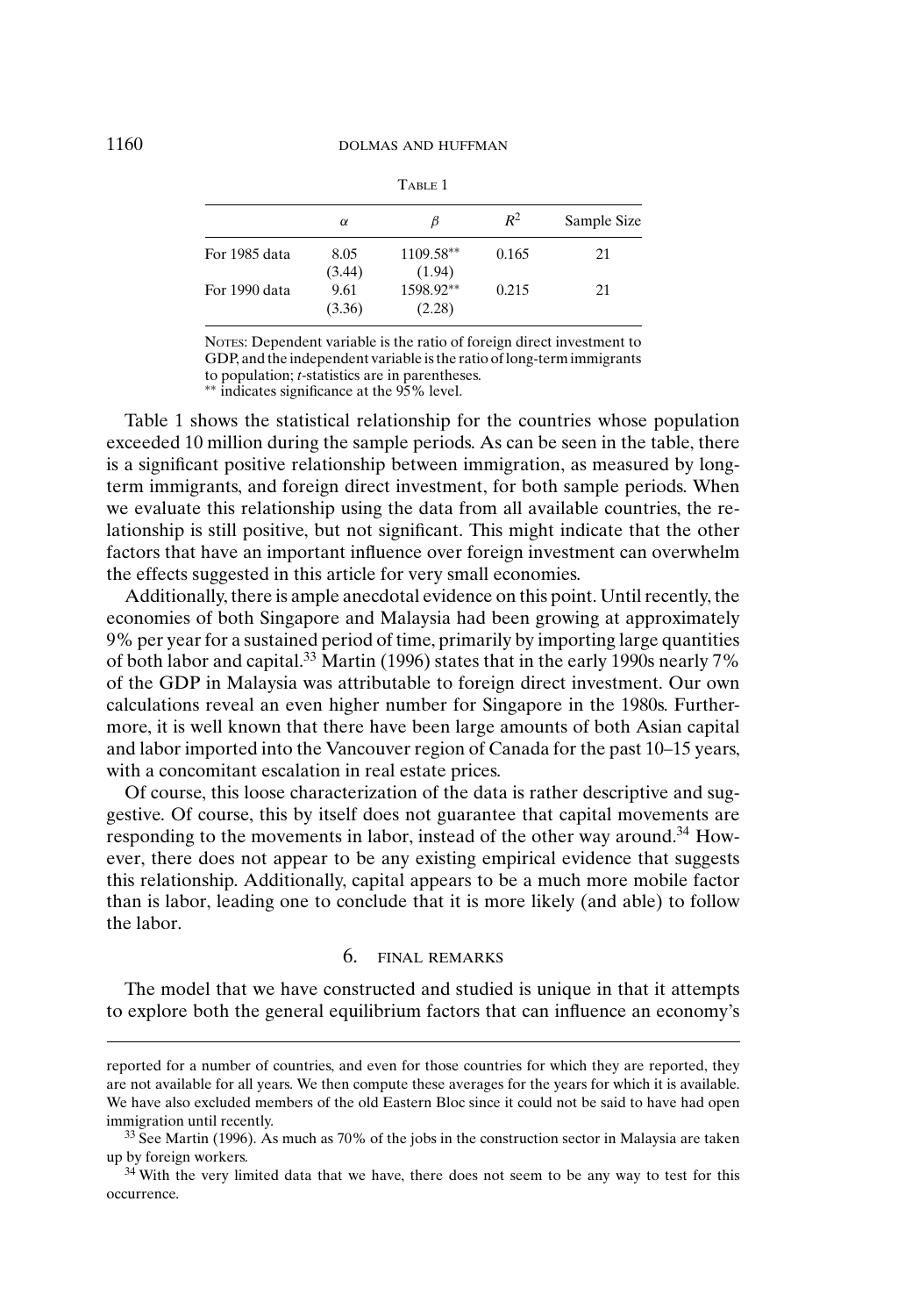immigration policy decision, as well as the effects arising from the interaction of immigration and the determination of other domestic policies—in particular, how the immigration decision will influence the future distribution of income in the economy, and therefore how this will *influence future fiscal policies*. The preferences of natives over the quantity of immigration take into account both of these sets of consequences. Immigration in one period will affect factor prices in subsequent periods in ways that benefit the relatively capital rich and harm the relatively capital poor, if immigrants are themselves capital poor. When immigrants are enfranchised to vote over subsequent fiscal policy, the model implies that natives must take into consideration how the level of immigration in the current period affects the identity of the median voter over subsequent redistributive taxes and transfers.

In this article we have studied an extremely streamlined model in which agents can vote on one redistributive policy parameter, the tax rate  $\theta$ , which ultimately determines the level of the transfer  $\tau$ . In reality, there are a plethora of government policy variables and programs that can be used to transfer capital from one group of people to others.

Our model also shows how native residents' preferences over the quantity of immigration are influenced by various factors, including the degree of domestic income or wealth inequality and the degree of international capital mobility.

Other things equal, increased inequality in the native population leads the median native to be less likely to prefer high levels of immigration, because with higher inequality in the initial distribution of capital, the median native is an individual more reliant on labor income, hence more sensitive to the adverse effects that immigration has on the return to labor. At higher degrees of initial native inequality, immigration leads to higher taxes being chosen by the subsequent median voter who, because of the high inequality, will be relatively poor. As initial wealth inequality shrinks, poorer natives become relatively more wealthy (relative to the average native) and, as a result, more sensitive to the higher return to capital that results from immigration. In our parameterization, if inequality in the initial distribution of capital is low enough, a majority of natives prefer a high level of immigration to zero immigration.

International capital movements can also have a significant impact on an economy's openness to immigrants. In particular, the more mobile is international capital, the less likely is it that natives will be opposed to immigration. This is because, with a constant returns-to-scale technology, equal proportions of capital and labor can be imported, leaving the returns to labor and capital unchanged. We show that, in fact, in a world of perfect physical capital mobility, natives are indifferent with respect to the level of immigration. Increased capital mobility also tends to result in a lower tax rate on income, and this rate approaches zero as we approach a state with perfect capital mobility.

The results here also show why it is inappropriate to study the effect of immigration merely by analyzing the impact on wages or even incomes. In a number of our experiments, natives experience rising incomes in some periods as a result of immigration, but are nonetheless worse off in terms of lifetime utility. This is because the changes in factor prices caused by immigration influence the savings decisions of natives in ways that lead these natives to reallocate resources from earlier to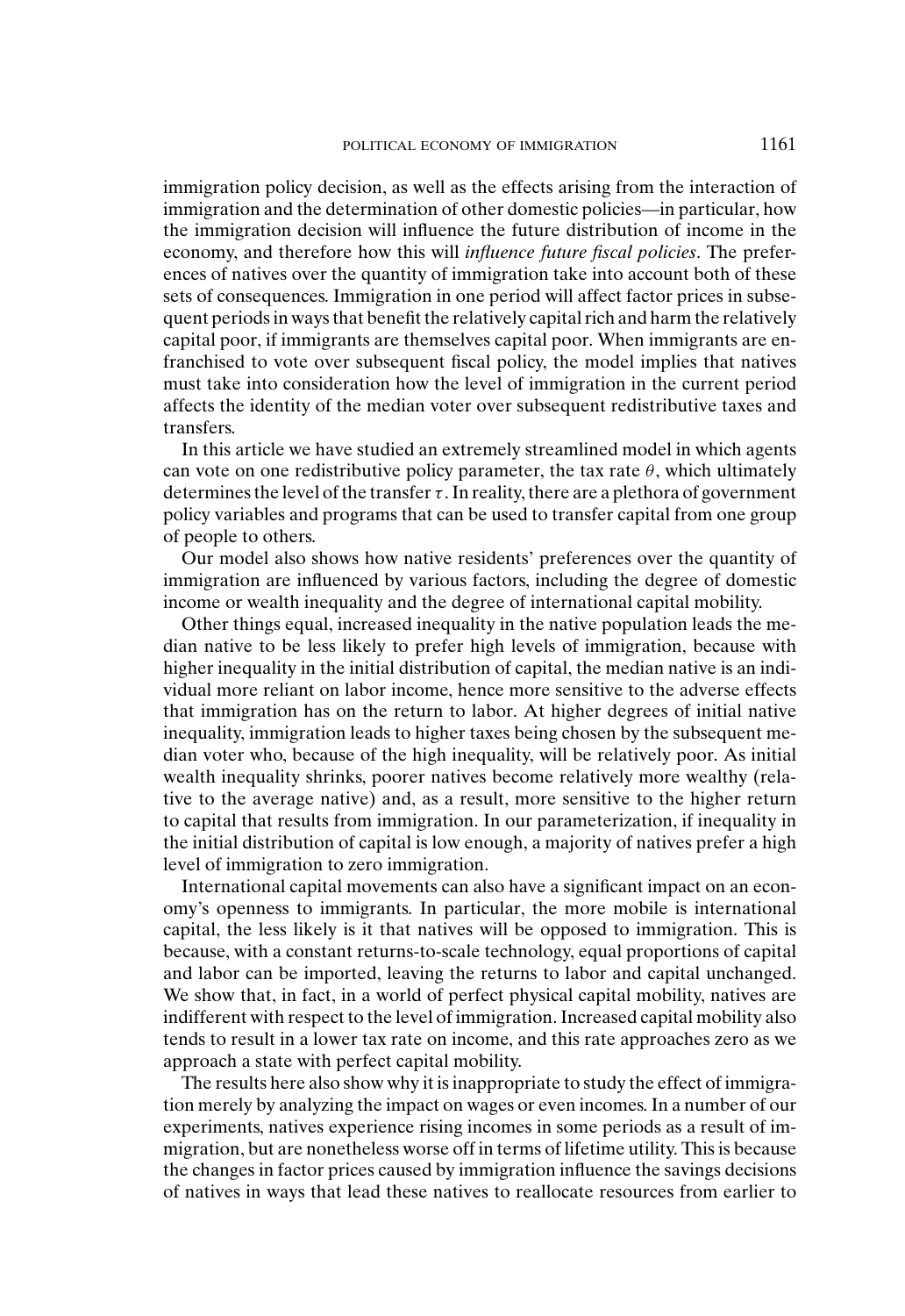later periods. Incomes in later periods may be higher as a result, but the agents are making trade-offs that they would not make in the absence of immigration.

The model also sheds some light on other factors that influence native residents' desire for increased immigration, including the wealth levels of immigrants, their enfranchisement to vote once admitted, and the extent to which they can be denied subsequent benefits, and yet still be made to pay taxes.

As with any model, the framework studied here has many features missing. In order to focus on the strictly economic factors determining preferences over immigration, we have assumed that immigrants are all identical, and that the only dimension in which they differ from natives is in how much wealth they hold. In another paper (Dolmas and Huffman, 2000) we abstract from international capital movements, but assume that the prospective pool of immigrants can bring capital with them. In this analysis there is a *heterogeneous* pool of potential immigrants. The natives can then choose which immigrants, and how many of them, to admit. In the model, a majority will then wish to admit those immigrants first who have the most capital. It is shown that for "reasonable" parameter values, there can exist multiple steady-state equilibria, with different immigration policies in these steady states. It is the initial conditions that determine which steady state each economy will converge to. This article then lends some insight as to why there may be substantial observed heterogeneity among immigration policies, even among countries that may appear to be similar in many respects.

### APPENDIX

A.1. *Proof of the Proposition Regarding Perfect Capital Mobility.* If  $\lambda = 0$ then in any equilibrium it must be the case that  $\beta r_2 = 1$ , and  $\beta(1 - \theta) r_3 = 1$ , or else  $K_i^F$  would be  $+\infty$  or  $-\infty$  in some period. Then, in the second period of any agent's life, he must solve the following optimization problem:

$$
\max_{s_3} \log(y_2 - s_3) + \beta \log(\beta^{-1} s_3 + (1 - \theta) w_3 + \tau)
$$

which gives rise to the following indirect utility function:

$$
(1+\beta)\log(y_2+\beta[(1-\theta)w_3+\tau])
$$

It should be clear from the previous expression that the agent will then choose the tax rate  $\theta$  to maximize the term  $(1 - \theta)w_3 + \tau$ . Note that this implies that an agent's preferred tax rate is independent of his or her level of income.

Since  $\tau = \theta(r_3K_3 + w_3L)/L$ , it is possible to show that

$$
(1 - \theta)w_3 + \tau = (1 - \alpha + \alpha\theta)A(K_3/L)^{\alpha}
$$

Using  $1 = \beta(1 - \theta)r_3 = \beta(1 - \theta) \alpha A(K_3/L)^{\alpha-1}$ , this expression can be written as

$$
(1 - \theta)w_3 + \tau = (1 - \alpha + \alpha\theta)A[(1 - \theta)\alpha\beta A]^{\frac{\alpha}{1 - \alpha}}
$$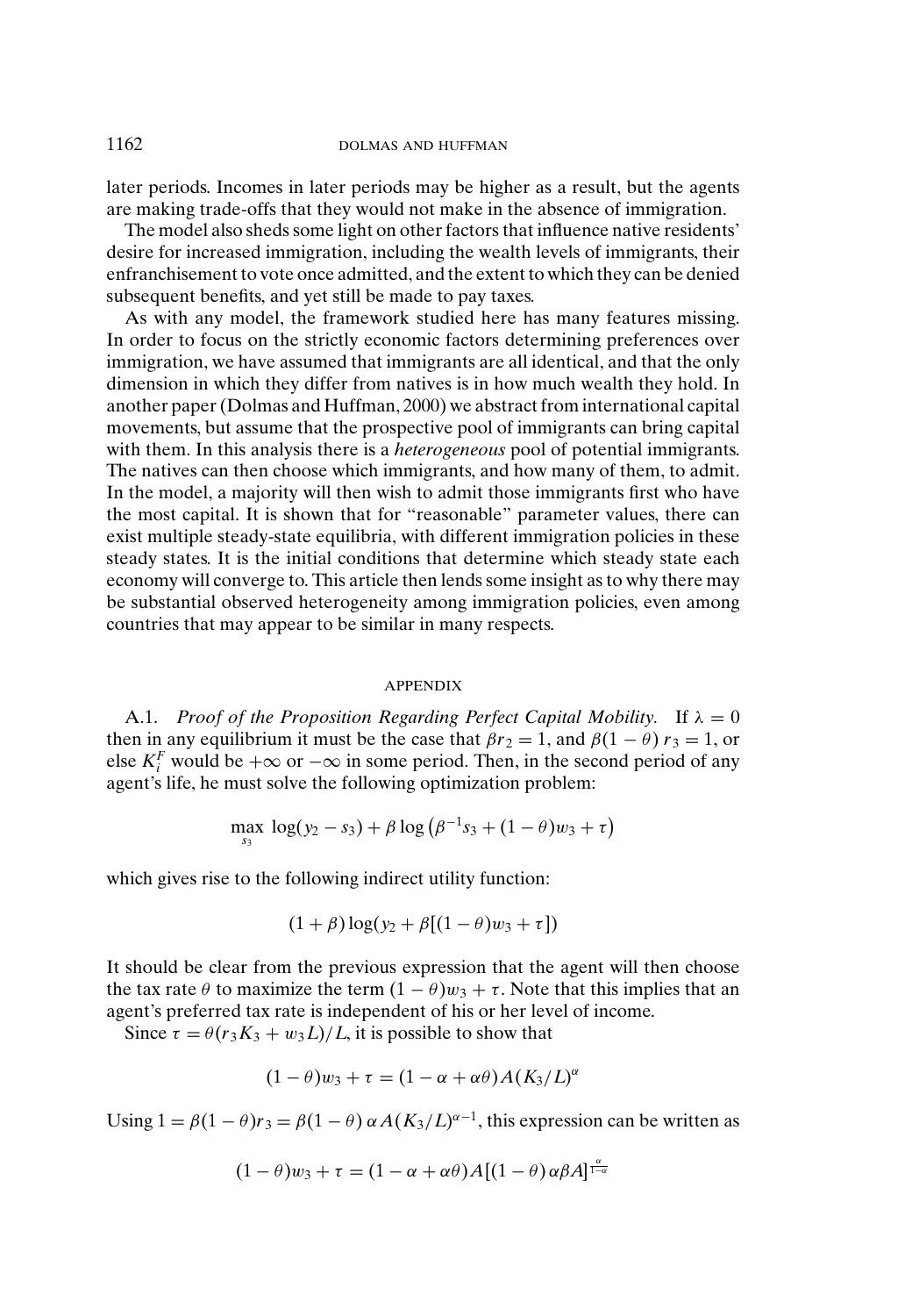Differentiation of this expression reveals that it is concave and maximized when  $\theta = 0$ .

The remainder of the result follows from the fact that with  $\theta = 0$ , the condition  $\beta r_2 = \beta r_3 = 1$  then obtains, so that  $K_2/L = K_3/L = (\alpha \beta A)^{1/(1-\alpha)}$  independent of *L*. As a result,  $w_2 = w_3 = (1 - \alpha) A(\alpha \beta A)^{\alpha/(1 - \alpha)}$ , also independent of *L*. Since taxes and transfers are zero for any *M*, and factor prices are independent of *M*, natives' opportunity sets and equilibrium utility levels are independent of *M* as well.

A.2. *Simultaneous Voting over* θ *and M.* In this section of the Appendix, we provide some analysis of the case in which, at the outset, natives vote simultaneously on the number of immigrants to admit and a redistributive tax policy. Of the various alternative environments that we have analyzed in the numerical examples above, the one to which the results of this section may be sensibly compared is that of Section 4.4.1, in which immigrants were not permitted to vote once admitted.

We first calculate the lifetime utility, and preferred policy, of the median native under the same taste and technology parameters as in our benchmark economy. We then compare the median's preferred policy in this setting to the equilibrium immigration and tax policies obtained in the sequential setting of Section 4.4.1. The only difference that we find under simultaneous voting, as compared to sequential voting, is that the median prefers a much lower tax rate when the issues are decided simultaneously in the first period. The intuition for this result is straightforward when the tax rate is decided in period 1, the median native takes into account the effect that  $\theta$  has on the period-2 capital stock, whereas in the sequential case of Section 4.4.1 the median native selects  $\theta$  taking as given the period-2 capital stock.

Finally, we verify that the policy pair  $(\theta, M)$  preferred by the median is a (local) majority-rule equilibrium in the sense of Plott (1967): We show that for any native above (respectively, below) the median, and for any small change in policy that raises utility for that native, there is another native below (respectively, above) the median who is made worse off by the change in policy. Thus, there exist no small "motions" away from the median's preferred point that would garner the support of more than half of the native population.

The analysis is carried out for the case in which there is no foreign capital. With the logarithmic preferences and Cobb–Douglas technology that we have specified, tedious algebra reveals the lifetime utility, given  $\theta$  and  $M$ , of a native whose initial capital relative to average initial capital is  $x$ , is (up to a constant) given by the following expression:

$$
V(\theta, M; x) = (1 + \delta) \log(\alpha x + (1 - \alpha + \psi(\theta)\xi(\theta))\Pi(\theta, M)) + \beta^2 \log(1 - \theta)
$$

$$
- \beta(1 - \alpha)(1 + \beta + \alpha\beta) \log(\Pi(\theta, M)) - \beta^2(1 - \alpha) \log(\xi(\theta))
$$

where we have let  $\delta = \beta(1 + \beta)$ , and have employed the following shorthand: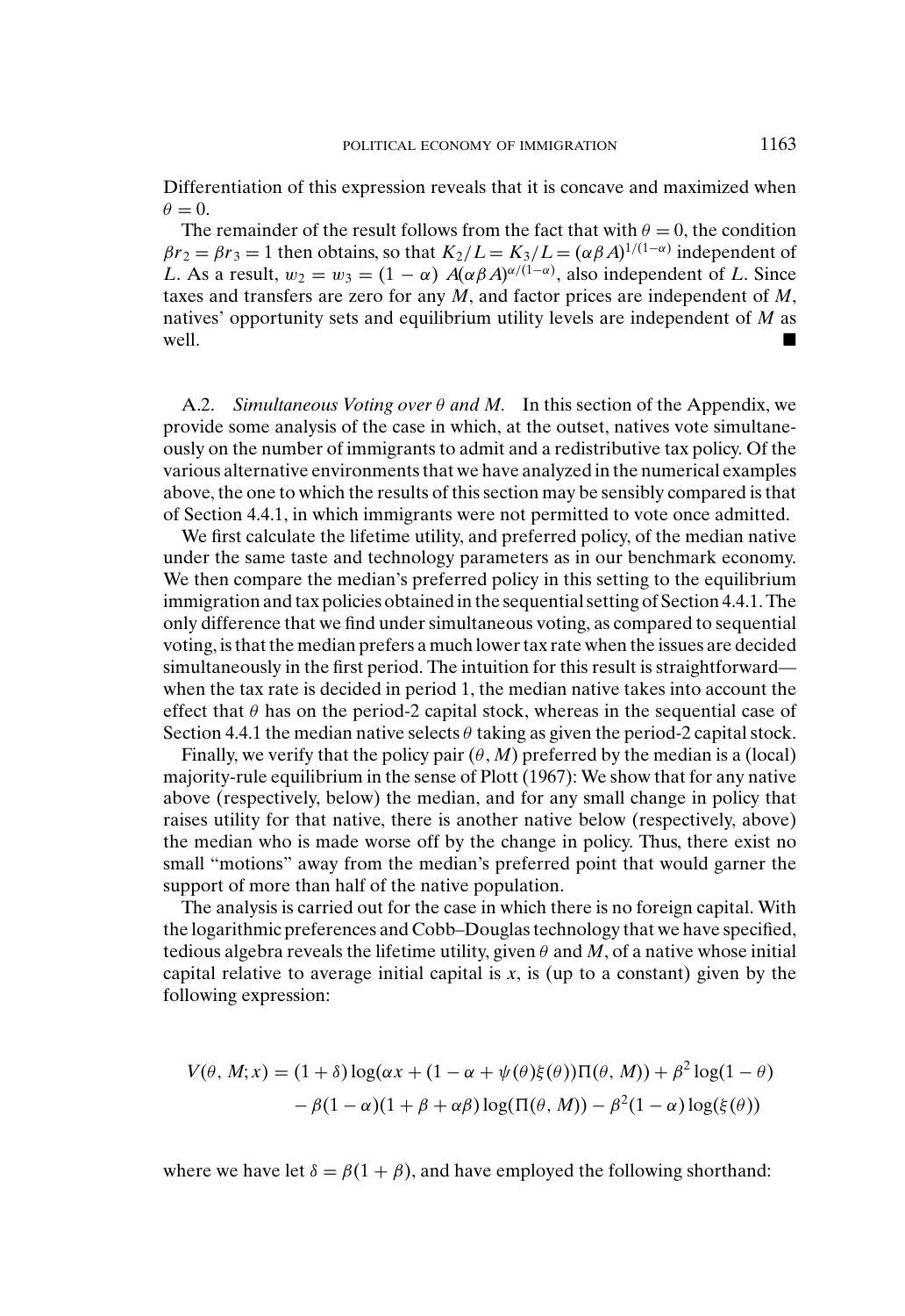$$
\psi(\theta) = \frac{1 - \alpha(1 - \theta)}{\alpha(1 - \theta)}
$$

$$
\xi(\theta) = \frac{\alpha\beta(1 - \theta)}{1 + \alpha\beta(1 - \theta)}
$$

and

$$
\Pi(\theta, M) = \frac{\alpha \delta}{1 + \alpha \delta + \alpha (1 + \delta) M + \psi(\theta) \xi(\theta)}
$$

The functions  $\psi$ ,  $\xi$ , and  $\Pi$  have the following interpretation. The equilibrium period-3 capital–labor ratio is  $\xi(\theta)$  times average period-2 income; the present value (in period 2) of period 3's wage and transfer income is  $\psi(\theta)$  times the period-3 capital–labor ratio; and, the period-2 capital–labor ratio is  $\Pi(\theta, M)$  times average native initial capital.

We can find the preferred policy of any native by maximizing *V* over  $(\theta, M) \in$  $[0, 1] \times [0, \overline{M}]$ . For the same taste and technology parameters as in Section 4.4.1, and assuming the same degree of inequality in natives' initial wealth as in our benchmark case, performing this maximization for the median native yields a preferred immigration level of zero, as in Section 4.4.1, and a preferred tax rate of roughly 9.3%. The preferred tax rate in this case is substantially lower than the roughly 21% tax rate (at zero immigration) obtained under sequential voting in Section 4.4.1. This difference in tax rates seems to be due primarily to the fact that, under simultaneous voting in the first period, the median native takes account of the effect that the third-period tax rate has on the second-period capital stock—a higher tax rate reduces natives' incentives to accumulate capital for period 2 as well as for period 3. In the sequential case, the third-period tax rate is set conditional on the levels of income and capital in the second period, whereas those levels are determined by equilibrium considerations, conditional on the tax rate; the actual equilibrium levels of period-2 income and capital and the period-3 tax rate are then determined as a solution to a fixed point problem, as described in the body of the paper and the Technical Appendix (Dolmas and Huffman, 2003).

We now turn to verifying that the median's preferred point is, in fact, a local majority-rule equilibrium. Suppose, then, that the policy preferred by the median native is such that  $M = 0, \theta \in (0, 1)$  and  $V_{\theta}(\theta, M; x^m) = 0$ . Let  $(\theta^m, 0)$  denote this policy. We can show that for any pair of natives x' and x'' with  $x' > x^m > x''$ , there is no small change in policy from  $(\theta^m, 0)$  that can make one native better off without making the other native worse off. That is, any deviation that would garner the vote of a native above the median would be opposed by a native below the median, and vice versa.

To see this, note that for any native *x*,

$$
V_M(\theta^m, 0; x) = -\frac{\Pi_M}{\Pi} \times \left\{ \beta(1-\alpha)(1+\beta+\alpha\beta) - (1+\delta)\frac{(1-\alpha+\psi\xi)\Pi}{\alpha x + (1-\alpha+\psi\xi)\Pi} \right\}
$$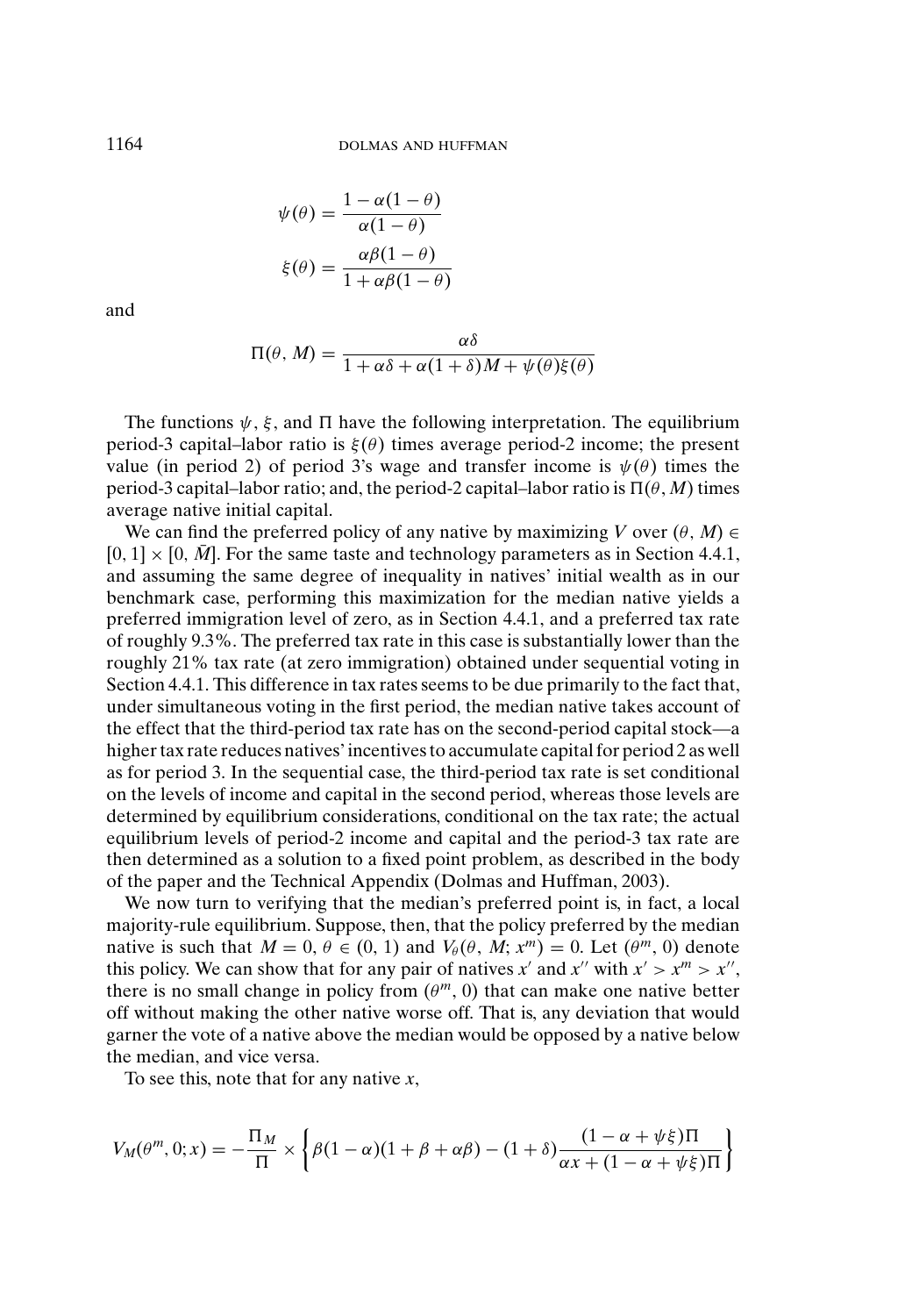where  $\Pi_M = \Pi_M(\theta^m, 0) < 0$ . It follows that there is a critical value of *x*, call it  $\hat{x}$ , such that  $V_M(\theta^m, 0; x) > 0$  for  $x > \hat{x}$  and  $V_M(\theta^m, 0; x) < 0$  for  $x < \hat{x}$ . Since the median's preferred point has  $M = 0$ , it follows that  $\hat{x} \geq x^m$ .

Along similar lines—and using the assumption that  $V_{\theta}(\theta^m, 0; x^m) = 0$ —one can show with some effort that  $V_{\theta}(\theta^m, 0; x) < 0$  for  $x > x^m$  and  $V_{\theta}(\theta^m, 0; x) > 0$  for  $x < x<sup>m</sup>$ . This is also intuitive, as poorer natives prefer a higher tax rate, whereas wealthier natives prefer a lower tax rate.

As in Plott (1967), consider a "motion" ( $\Delta\theta$ ,  $\Delta M$ ), where  $\Delta M \ge 0$ , as  $M = 0$  at the original policy. Let  $V_i(x)$  denote  $V_i(\theta^m, 0; x)$  for  $i = \theta$ , *M*, and suppose first that  $\hat{x} > x' > x^m > x''$ . The motion is an improvement for the wealthier native *x'* only if  $V_{\theta}(x')\Delta\theta + V_M(x')\Delta M > 0$ . Since  $\hat{x} > x'$ ,  $V_M(x') < 0$ ; as  $\Delta M \ge 0$ , the motion is an improvement only if  $\Delta \theta < 0$ . Since the poorer native x'' has  $V_M(x'') < 0$  and  $V_{\theta}(x'') > 0$ , the effect of this motion on the poorer native's utility is clearly negative—*V*<sup> $_{\theta}$ </sup>(*x''*) $\Delta \theta$  + *V<sub>M</sub>*(*x''*) $\Delta M$  < 0. By the same token, a motion that improves the utility of the poorer agent must have  $\Delta\theta > 0$  and  $\Delta M \ge 0$  and so will be opposed by the native *x'* with  $\hat{x} > x' > x^m$ .

If the wealthier native has  $x' > \hat{x}$ , things are somewhat more complicated, but we arrive at a similar conclusion. In this case, the wealthier native has  $V_M(x')$ 0 and  $V_{\theta}(x') < 0$ , whereas a poorer-than-median native has  $V_M(x'') < 0$  and  $V_{\theta}(x') > 0$ . To show that any motion that is an improvement for x' is harmful for  $x''$  (or vice versa), we need to consider the two natives' marginal rates of substitution at the candidate equilibrium. Again, through tedious algebra, one can verify that

$$
-\frac{V_{\theta}(x')}{V_M(x')} > -\frac{V_{\theta}(x'')}{V_M(x'')}
$$

The details of this derivation are provided in the Technical Appendix. The argument then proceeds as follows:  $(\Delta \theta, \Delta M)$  is an improvement for *x'* only if  $V_{\theta}(x')\Delta\theta + V_M(x')\Delta M > 0$ , or

$$
\Delta M > -\frac{V_{\theta}(x')}{V_M(x')} \Delta \theta
$$

The motion does not harm *x*<sup>"</sup> only if  $V_\theta(x'')\Delta\theta + V_M(x'')\Delta M > 0$ , or

$$
\Delta M \leq -\frac{V_{\theta}(x'')}{V_M(x'')} \Delta \theta
$$

Combining, any motion that would have the support of *x* without being opposed by  $x''$  must satisfy

$$
-\frac{V_{\theta}(x'')}{V_M(x'')} \Delta \theta \geq \Delta M > -\frac{V_{\theta}(x')}{V_M(x')} \Delta \theta
$$

Since  $-V_\theta(x'')/V_M(x'') > 0$  any nontrivial motion that leaves x'' as well off as before must have  $\Delta\theta > 0$ . But then the last inequality implies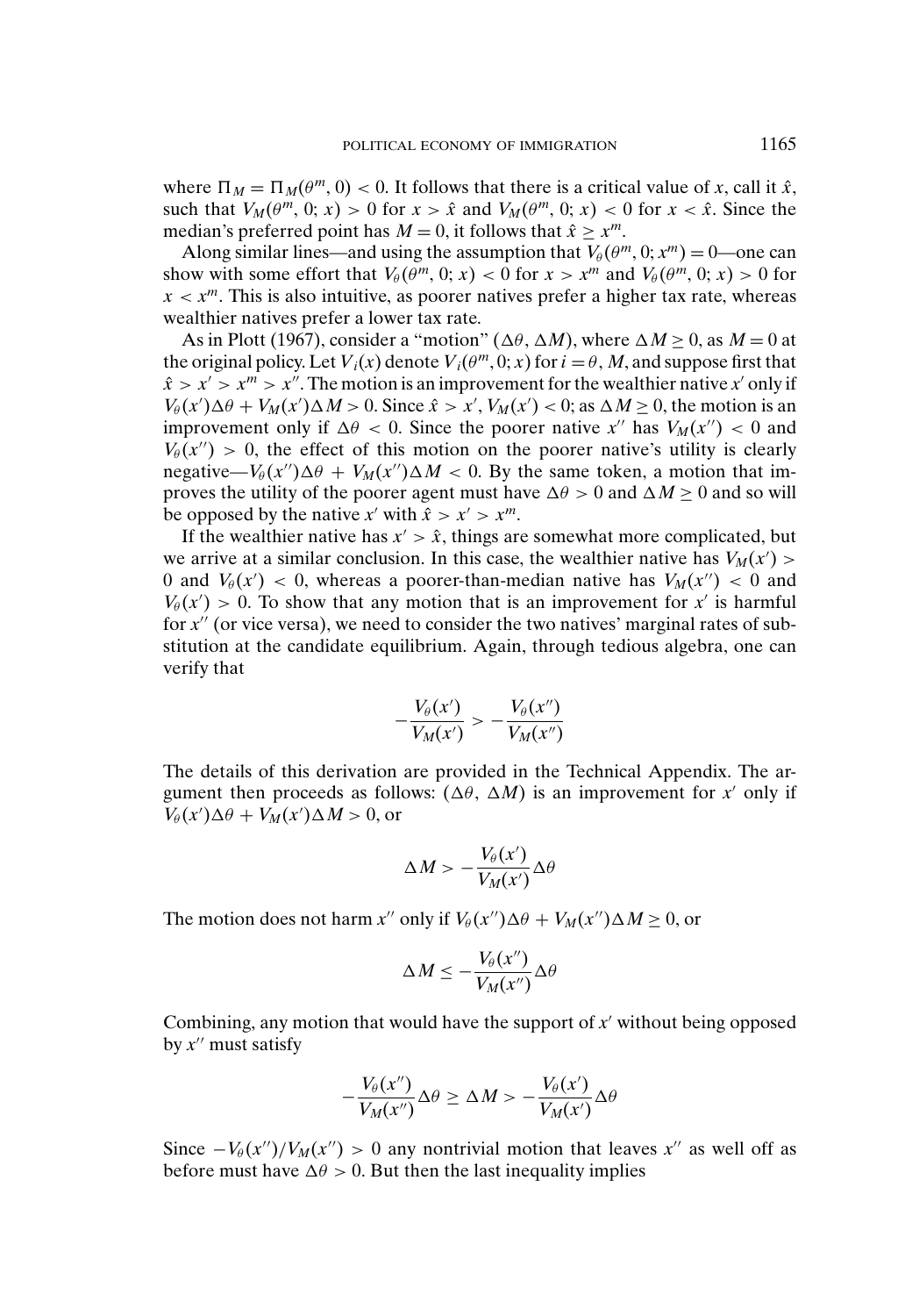$$
-\frac{V_{\theta}\left(x''\right)}{V_{M}\left(x''\right)} > -\frac{V_{\theta}\left(x'\right)}{V_{M}\left(x'\right)}
$$

contrary to the actual ranking of the natives' marginal rates of substitution at the candidate equilibrium. Thus, there is no motion that would be an improvement





INDIFFERENCE CURVES OVER IMMIGRATION AND THE TAX RATE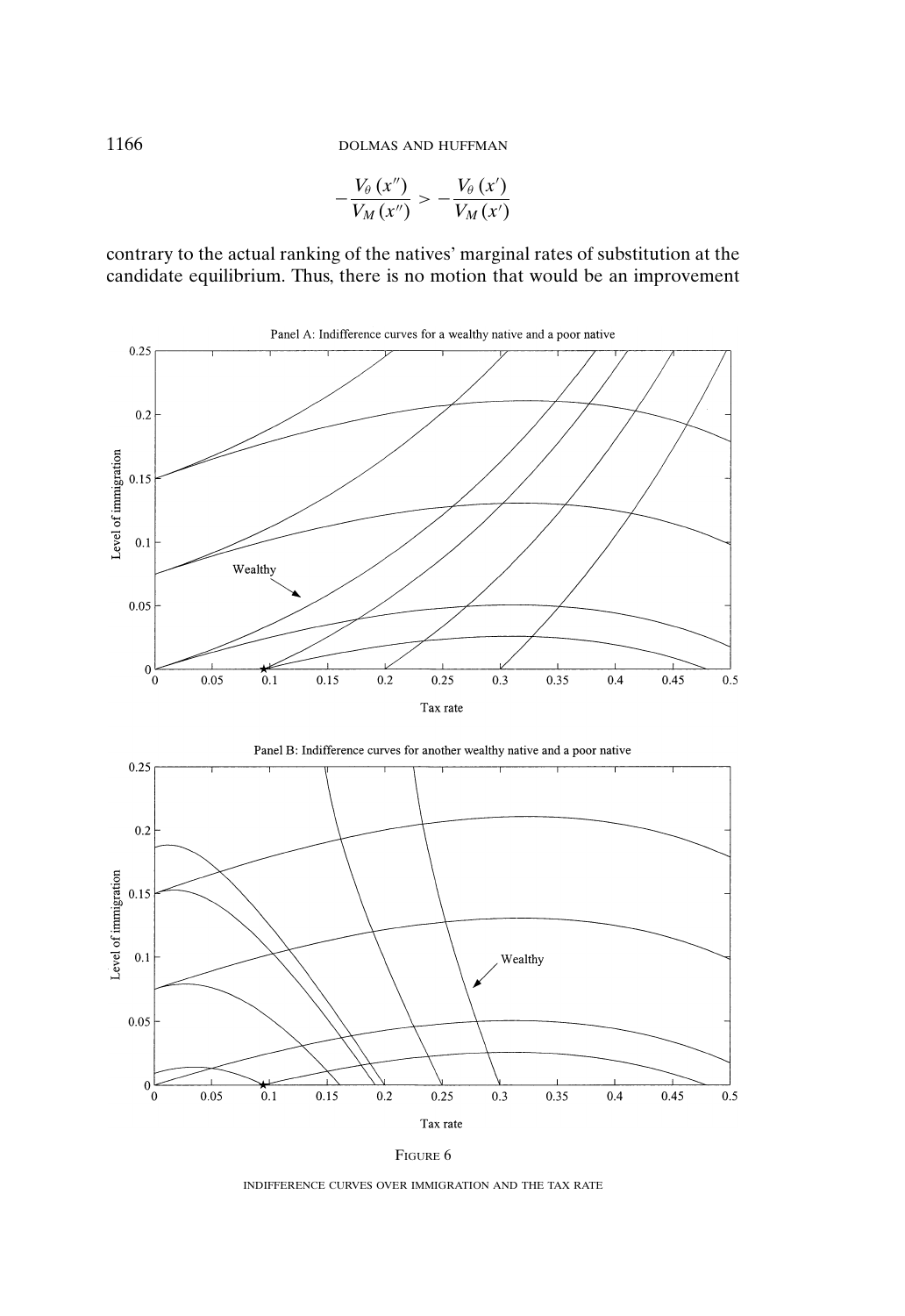for *x'* and, at the least, not harmful for *x''*. The argument that any policy that is an improvement for  $x''$  is harmful for  $x'$  proceeds analogously.

We conjecture that the median's preferred point is, in fact, a global majority-rule equilibrium. The basis for this conjecture is the fact that, for any two natives  $x'$  and  $x''$ , at any point  $(\theta, M)$  in the issue space, the native's marginal rates of substitution between  $\theta$  and  $M$  can be shown to be equal if and only if  $x' = x''$ . "Contract curves" between any pair of distinct natives will then, necessarily, follow the boundaries of the issue space. This is borne out computationally, as the panels of Figure 6 illustrate. The top panel shows indifference curves for a wealthy native and a poor native, where the relative initial wealth levels x' and x'' satisfy  $x' > \hat{x} > x^m > x''$ ; the preferred point of the median native is indicated with a star. The bottom panel shows indifference curves for the same poor native and a wealthier native—one whose relative initial wealth level in this case satisfies  $\hat{x} > x' > x^m$ . Again, the median native's preferred point is indicated by a star.

## REFERENCES

- BACKUS, D., P. KEHOE, AND F. KYDLAND, "International Real Business Cycles," *Journal of Political Economy* 100 (1992), 745–75.
	- ——, ——, AND ——, "Dynamics of the Trade Balance and the Terms of Trade: The J-Curve?" *American Economic Review* 84 (1994), 84–103.
- BAXTER, M., AND M. CRUCINI, "Explaining Saving-Investment Correlations," *American Economic Review* 83 (1993), 416–36.
- BEN-GAD, M., "An Analysis of Immigration in a Dynamic Macroeconomic Model," Unpublished manuscript, University of Houston, August 1997.
- BENHABIB, J., "A Note on the Political Economy of Immigration," *European Economic Review* 40 (1996), 1737–43.
- BORJAS, G., "The Economics of Immigration," *Journal of Economic Literature* 32 (1994), 1667–717.
- ——, "The Economic Benefits from Immigration," *Journal of Economic Perspectives* 9 (1995), 3–22.
- ——, *Heaven's Door: Immigration Policy and The American Economy* (Princeton, NJ: Princeton University Press, 1999).
- ——, R. FREEMAN, AND L. KATZ, "On the Labor Market Effects of Immigration and Trade," in G. Borjas and R. Freeman, eds., *Immigration and the Work Force* (Chicago: University of Chicago Press, 1992), 213–44.
- ——, ——, AND ——, "Searching for the Effect of Immigration on the Labor Market," *American Economic Review* 86 (1996), 246–51.
- CARD, D., "The Impact of the Mariel Boatlift on the Miami Labor Market," *Industrial and Labor Relations Review* 43 (1990), 245–57.
- CUKIERMAN, A., Z. HERCOWITZ, AND D. PINES, "The Political Economy of Migration," Unpublished manuscript, Tel Aviv University, March 1997.
- DEININGER, K., AND L. SQUIRE, "A New Data Set Measuring Income Inequality," *The World Bank Economic Review* 10 (1996), 565–91.
- DOLMAS, J., AND G. HUFFMAN, "On the Political Economy of Immigration," Federal Reserve Bank of Dallas Working Paper No. 9704, 1997a.
- ——, AND ——, "The Political Economy of Endogenous Taxation and Redistribution," *Economics Letters* 56 (1997b), 223–27.
- ——, AND ——, "The Dynamics of Immigration Policy with Wealth-Heterogeneous Immigrants," Federal Reserve Bank of Dallas Working Paper 2000–02, 2000.